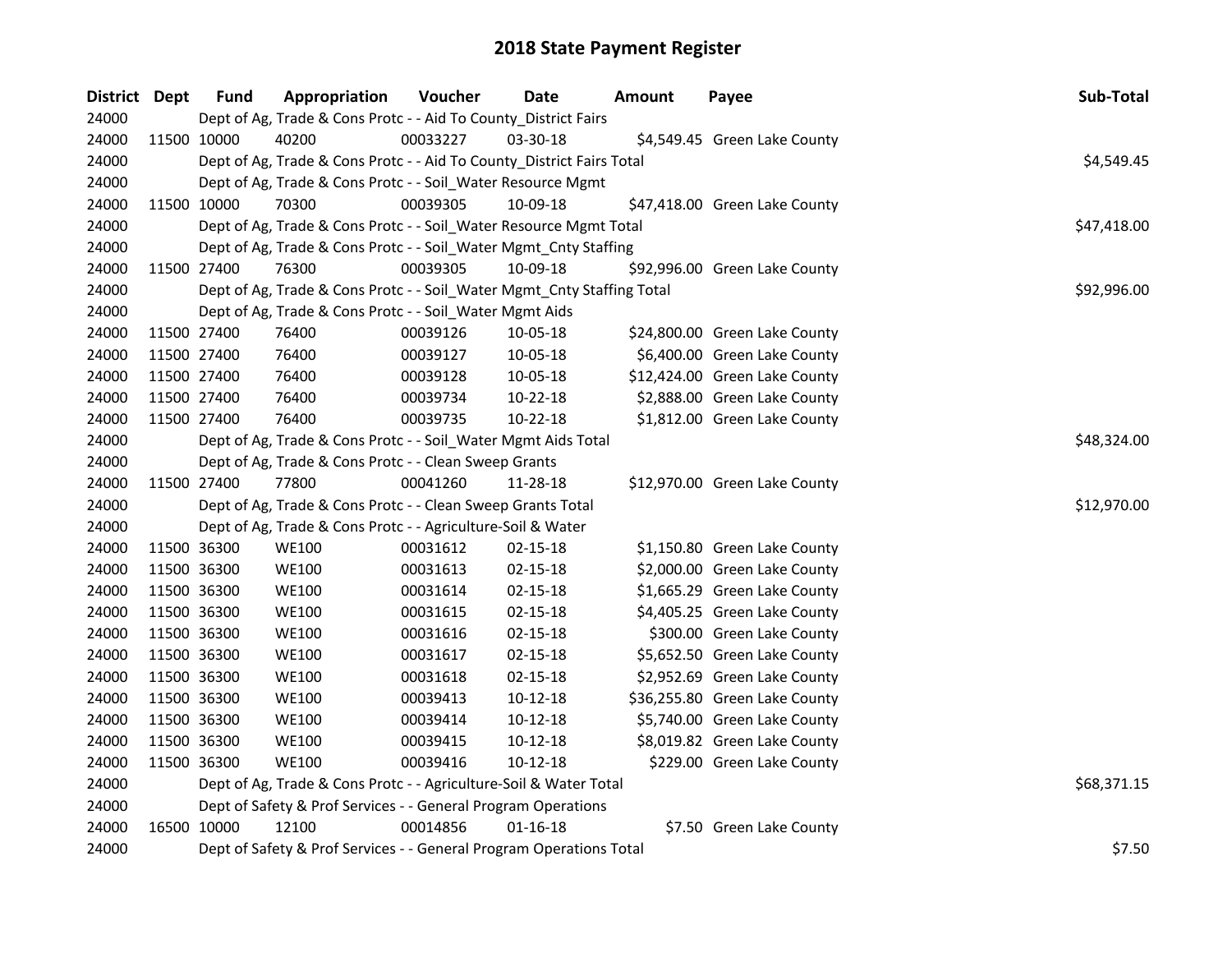| District Dept |             | <b>Fund</b> | Appropriation                                                     | Voucher  | <b>Date</b>    | <b>Amount</b> | Payee                         | Sub-Total   |
|---------------|-------------|-------------|-------------------------------------------------------------------|----------|----------------|---------------|-------------------------------|-------------|
| 24000         |             |             | Dept of Safety & Prof Services - - Powts Replacement Rehab        |          |                |               |                               |             |
| 24000         |             | 16500 10000 | 23600                                                             | 00027165 | 11-27-18       |               | \$10,300.00 Green Lake County |             |
| 24000         |             |             | Dept of Safety & Prof Services - - Powts Replacement Rehab Total  |          |                |               |                               | \$10,300.00 |
| 24000         |             |             | Dept of Natural Resources - - Gen Program Ops-State Funds         |          |                |               |                               |             |
| 24000         |             | 37000 21200 | 16100                                                             | 00231544 | 05-01-18       |               | \$100.00 Green Lake County    |             |
| 24000         |             | 37000 21200 | 16100                                                             | 00280682 | 12-07-18       |               | \$90.00 Green Lake County     |             |
| 24000         |             |             | Dept of Natural Resources - - Gen Program Ops-State Funds Total   |          |                |               |                               | \$190.00    |
| 24000         |             |             | Dept of Natural Resources - - General Program Operations --       |          |                |               |                               |             |
| 24000         |             | 37000 21200 | 25400                                                             | 00218758 | 03-07-18       |               | \$30.00 Green Lake County     |             |
| 24000         |             | 37000 21200 | 25400                                                             | 00250775 | $07-11-18$     |               | \$90.00 Green Lake County     |             |
| 24000         |             |             | Dept of Natural Resources - - General Program Operations -- Total |          |                |               |                               | \$120.00    |
| 24000         |             |             | Dept of Natural Resources - - Gpo -Federal Funds                  |          |                |               |                               |             |
| 24000         |             | 37000 21200 | 38100                                                             | 00222213 | 03-27-18       |               | \$3,904.86 Green Lake County  |             |
| 24000         |             |             | Dept of Natural Resources - - Gpo -Federal Funds Total            |          |                |               |                               | \$3,904.86  |
| 24000         |             |             | Dept of Natural Resources - - Resaids - Fire Suppress Grant       |          |                |               |                               |             |
| 24000         |             | 37000 21200 | 54500                                                             | 00262194 | 08-30-18       |               | \$10,125.00 Green Lake County |             |
| 24000         |             |             | Dept of Natural Resources - - Resaids - Fire Suppress Grant Total |          |                |               |                               | \$10,125.00 |
| 24000         |             |             | Dept of Natural Resources - - Enf A - Boating Enforcement         |          |                |               |                               |             |
| 24000         |             | 37000 21200 | 55000                                                             | 00222213 | 03-27-18       |               | \$8,567.48 Green Lake County  |             |
| 24000         |             |             | Dept of Natural Resources - - Enf A - Boating Enforcement Total   |          |                |               |                               | \$8,567.48  |
| 24000         |             |             | Dept of Natural Resources - - Wildlife Damage Claims & Abat       |          |                |               |                               |             |
| 24000         |             | 37000 21200 | 55300                                                             | 00217380 | 03-02-18       |               | \$26,842.43 Green Lake County |             |
| 24000         | 37000 21200 |             | 55300                                                             | 00222603 | 04-06-18       |               | \$31,340.77 Green Lake County |             |
| 24000         |             |             | Dept of Natural Resources - - Wildlife Damage Claims & Abat Total |          |                |               |                               | \$58,183.20 |
| 24000         |             |             | Dept of Natural Resources - - Ra- Snowmobile Trail Areas          |          |                |               |                               |             |
| 24000         |             | 37000 21200 | 57500                                                             | 00270856 | 10-04-18       |               | \$30,094.37 Green Lake County |             |
| 24000         |             |             | Dept of Natural Resources - - Ra- Snowmobile Trail Areas Total    |          |                |               |                               | \$30,094.37 |
| 24000         |             |             | Dept of Natural Resources - - Gpo-Environmental Fund              |          |                |               |                               |             |
| 24000         | 37000 27400 |             | 46100                                                             | 00275451 | $10 - 26 - 18$ |               | \$30.00 Green Lake County     |             |
| 24000         |             |             | Dept of Natural Resources - - Gpo-Environmental Fund Total        |          |                |               |                               | \$30.00     |
| 24000         |             |             | WI Dept of Transportation - - Eldly&Disa Co/Aid Sf                |          |                |               |                               |             |
| 24000         |             | 39500 21100 | 16800                                                             | 00229632 | $03 - 14 - 18$ |               | \$70,970.00 Green Lake County |             |
| 24000         |             |             | WI Dept of Transportation - - Eldly&Disa Co/Aid Sf Total          |          |                |               |                               | \$70,970.00 |
| 24000         |             |             | WI Dept of Transportation - - Hwy Sfty Loc Aid Ffd                |          |                |               |                               |             |
| 24000         |             | 39500 21100 | 18500                                                             | 00254155 | 05-25-18       |               | \$467.00 Green Lake County    |             |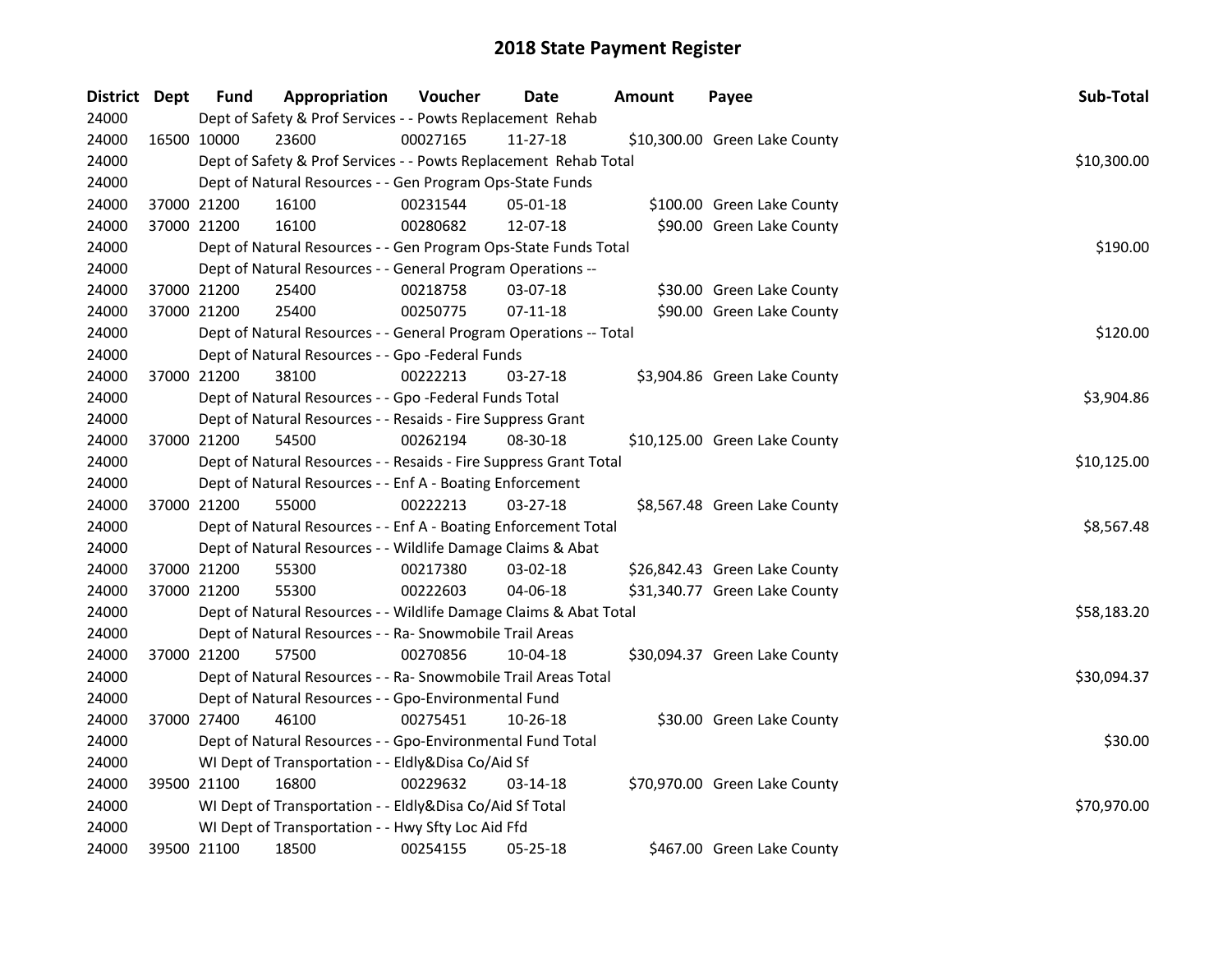| District Dept |             | <b>Fund</b> | Appropriation                                            | Voucher  | <b>Date</b>    | Amount | Payee                          | Sub-Total    |
|---------------|-------------|-------------|----------------------------------------------------------|----------|----------------|--------|--------------------------------|--------------|
| 24000         |             | 39500 21100 | 18500                                                    | 00263339 | 06-14-18       |        | \$1,491.31 Green Lake County   |              |
| 24000         |             | 39500 21100 | 18500                                                    | 00290799 | 08-28-18       |        | \$2,410.61 Green Lake County   |              |
| 24000         |             | 39500 21100 | 18500                                                    | 00293704 | 09-06-18       |        | \$1,476.44 Green Lake County   |              |
| 24000         |             | 39500 21100 | 18500                                                    | 00293705 | 09-13-18       |        | \$1,564.78 Green Lake County   |              |
| 24000         |             | 39500 21100 | 18500                                                    | 00301350 | 09-26-18       |        | \$2,348.71 Green Lake County   |              |
| 24000         |             | 39500 21100 | 18500                                                    | 00303977 | 09-26-18       |        | \$4,000.00 Green Lake County   |              |
| 24000         |             |             | WI Dept of Transportation - - Hwy Sfty Loc Aid Ffd Total |          |                |        |                                | \$13,758.85  |
| 24000         |             |             | WI Dept of Transportation - - Trans Aids To Co.-Sf       |          |                |        |                                |              |
| 24000         |             | 39500 21100 | 19000                                                    | 00203636 | $01-02-18$     |        | \$201,299.25 Green Lake County |              |
| 24000         |             | 39500 21100 | 19000                                                    | 00267844 | 07-02-18       |        | \$402,598.50 Green Lake County |              |
| 24000         |             | 39500 21100 | 19000                                                    | 00301896 | 10-01-18       |        | \$201,299.28 Green Lake County |              |
| 24000         |             |             | WI Dept of Transportation - - Trans Aids To Co.-Sf Total |          |                |        |                                | \$805,197.03 |
| 24000         |             |             | WI Dept of Transportation - - Loc Rd Imp Prg St Fd       |          |                |        |                                |              |
| 24000         |             | 39500 21100 | 27800                                                    | 00278463 | 07-25-18       |        | \$2,163.30 Green Lake County   |              |
| 24000         |             |             | WI Dept of Transportation - - Loc Rd Imp Prg St Fd Total |          |                |        |                                | \$2,163.30   |
| 24000         |             |             | WI Dept of Transportation - - St Hwy Rehab, Sf           |          |                |        |                                |              |
| 24000         |             | 39500 21100 | 36300                                                    | 00242334 | $04 - 17 - 18$ |        | \$30.00 Green Lake County      |              |
| 24000         |             |             | WI Dept of Transportation - - St Hwy Rehab, Sf Total     |          |                |        |                                | \$30.00      |
| 24000         |             |             | WI Dept of Transportation - - Hwy Mgmt & Opers Sf        |          |                |        |                                |              |
| 24000         | 39500 21100 |             | 36500                                                    | 00219400 | 02-07-18       |        | \$108.00 Green Lake County     |              |
| 24000         | 39500 21100 |             | 36500                                                    | 00227104 | 03-06-18       |        | \$1,307.60 Green Lake County   |              |
| 24000         | 39500 21100 |             | 36500                                                    | 00233019 | 03-23-18       |        | \$3,483.62 Green Lake County   |              |
| 24000         | 39500 21100 |             | 36500                                                    | 00238308 | 04-04-18       |        | \$159.97 Green Lake County     |              |
| 24000         |             | 39500 21100 | 36500                                                    | 00244502 | 04-20-18       |        | \$540.25 Green Lake County     |              |
| 24000         |             | 39500 21100 | 36500                                                    | 00256894 | 05-24-18       |        | \$359.11 Green Lake County     |              |
| 24000         |             | 39500 21100 | 36500                                                    | 00265404 | 06-20-18       |        | \$177.97 Green Lake County     |              |
| 24000         |             | 39500 21100 | 36500                                                    | 00283402 | 08-06-18       |        | \$813.90 Green Lake County     |              |
| 24000         |             | 39500 21100 | 36500                                                    | 00292692 | 10-01-18       |        | \$23,365.92 Green Lake County  |              |
| 24000         |             | 39500 21100 | 36500                                                    | 00308096 | 10-09-18       |        | \$42,106.38 Green Lake County  |              |
| 24000         |             | 39500 21100 | 36500                                                    | 00319533 | 11-07-18       |        | \$14,033.84 Green Lake County  |              |
| 24000         |             | 39500 21100 | 36500                                                    | 00332563 | 12-28-18       |        | \$9,513.23 Green Lake County   |              |
| 24000         |             | 39500 21100 | 36500                                                    | 00332575 | 12-28-18       |        | \$10,553.65 Green Lake County  |              |
| 24000         |             |             | WI Dept of Transportation - - Hwy Mgmt & Opers Sf Total  |          |                |        |                                | \$106,523.44 |
| 24000         |             |             | WI Dept of Transportation - - Routine Maint Sf           |          |                |        |                                |              |
| 24000         |             | 39500 21100 | 36800                                                    | 00219400 | 02-07-18       |        | \$49,163.81 Green Lake County  |              |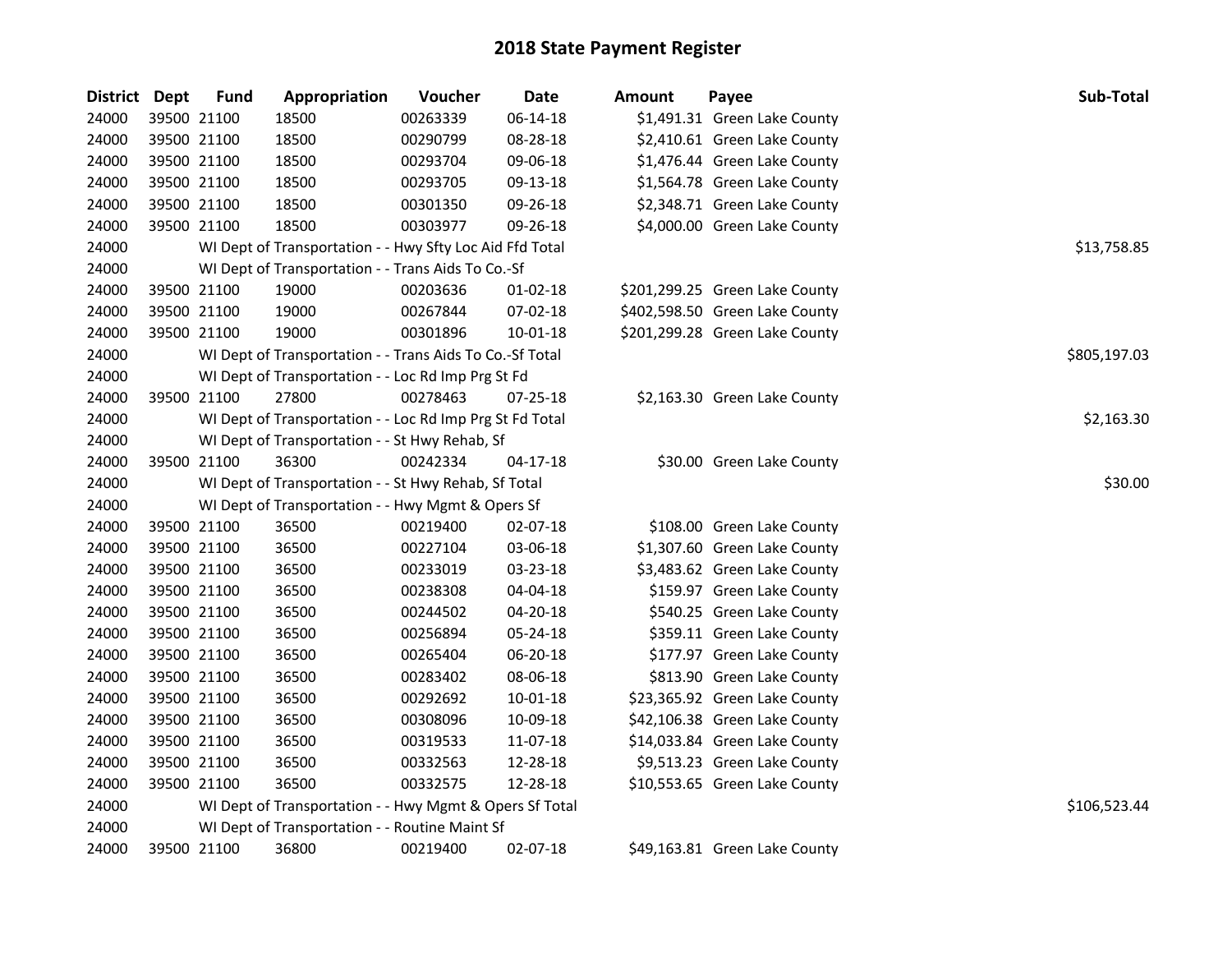| <b>District</b> | Dept | <b>Fund</b> | Appropriation                                                      | Voucher  | <b>Date</b>    | Amount | Payee                          | Sub-Total    |
|-----------------|------|-------------|--------------------------------------------------------------------|----------|----------------|--------|--------------------------------|--------------|
| 24000           |      | 39500 21100 | 36800                                                              | 00227104 | 03-06-18       |        | \$46,851.70 Green Lake County  |              |
| 24000           |      | 39500 21100 | 36800                                                              | 00233019 | 03-23-18       |        | \$1,257.55 Green Lake County   |              |
| 24000           |      | 39500 21100 | 36800                                                              | 00238308 | 04-04-18       |        | \$60,109.35 Green Lake County  |              |
| 24000           |      | 39500 21100 | 36800                                                              | 00244502 | 04-20-18       |        | \$45,659.15 Green Lake County  |              |
| 24000           |      | 39500 21100 | 36800                                                              | 00256894 | 05-24-18       |        | \$41,640.10 Green Lake County  |              |
| 24000           |      | 39500 21100 | 36800                                                              | 00265404 | 06-20-18       |        | \$78,016.23 Green Lake County  |              |
| 24000           |      | 39500 21100 | 36800                                                              | 00283402 | 08-06-18       |        | \$75,118.31 Green Lake County  |              |
| 24000           |      | 39500 21100 | 36800                                                              | 00292692 | $10 - 01 - 18$ |        | \$6,407.82 Green Lake County   |              |
| 24000           |      | 39500 21100 | 36800                                                              | 00305541 | 10-02-18       |        | \$158,238.54 Green Lake County |              |
| 24000           |      | 39500 21100 | 36800                                                              | 00307376 | 10-09-18       |        | \$2,061.28 Green Lake County   |              |
| 24000           |      | 39500 21100 | 36800                                                              | 00308096 | 10-09-18       |        | \$13,620.86 Green Lake County  |              |
| 24000           |      | 39500 21100 | 36800                                                              | 00319533 | 11-07-18       |        | \$5,046.36 Green Lake County   |              |
| 24000           |      | 39500 21100 | 36800                                                              | 00332563 | 12-28-18       |        | \$10,893.35 Green Lake County  |              |
| 24000           |      | 39500 21100 | 36800                                                              | 00332575 | 12-28-18       |        | \$7,969.11 Green Lake County   |              |
| 24000           |      |             | WI Dept of Transportation - - Routine Maint Sf Total               |          |                |        |                                | \$602,053.52 |
| 24000           |      |             | Department of Corrections - - Purchased Services For Offende       |          |                |        |                                |              |
| 24000           |      | 41000 10000 | 11100                                                              | 00219521 | 07-02-18       |        | \$466.53 Green Lake County     |              |
| 24000           |      | 41000 10000 | 11100                                                              | 00219525 | 07-02-18       |        | \$7,382.43 Green Lake County   |              |
| 24000           |      | 41000 10000 | 11100                                                              | 00222946 | 07-18-18       |        | \$8,049.12 Green Lake County   |              |
| 24000           |      |             | Department of Corrections - - Purchased Services For Offende Total |          |                |        |                                | \$15,898.08  |
| 24000           |      |             | Department of Corrections - - Becky Young Community Correcti       |          |                |        |                                |              |
| 24000           |      | 41000 10000 | 11200                                                              | 00181205 | $01-10-18$     |        | \$8,697.42 Green Lake County   |              |
| 24000           |      | 41000 10000 | 11200                                                              | 00195134 | 03-14-18       |        | \$10,767.22 Green Lake County  |              |
| 24000           |      | 41000 10000 | 11200                                                              | 00202892 | 04-18-18       |        | \$7,596.67 Green Lake County   |              |
| 24000           |      | 41000 10000 | 11200                                                              | 00206732 | 05-04-18       |        | \$10,247.52 Green Lake County  |              |
| 24000           |      | 41000 10000 | 11200                                                              | 00206740 | 05-04-18       |        | \$11,539.77 Green Lake County  |              |
| 24000           |      | 41000 10000 | 11200                                                              | 00219521 | 07-02-18       |        | \$10,027.22 Green Lake County  |              |
| 24000           |      | 41000 10000 | 11200                                                              | 00238084 | 09-27-18       |        | \$4,204.96 Green Lake County   |              |
| 24000           |      | 41000 10000 | 11200                                                              | 00251584 | 11-28-18       |        | \$6,081.82 Green Lake County   |              |
| 24000           |      | 41000 10000 | 11200                                                              | 00251588 | 12-14-18       |        | \$6,369.56 Green Lake County   |              |
| 24000           |      |             | Department of Corrections - - Becky Young Community Correcti Total |          |                |        |                                | \$75,532.16  |
| 24000           |      |             | Department of Corrections - - Corrections Contracts And Agre       |          |                |        |                                |              |
| 24000           |      | 41000 10000 | 11400                                                              | 00185895 | 02-02-18       |        | \$8,696.74 Green Lake County   |              |
| 24000           |      | 41000 10000 | 11400                                                              | 00191885 | 03-01-18       |        | \$2,933.22 Green Lake County   |              |
| 24000           |      | 41000 10000 | 11400                                                              | 00197415 | 03-23-18       |        | \$1,440.88 Green Lake County   |              |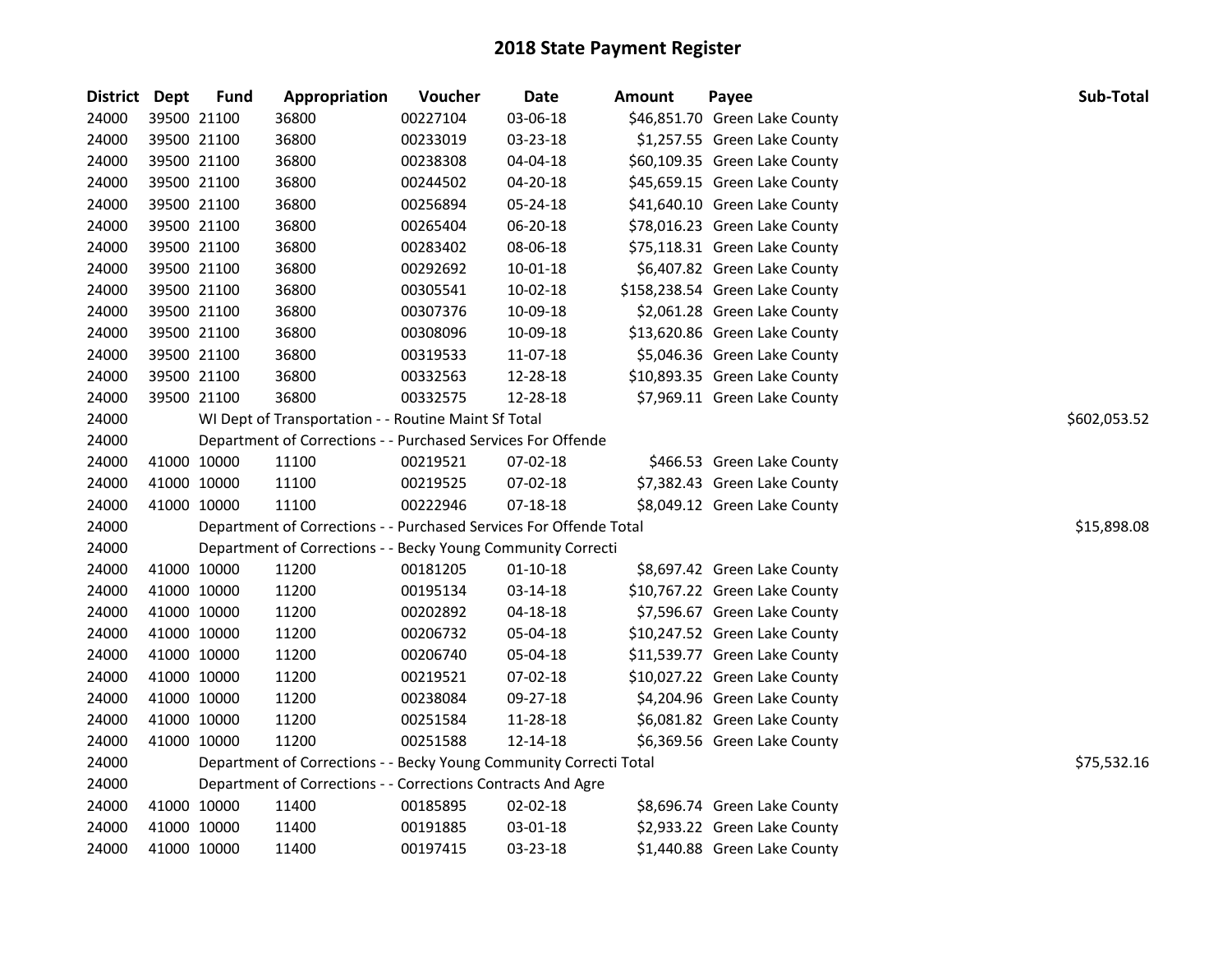| District Dept |             | <b>Fund</b> | Appropriation                                                      | Voucher  | <b>Date</b>    | <b>Amount</b> | Payee                                                                                                         | Sub-Total    |
|---------------|-------------|-------------|--------------------------------------------------------------------|----------|----------------|---------------|---------------------------------------------------------------------------------------------------------------|--------------|
| 24000         | 41000 10000 |             | 11400                                                              | 00204759 | 04-26-18       |               | \$2,109.86 Green Lake County                                                                                  |              |
| 24000         | 41000 10000 |             | 11400                                                              | 00212171 | 05-31-18       |               | \$2,778.84 Green Lake County                                                                                  |              |
| 24000         | 41000 10000 |             | 11400                                                              | 00218694 | 06-28-18       |               | \$1,646.72 Green Lake County                                                                                  |              |
| 24000         | 41000 10000 |             | 11400                                                              | 00220963 | 07-11-18       |               | \$3,859.50 Green Lake County                                                                                  |              |
| 24000         | 41000 10000 |             | 11400                                                              | 00231402 | 08-28-18       |               | \$51.46 Green Lake County                                                                                     |              |
| 24000         | 41000 10000 |             | 11400                                                              | 00246498 | 11-07-18       |               | \$1,235.04 Green Lake County                                                                                  |              |
| 24000         | 41000 10000 |             | 11400                                                              | 00251975 | 11-30-18       |               | \$4,940.16 Green Lake County                                                                                  |              |
| 24000         |             |             | Department of Corrections - - Corrections Contracts And Agre Total |          |                |               |                                                                                                               | \$29,692.42  |
| 24000         |             |             |                                                                    |          |                |               | Department of Corrections - - Reimbursing Counties For Probation, Extended Supervision And Parole Holds       |              |
| 24000         | 41000 10000 |             | 11600                                                              | 00246255 | 11-02-18       |               | \$23,956.80 Green Lake County                                                                                 |              |
| 24000         |             |             |                                                                    |          |                |               | Department of Corrections - - Reimbursing Counties For Probation, Extended Supervision And Parole Holds Total | \$23,956.80  |
| 24000         |             |             | Department of Corrections - - Probation, Parole And Extended       |          |                |               |                                                                                                               |              |
| 24000         | 41000 10000 |             | 18700                                                              | 00246255 | 11-02-18       |               | \$1,803.20 Green Lake County                                                                                  |              |
| 24000         |             |             | Department of Corrections - - Probation, Parole And Extended Total |          |                |               |                                                                                                               | \$1,803.20   |
| 24000         |             |             | Child Abuse & Neglect Prev Bd - - General Aids                     |          |                |               |                                                                                                               |              |
| 24000         | 43300 10000 |             | 99000                                                              | 00001133 | 01-31-18       |               | \$10,382.00 Green Lake County                                                                                 |              |
| 24000         | 43300 10000 |             | 99000                                                              | 00001167 | 02-21-18       |               | \$14,512.00 Green Lake County                                                                                 |              |
| 24000         | 43300 10000 |             | 99000                                                              | 00001174 | $02 - 22 - 18$ |               | \$5,030.00 Green Lake County                                                                                  |              |
| 24000         | 43300 10000 |             | 99000                                                              | 00001235 | 03-30-18       |               | \$2,790.00 Green Lake County                                                                                  |              |
| 24000         | 43300 10000 |             | 99000                                                              | 00001285 | 04-24-18       |               | \$7,573.00 Green Lake County                                                                                  |              |
| 24000         | 43300 10000 |             | 99000                                                              | 00001332 | 05-31-18       |               | \$11,063.00 Green Lake County                                                                                 |              |
| 24000         | 43300 10000 |             | 99000                                                              | 00001392 | 06-29-18       |               | \$13,501.00 Green Lake County                                                                                 |              |
| 24000         | 43300 10000 |             | 99000                                                              | 00001448 | 07-31-18       |               | \$18,138.00 Green Lake County                                                                                 |              |
| 24000         | 43300 10000 |             | 99000                                                              | 00001489 | 08-23-18       |               | \$12,396.00 Green Lake County                                                                                 |              |
| 24000         | 43300 10000 |             | 99000                                                              | 00001525 | 09-28-18       |               | \$14,030.00 Green Lake County                                                                                 |              |
| 24000         | 43300 10000 |             | 99000                                                              | 00001566 | 10-31-18       |               | \$9,256.00 Green Lake County                                                                                  |              |
| 24000         | 43300 10000 |             | 99000                                                              | 00001602 | 11-30-18       |               | \$13,071.00 Green Lake County                                                                                 |              |
| 24000         | 43300 10000 |             | 99000                                                              | 00001647 | 12-28-18       |               | \$16,349.00 Green Lake County                                                                                 |              |
| 24000         |             |             | Child Abuse & Neglect Prev Bd - - General Aids Total               |          |                |               |                                                                                                               | \$148,091.00 |
| 24000         |             |             | Department of Health Services - - State/Federal Aids               |          |                |               |                                                                                                               |              |
| 24000         | 43500 10000 |             | 00000                                                              | 90808    | 01-02-18       |               | \$1,400.00 Green Lake County                                                                                  |              |
| 24000         | 43500 10000 |             | 00000                                                              | 90809    | 02-01-18       |               | \$2,227.00 Green Lake County                                                                                  |              |
| 24000         | 43500 10000 |             | 00000                                                              | 90810    | 03-01-18       |               | \$37,864.00 Green Lake County                                                                                 |              |
| 24000         | 43500 10000 |             | 00000                                                              | 90812    | 04-02-18       |               | \$5,099.00 Green Lake County                                                                                  |              |
| 24000         | 43500 10000 |             | 00000                                                              | 90813    | 05-01-18       |               | \$4,450.00 Green Lake County                                                                                  |              |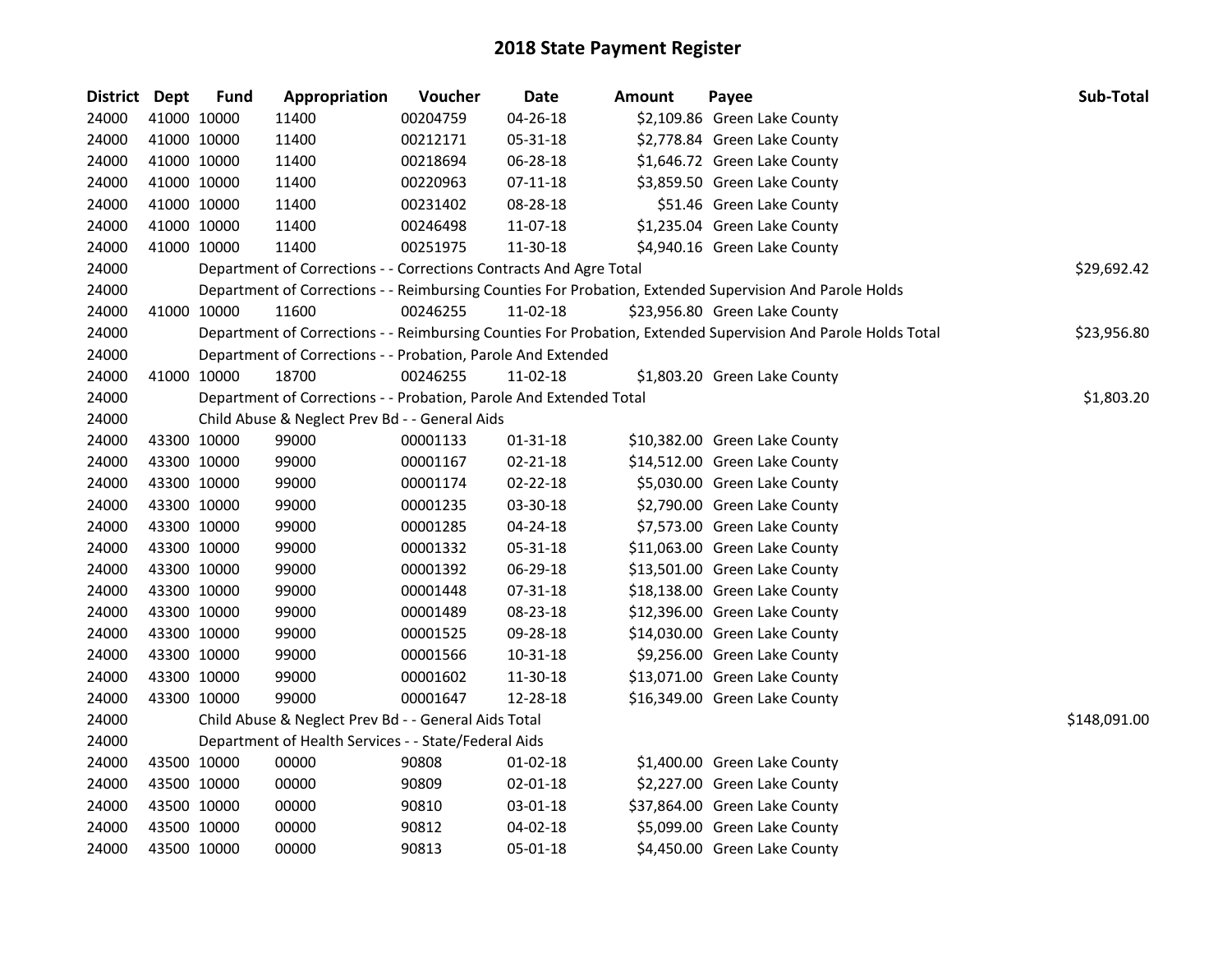| <b>District</b> | <b>Dept</b> | <b>Fund</b> | Appropriation                                                          | Voucher  | Date           | <b>Amount</b> | Payee                          | Sub-Total    |
|-----------------|-------------|-------------|------------------------------------------------------------------------|----------|----------------|---------------|--------------------------------|--------------|
| 24000           |             | 43500 10000 | 00000                                                                  | 90814    | 06-01-18       |               | \$4,298.00 Green Lake County   |              |
| 24000           |             | 43500 10000 | 00000                                                                  | 90900    | 07-02-18       |               | \$472,098.00 Green Lake County |              |
| 24000           |             | 43500 10000 | 00000                                                                  | 90902    | 09-04-18       |               | \$17,831.00 Green Lake County  |              |
| 24000           |             | 43500 10000 | 00000                                                                  | 90903    | 10-01-18       |               | \$2,566.00 Green Lake County   |              |
| 24000           |             | 43500 10000 | 00000                                                                  | 90904    | 11-01-18       |               | \$16,030.00 Green Lake County  |              |
| 24000           |             | 43500 10000 | 00000                                                                  | 90905    | 12-03-18       |               | \$2,701.00 Green Lake County   |              |
| 24000           |             |             | Department of Health Services - - State/Federal Aids Total             |          |                |               |                                | \$566,564.00 |
| 24000           |             |             | Department of Health Services - - Public Health Dispensaries And       |          |                |               |                                |              |
| 24000           |             | 43500 10000 | 10700                                                                  | 00235220 | 10-19-18       |               | \$85.13 Green Lake County      |              |
| 24000           |             |             | Department of Health Services - - Public Health Dispensaries And Total |          |                |               |                                | \$85.13      |
| 24000           |             |             | Department of Health Services - - General Program Operations           |          |                |               |                                |              |
| 24000           |             | 43500 10000 | 40100                                                                  | 00195465 | 03-28-18       |               | \$1.50 Green Lake County       |              |
| 24000           |             | 43500 10000 | 40100                                                                  | 00200394 | 04-18-18       |               | \$1.50 Green Lake County       |              |
| 24000           |             | 43500 10000 | 40100                                                                  | 00204815 | 05-09-18       |               | \$1.00 Green Lake County       |              |
| 24000           |             | 43500 10000 | 40100                                                                  | 00227995 | 08-23-18       |               | \$1.50 Green Lake County       |              |
| 24000           | 43500 10000 |             | 40100                                                                  | 00230610 | 09-05-18       |               | \$1.50 Green Lake County       |              |
| 24000           |             |             | Department of Health Services - - General Program Operations Total     |          |                |               |                                | \$7.00       |
| 24000           |             |             | Department of Health Services - - Medical Assistance State Admin       |          |                |               |                                |              |
| 24000           |             | 43500 10000 | 44000                                                                  | 00195465 | 03-28-18       |               | \$1.50 Green Lake County       |              |
| 24000           |             | 43500 10000 | 44000                                                                  | 00200394 | 04-18-18       |               | \$1.50 Green Lake County       |              |
| 24000           |             | 43500 10000 | 44000                                                                  | 00204815 | 05-09-18       |               | \$1.00 Green Lake County       |              |
| 24000           |             | 43500 10000 | 44000                                                                  | 00220042 | 07-19-18       |               | \$30.00 Green Lake County      |              |
| 24000           |             | 43500 10000 | 44000                                                                  | 00227995 | 08-23-18       |               | \$1.50 Green Lake County       |              |
| 24000           |             | 43500 10000 | 44000                                                                  | 00230610 | 09-05-18       |               | \$1.50 Green Lake County       |              |
| 24000           |             |             | Department of Health Services - - Medical Assistance State Admin Total |          |                |               |                                | \$37.00      |
| 24000           |             |             | Dept of Children and Families - - Fees For Administrative Servic       |          |                |               |                                |              |
| 24000           |             | 43700 10000 | 23100                                                                  | 00033790 | $01 - 19 - 18$ |               | \$45.00 Green Lake County      |              |
| 24000           |             | 43700 10000 | 23100                                                                  | 00038248 | 04-18-18       |               | \$15.00 Green Lake County      |              |
| 24000           |             | 43700 10000 | 23100                                                                  | 00042311 | 07-17-18       |               | \$55.00 Green Lake County      |              |
| 24000           | 43700 10000 |             | 23100                                                                  | 00045778 | 10-18-18       |               | \$15.00 Green Lake County      |              |
| 24000           |             |             | Dept of Children and Families - - Fees For Administrative Servic Total |          |                |               |                                | \$130.00     |
| 24000           |             |             | Dept of Children and Families - - General Aids                         |          |                |               |                                |              |
| 24000           |             | 43700 10000 | 99000                                                                  | 00033193 | 01-05-18       |               | \$19,605.00 Green Lake County  |              |
| 24000           |             | 43700 10000 | 99000                                                                  | 00034104 | 01-30-18       |               | \$70,859.00 Green Lake County  |              |
| 24000           | 43700 10000 |             | 99000                                                                  | 00034194 | 01-30-18       |               | \$139.92 Green Lake County     |              |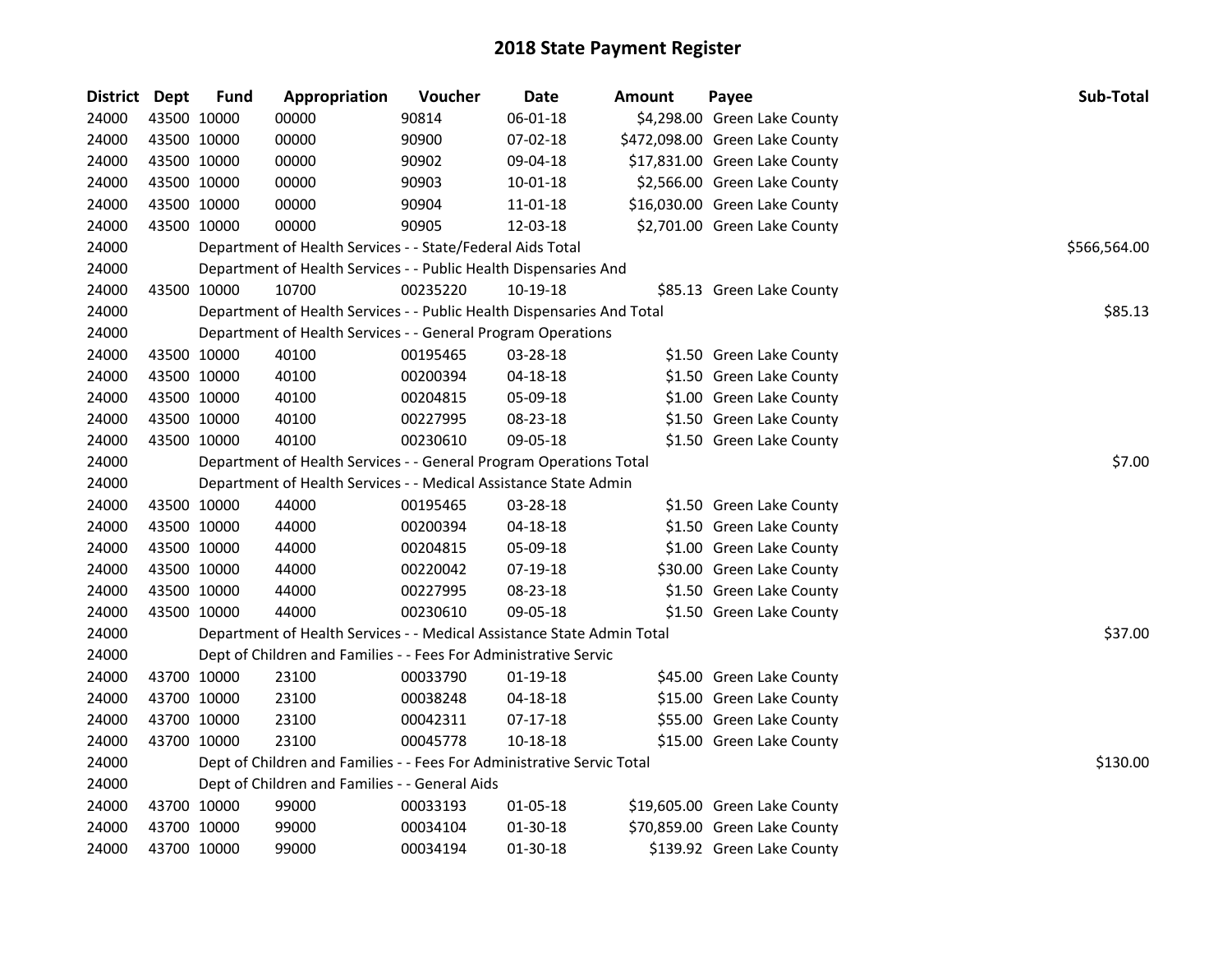| District Dept |             | <b>Fund</b> | Appropriation                                        | Voucher  | Date     | <b>Amount</b> | Payee                          | Sub-Total    |
|---------------|-------------|-------------|------------------------------------------------------|----------|----------|---------------|--------------------------------|--------------|
| 24000         | 43700 10000 |             | 99000                                                | 00034304 | 02-05-18 |               | \$8,197.79 Green Lake County   |              |
| 24000         | 43700 10000 |             | 99000                                                | 00034846 | 02-20-18 |               | \$53.40 Green Lake County      |              |
| 24000         | 43700 10000 |             | 99000                                                | 00034999 | 02-21-18 |               | \$73.20 Green Lake County      |              |
| 24000         | 43700 10000 |             | 99000                                                | 00035102 | 02-21-18 |               | \$208.66 Green Lake County     |              |
| 24000         | 43700 10000 |             | 99000                                                | 00035232 | 02-22-18 |               | \$7,922.05 Green Lake County   |              |
| 24000         | 43700 10000 |             | 99000                                                | 00035477 | 03-01-18 |               | \$3,450.59 Green Lake County   |              |
| 24000         | 43700 10000 |             | 99000                                                | 00035635 | 03-05-18 |               | \$46,127.51 Green Lake County  |              |
| 24000         | 43700 10000 |             | 99000                                                | 00037562 | 04-05-18 |               | \$55,610.08 Green Lake County  |              |
| 24000         | 43700 10000 |             | 99000                                                | 00037617 | 04-06-18 |               | \$32,525.25 Green Lake County  |              |
| 24000         | 43700 10000 |             | 99000                                                | 00038867 | 04-30-18 |               | \$41,166.63 Green Lake County  |              |
| 24000         | 43700 10000 |             | 99000                                                | 00039174 | 05-07-18 |               | \$24,687.60 Green Lake County  |              |
| 24000         | 43700 10000 |             | 99000                                                | 00040593 | 06-05-18 |               | \$23,510.56 Green Lake County  |              |
| 24000         | 43700 10000 |             | 99000                                                | 00040648 | 06-05-18 |               | \$13,037.66 Green Lake County  |              |
| 24000         | 43700 10000 |             | 99000                                                | 00041553 | 06-27-18 |               | \$34,843.00 Green Lake County  |              |
| 24000         | 43700 10000 |             | 99000                                                | 00041774 | 07-05-18 |               | \$22,267.40 Green Lake County  |              |
| 24000         | 43700 10000 |             | 99000                                                | 00042788 | 07-30-18 |               | \$25,268.42 Green Lake County  |              |
| 24000         | 43700 10000 |             | 99000                                                | 00042994 | 08-02-18 |               | \$1,700.00 Green Lake County   |              |
| 24000         | 43700 10000 |             | 99000                                                | 00043084 | 08-06-18 |               | \$27,515.32 Green Lake County  |              |
| 24000         | 43700 10000 |             | 99000                                                | 00043374 | 08-14-18 |               | \$11,416.00 Green Lake County  |              |
| 24000         | 43700 10000 |             | 99000                                                | 00043551 | 08-17-18 |               | \$108.00 Green Lake County     |              |
| 24000         | 43700 10000 |             | 99000                                                | 00043962 | 08-29-18 |               | \$189,320.00 Green Lake County |              |
| 24000         | 43700 10000 |             | 99000                                                | 00044047 | 08-30-18 |               | \$12,134.00 Green Lake County  |              |
| 24000         | 43700 10000 |             | 99000                                                | 00044158 | 09-05-18 |               | \$33,866.37 Green Lake County  |              |
| 24000         | 43700 10000 |             | 99000                                                | 00045366 | 10-05-18 |               | \$38,568.32 Green Lake County  |              |
| 24000         | 43700 10000 |             | 99000                                                | 00046185 | 10-30-18 |               | \$52,450.98 Green Lake County  |              |
| 24000         | 43700 10000 |             | 99000                                                | 00046499 | 11-05-18 |               | \$18,853.94 Green Lake County  |              |
| 24000         | 43700 10000 |             | 99000                                                | 00046691 | 11-09-18 |               | \$11,786.81 Green Lake County  |              |
| 24000         | 43700 10000 |             | 99000                                                | 00047556 | 12-05-18 |               | \$19,601.18 Green Lake County  |              |
| 24000         | 43700 10000 |             | 99000                                                | 00048160 | 12-27-18 |               | \$37,124.00 Green Lake County  |              |
| 24000         |             |             | Dept of Children and Families - - General Aids Total |          |          |               |                                | \$883,998.64 |
| 24000         |             |             | Dept of Workforce Development - - Ui Admin Fed       |          |          |               |                                |              |
| 24000         | 44500 10000 |             | 15100                                                | 00142127 | 01-03-18 |               | \$30.00 Green Lake County      |              |
| 24000         | 44500 10000 |             | 15100                                                | 00146806 | 02-02-18 |               | \$5.00 Green Lake County       |              |
| 24000         | 44500 10000 |             | 15100                                                | 00152393 | 03-02-18 |               | \$15.00 Green Lake County      |              |
| 24000         | 44500 10000 |             | 15100                                                | 00157703 | 04-03-18 |               | \$50.00 Green Lake County      |              |
|               |             |             |                                                      |          |          |               |                                |              |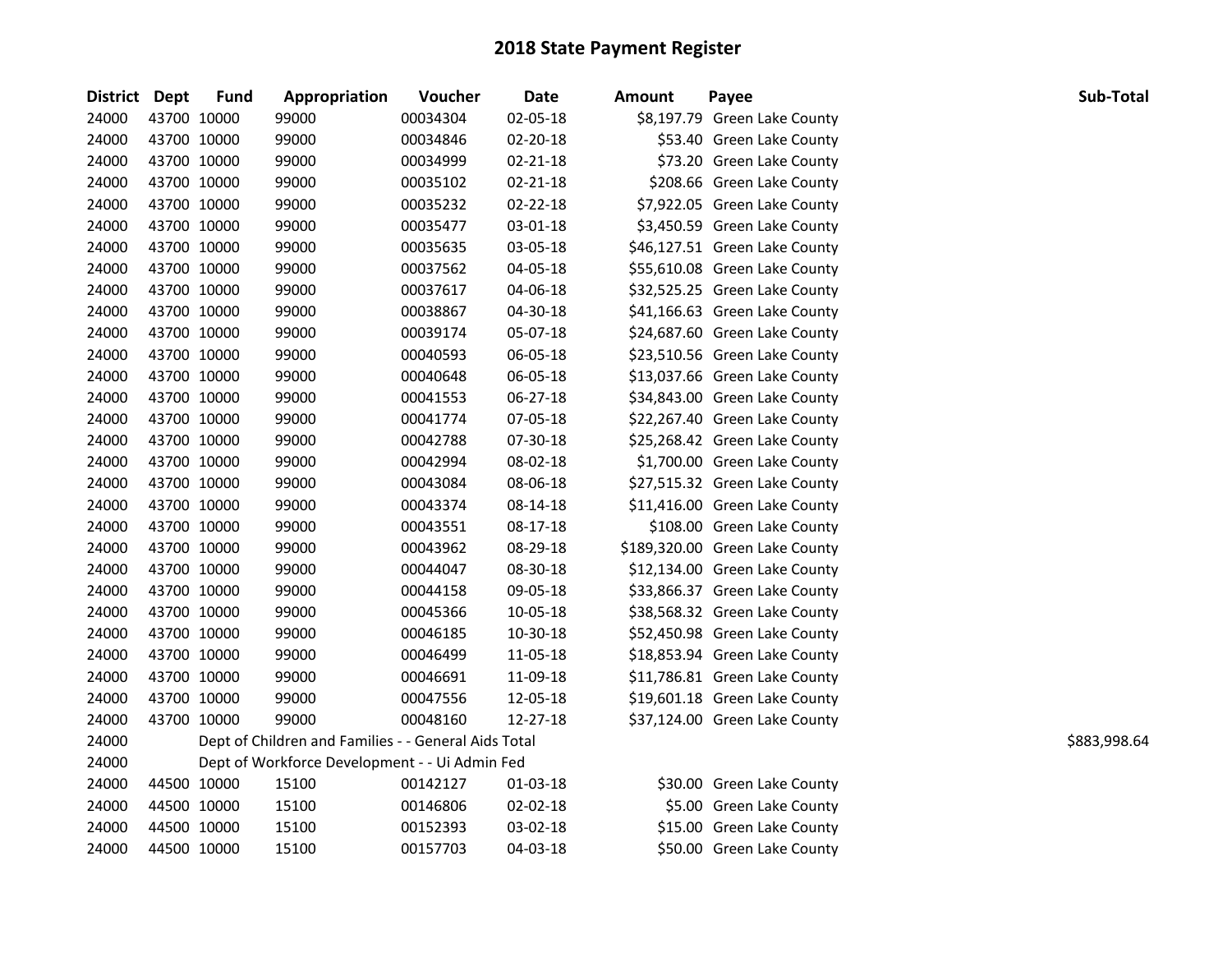| District Dept |             | <b>Fund</b> | Appropriation                                             | Voucher  | <b>Date</b>    | <b>Amount</b> | Payee                        | Sub-Total |
|---------------|-------------|-------------|-----------------------------------------------------------|----------|----------------|---------------|------------------------------|-----------|
| 24000         | 44500 10000 |             | 15100                                                     | 00163022 | 05-02-18       |               | \$25.00 Green Lake County    |           |
| 24000         | 44500 10000 |             | 15100                                                     | 00168099 | 06-04-18       |               | \$40.00 Green Lake County    |           |
| 24000         | 44500 10000 |             | 15100                                                     | 00173101 | 07-03-18       |               | \$20.00 Green Lake County    |           |
| 24000         | 44500 10000 |             | 15100                                                     | 00178347 | 08-02-18       |               | \$5.00 Green Lake County     |           |
| 24000         | 44500 10000 |             | 15100                                                     | 00183405 | 09-05-18       |               | \$20.00 Green Lake County    |           |
| 24000         | 44500 10000 |             | 15100                                                     | 00188550 | 10-02-18       |               | \$15.00 Green Lake County    |           |
| 24000         | 44500 10000 |             | 15100                                                     | 00194614 | 11-02-18       |               | \$5.00 Green Lake County     |           |
| 24000         | 44500 10000 |             | 15100                                                     | 00199595 | 12-04-18       |               | \$40.00 Green Lake County    |           |
| 24000         |             |             | Dept of Workforce Development - - Ui Admin Fed Total      |          |                |               |                              | \$270.00  |
| 24000         |             |             | Dept of Workforce Development - - Title Ib Aids State Gpr |          |                |               |                              |           |
| 24000         | 44500 10000 |             | 50900                                                     | 00142034 | 01-04-18       |               | \$340.80 Green Lake County   |           |
| 24000         | 44500 10000 |             | 50900                                                     | 00144104 | 01-16-18       |               | \$319.50 Green Lake County   |           |
| 24000         | 44500 10000 |             | 50900                                                     | 00145061 | $01 - 22 - 18$ |               | \$240.69 Green Lake County   |           |
| 24000         | 44500 10000 |             | 50900                                                     | 00146140 | 01-29-18       |               | \$170.40 Green Lake County   |           |
| 24000         | 44500 10000 |             | 50900                                                     | 00147417 | 02-05-18       |               | \$340.80 Green Lake County   |           |
| 24000         | 44500 10000 |             | 50900                                                     | 00147418 | 02-05-18       |               | \$38.34 Green Lake County    |           |
| 24000         | 44500 10000 |             | 50900                                                     | 00148528 | 02-20-18       |               | \$5.54 Green Lake County     |           |
| 24000         | 44500 10000 |             | 50900                                                     | 00152227 | 03-08-18       |               | \$42.60 Green Lake County    |           |
| 24000         | 44500 10000 |             | 50900                                                     | 00152228 | 03-08-18       |               | \$99.04 Green Lake County    |           |
| 24000         | 44500 10000 |             | 50900                                                     | 00156367 | 03-30-18       |               | \$1,278.00 Green Lake County |           |
| 24000         | 44500 10000 |             | 50900                                                     | 00156368 | 04-02-18       |               | \$460.08 Green Lake County   |           |
| 24000         | 44500 10000 |             | 50900                                                     | 00159203 | $04 - 11 - 18$ |               | \$133.12 Green Lake County   |           |
| 24000         | 44500 10000 |             | 50900                                                     | 00159204 | $04 - 11 - 18$ |               | \$106.50 Green Lake County   |           |
| 24000         | 44500 10000 |             | 50900                                                     | 00159205 | 04-12-18       |               | \$255.60 Green Lake County   |           |
| 24000         | 44500 10000 |             | 50900                                                     | 00159630 | 04-18-18       |               | \$255.60 Green Lake County   |           |
| 24000         | 44500 10000 |             | 50900                                                     | 00160891 | 05-02-18       |               | \$170.40 Green Lake County   |           |
| 24000         | 44500 10000 |             | 50900                                                     | 00161517 | 04-30-18       |               | \$42.60 Green Lake County    |           |
| 24000         | 44500 10000 |             | 50900                                                     | 00163474 | 05-11-18       |               | \$31.95 Green Lake County    |           |
| 24000         | 44500 10000 |             | 50900                                                     | 00163719 | 05-17-18       |               | \$210.07 Green Lake County   |           |
| 24000         | 44500 10000 |             | 50900                                                     | 00164506 | 05-25-18       |               | \$31.95 Green Lake County    |           |
| 24000         | 44500 10000 |             | 50900                                                     | 00165833 | 05-30-18       |               | \$42.60 Green Lake County    |           |
| 24000         | 44500 10000 |             | 50900                                                     | 00167001 | 06-04-18       |               | \$95.85 Green Lake County    |           |
| 24000         | 44500 10000 |             | 50900                                                     | 00168709 | 06-18-18       |               | \$213.00 Green Lake County   |           |
| 24000         | 44500 10000 |             | 50900                                                     | 00170238 | 06-22-18       |               | \$31.95 Green Lake County    |           |
| 24000         | 44500 10000 |             | 50900                                                     | 00170420 | 06-25-18       |               | \$170.40 Green Lake County   |           |

| $\mathbf{t}$ | Pavee                   |
|--------------|-------------------------|
|              | '5.00 Green Lake County |
|              | 0.00 Green Lake County  |
|              | 0.00 Green Lake County  |
|              | 5.00 Green Lake County  |
|              | 0.00 Green Lake County  |
|              | 5.00 Green Lake County  |
|              | 5.00 Green Lake County  |
|              | 0.00 Green Lake County  |
|              |                         |
|              |                         |
|              | 0.80 Green Lake County  |
|              | 9.50 Green Lake County  |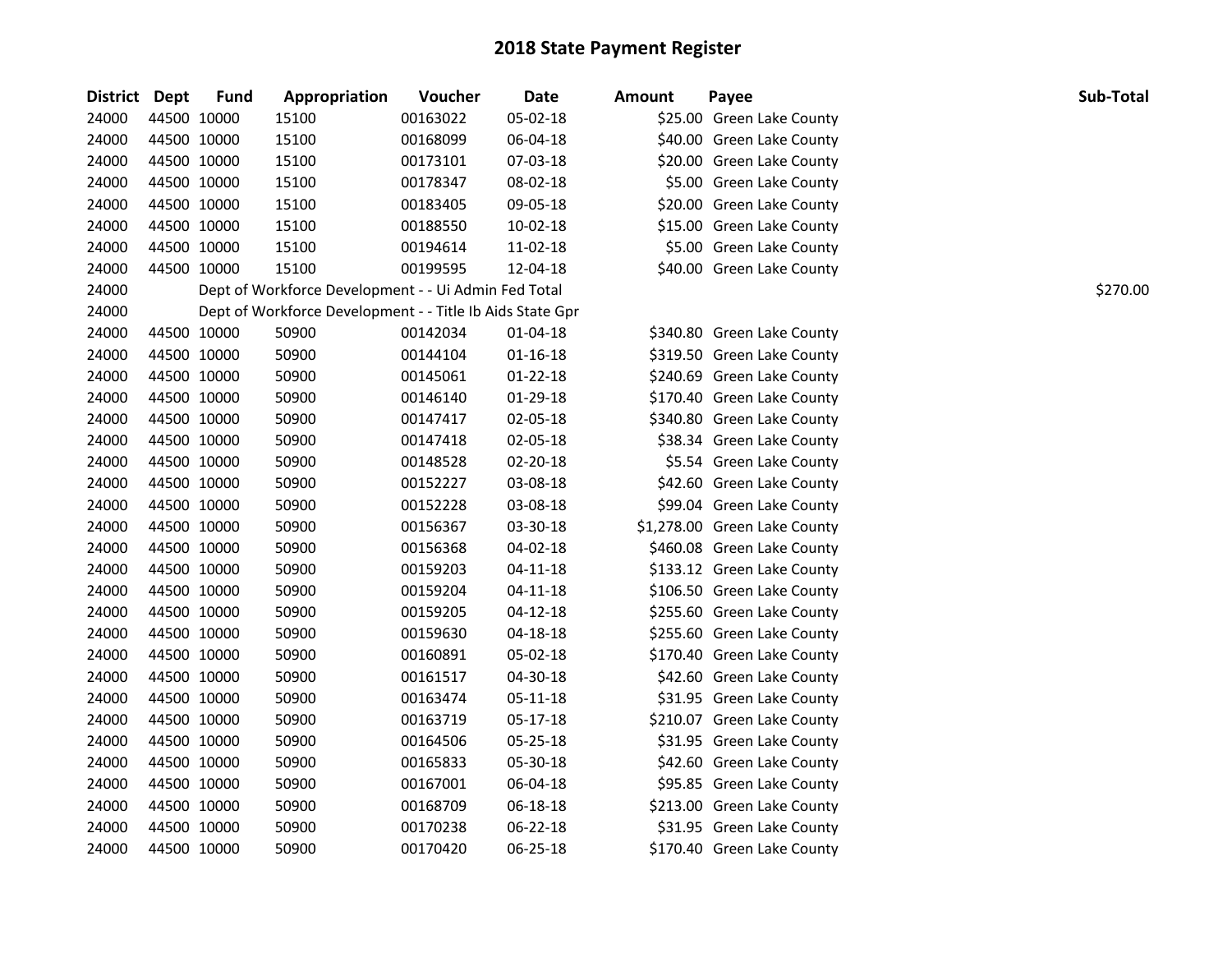| District Dept |             | <b>Fund</b> | Appropriation | Voucher  | Date     | <b>Amount</b> | Payee                      | Sub-Total |
|---------------|-------------|-------------|---------------|----------|----------|---------------|----------------------------|-----------|
| 24000         | 44500 10000 |             | 50900         | 00171667 | 06-29-18 |               | \$170.40 Green Lake County |           |
| 24000         | 44500 10000 |             | 50900         | 00171668 | 07-02-18 |               | \$134.19 Green Lake County |           |
| 24000         | 44500 10000 |             | 50900         | 00171669 | 07-02-18 |               | \$98.25 Green Lake County  |           |
| 24000         | 44500 10000 |             | 50900         | 00173023 | 07-11-18 |               | \$181.98 Green Lake County |           |
| 24000         | 44500 10000 |             | 50900         | 00173024 | 07-11-18 |               | \$319.50 Green Lake County |           |
| 24000         | 44500 10000 |             | 50900         | 00173025 | 07-11-18 |               | \$248.55 Green Lake County |           |
| 24000         | 44500 10000 |             | 50900         | 00175029 | 07-23-18 |               | \$42.60 Green Lake County  |           |
| 24000         | 44500 10000 |             | 50900         | 00175895 | 07-30-18 |               | \$213.00 Green Lake County |           |
| 24000         | 44500 10000 |             | 50900         | 00175896 | 07-30-18 |               | \$381.27 Green Lake County |           |
| 24000         | 44500 10000 |             | 50900         | 00175897 | 07-25-18 |               | \$7.26 Green Lake County   |           |
| 24000         | 44500 10000 |             | 50900         | 00177518 | 08-02-18 |               | \$170.40 Green Lake County |           |
| 24000         | 44500 10000 |             | 50900         | 00177519 | 08-08-18 |               | \$57.51 Green Lake County  |           |
| 24000         | 44500 10000 |             | 50900         | 00177826 | 08-13-18 |               | \$351.45 Green Lake County |           |
| 24000         | 44500 10000 |             | 50900         | 00177827 | 08-13-18 |               | \$161.87 Green Lake County |           |
| 24000         | 44500 10000 |             | 50900         | 00177828 | 08-13-18 |               | \$28.75 Green Lake County  |           |
| 24000         | 44500 10000 |             | 50900         | 00179070 | 08-16-18 |               | \$8.52 Green Lake County   |           |
| 24000         | 44500 10000 |             | 50900         | 00179071 | 08-16-18 |               | \$181.98 Green Lake County |           |
| 24000         | 44500 10000 |             | 50900         | 00183293 | 09-05-18 |               | \$2.39 Green Lake County   |           |
| 24000         | 44500 10000 |             | 50900         | 00184035 | 09-07-18 |               | \$287.55 Green Lake County |           |
| 24000         | 44500 10000 |             | 50900         | 00184036 | 09-07-18 |               | \$178.92 Green Lake County |           |
| 24000         | 44500 10000 |             | 50900         | 00184037 | 09-07-18 |               | \$202.35 Green Lake County |           |
| 24000         | 44500 10000 |             | 50900         | 00184038 | 09-07-18 |               | \$456.61 Green Lake County |           |
| 24000         | 44500 10000 |             | 50900         | 00184307 | 09-13-18 |               | \$170.40 Green Lake County |           |
| 24000         | 44500 10000 |             | 50900         | 00185139 | 09-19-18 |               | \$443.43 Green Lake County |           |
| 24000         | 44500 10000 |             | 50900         | 00185732 | 09-20-18 |               | \$170.40 Green Lake County |           |
| 24000         | 44500 10000 |             | 50900         | 00186797 | 10-01-18 |               | \$170.40 Green Lake County |           |
| 24000         | 44500 10000 |             | 50900         | 00186798 | 10-01-18 |               | \$181.05 Green Lake County |           |
| 24000         | 44500 10000 |             | 50900         | 00186799 | 10-01-18 |               | \$106.50 Green Lake County |           |
| 24000         | 44500 10000 |             | 50900         | 00188432 | 10-01-18 |               | \$106.50 Green Lake County |           |
| 24000         | 44500 10000 |             | 50900         | 00188433 | 10-01-18 |               | \$227.20 Green Lake County |           |
| 24000         | 44500 10000 |             | 50900         | 00188434 | 10-04-18 |               | \$108.01 Green Lake County |           |
| 24000         | 44500 10000 |             | 50900         | 00189484 | 10-05-18 |               | \$489.90 Green Lake County |           |
| 24000         | 44500 10000 |             | 50900         | 00189485 | 10-05-18 |               | \$0.72 Green Lake County   |           |
| 24000         | 44500 10000 |             | 50900         | 00192210 | 10-25-18 |               | \$31.95 Green Lake County  |           |
| 24000         | 44500 10000 |             | 50900         | 00193804 | 11-05-18 |               | \$106.50 Green Lake County |           |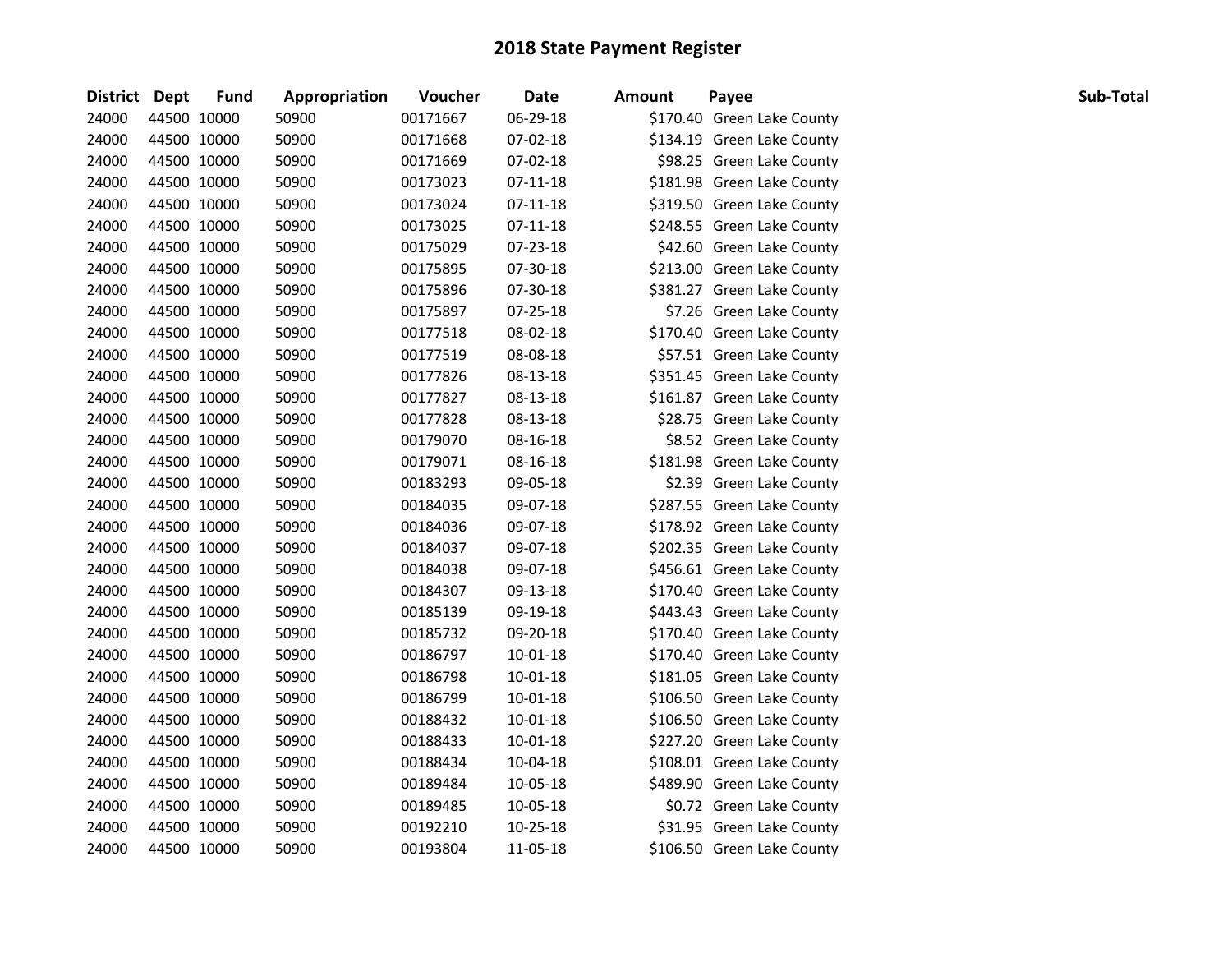| District Dept |             | <b>Fund</b> | Appropriation                                                   | Voucher  | Date           | <b>Amount</b> | Payee                        | Sub-Total   |
|---------------|-------------|-------------|-----------------------------------------------------------------|----------|----------------|---------------|------------------------------|-------------|
| 24000         |             | 44500 10000 | 50900                                                           | 00193805 | 11-08-18       |               | \$434.52 Green Lake County   |             |
| 24000         | 44500 10000 |             | 50900                                                           | 00193806 | 11-08-18       |               | \$170.40 Green Lake County   |             |
| 24000         | 44500 10000 |             | 50900                                                           | 00196270 | 11-19-18       |               | \$42.60 Green Lake County    |             |
| 24000         | 44500 10000 |             | 50900                                                           | 00197237 | 11-21-18       |               | \$217.33 Green Lake County   |             |
| 24000         | 44500 10000 |             | 50900                                                           | 00197238 | 11-30-18       |               | \$126.06 Green Lake County   |             |
| 24000         | 44500 10000 |             | 50900                                                           | 00198511 | 12-06-18       |               | \$202.35 Green Lake County   |             |
| 24000         | 44500 10000 |             | 50900                                                           | 00199441 | 12-10-18       |               | \$340.80 Green Lake County   |             |
| 24000         | 44500 10000 |             | 50900                                                           | 00199442 | 12-12-18       |               | \$201.69 Green Lake County   |             |
| 24000         | 44500 10000 |             | 50900                                                           | 00199443 | 12-12-18       |               | \$170.40 Green Lake County   |             |
| 24000         | 44500 10000 |             | 50900                                                           | 00199444 | 12-12-18       |               | \$31.95 Green Lake County    |             |
| 24000         | 44500 10000 |             | 50900                                                           | 00199445 | 12-13-18       |               | \$106.50 Green Lake County   |             |
| 24000         | 44500 10000 |             | 50900                                                           | 00199446 | 12-13-18       |               | \$106.50 Green Lake County   |             |
| 24000         | 44500 10000 |             | 50900                                                           | 00201635 | 12-26-18       |               | \$178.22 Green Lake County   |             |
| 24000         | 44500 10000 |             | 50900                                                           | 00201636 | 12-27-18       |               | \$426.00 Green Lake County   |             |
| 24000         | 44500 10000 |             | 50900                                                           | 00201637 | 12-27-18       |               | \$426.00 Green Lake County   |             |
| 24000         | 44500 10000 |             | 50900                                                           | 00201638 | 12-27-18       |               | \$42.60 Green Lake County    |             |
| 24000         |             |             | Dept of Workforce Development - - Title Ib Aids State Gpr Total |          |                |               |                              | \$14,549.56 |
| 24000         |             |             | Dept of Workforce Development - - Title Ib Aids Federal Prf     |          |                |               |                              |             |
| 24000         | 44500 10000 |             | 54400                                                           | 00142034 | 01-04-18       |               | \$1,259.20 Green Lake County |             |
| 24000         | 44500 10000 |             | 54400                                                           | 00143119 | $01-10-18$     |               | \$900.00 Green Lake County   |             |
| 24000         | 44500 10000 |             | 54400                                                           | 00144104 | $01 - 16 - 18$ |               | \$1,180.50 Green Lake County |             |
| 24000         | 44500 10000 |             | 54400                                                           | 00145061 | $01 - 22 - 18$ |               | \$889.31 Green Lake County   |             |
| 24000         | 44500 10000 |             | 54400                                                           | 00146140 | 01-29-18       |               | \$1,529.60 Green Lake County |             |
| 24000         | 44500 10000 |             | 54400                                                           | 00147417 | 02-05-18       |               | \$1,259.20 Green Lake County |             |
| 24000         | 44500 10000 |             | 54400                                                           | 00147418 | 02-05-18       |               | \$141.66 Green Lake County   |             |
| 24000         | 44500 10000 |             | 54400                                                           | 00148528 | 02-20-18       |               | \$20.46 Green Lake County    |             |
| 24000         | 44500 10000 |             | 54400                                                           | 00148529 | $02 - 14 - 18$ |               | \$500.00 Green Lake County   |             |
| 24000         | 44500 10000 |             | 54400                                                           | 00152227 | 03-08-18       |               | \$157.40 Green Lake County   |             |
| 24000         | 44500 10000 |             | 54400                                                           | 00152228 | 03-08-18       |               | \$365.96 Green Lake County   |             |
| 24000         | 44500 10000 |             | 54400                                                           | 00156367 | 03-30-18       |               | \$4,722.00 Green Lake County |             |
| 24000         | 44500 10000 |             | 54400                                                           | 00156368 | 04-02-18       |               | \$1,699.92 Green Lake County |             |
| 24000         | 44500 10000 |             | 54400                                                           | 00159203 | $04 - 11 - 18$ |               | \$491.88 Green Lake County   |             |
| 24000         | 44500 10000 |             | 54400                                                           | 00159204 | $04 - 11 - 18$ |               | \$393.50 Green Lake County   |             |
| 24000         | 44500 10000 |             | 54400                                                           | 00159205 | 04-12-18       |               | \$944.40 Green Lake County   |             |
| 24000         | 44500 10000 |             | 54400                                                           | 00159630 | 04-18-18       |               | \$944.40 Green Lake County   |             |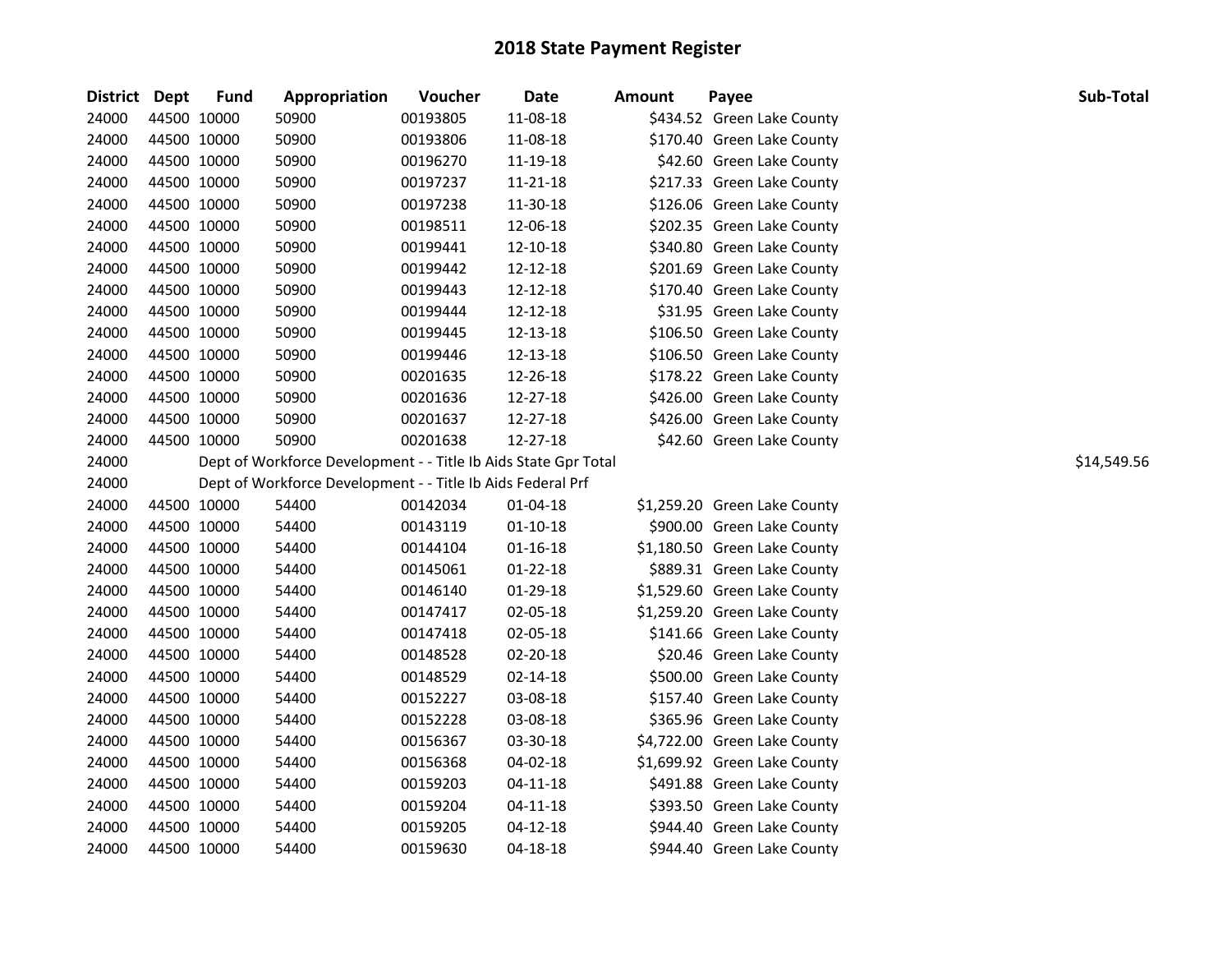| District Dept |             | <b>Fund</b> | Appropriation | Voucher  | Date           | <b>Amount</b> | Payee                        | Sub-Total |
|---------------|-------------|-------------|---------------|----------|----------------|---------------|------------------------------|-----------|
| 24000         | 44500 10000 |             | 54400         | 00160891 | 05-02-18       |               | \$629.60 Green Lake County   |           |
| 24000         | 44500 10000 |             | 54400         | 00161516 | $04 - 25 - 18$ |               | \$200.00 Green Lake County   |           |
| 24000         | 44500 10000 |             | 54400         | 00161517 | 04-30-18       |               | \$157.40 Green Lake County   |           |
| 24000         | 44500 10000 |             | 54400         | 00163474 | 05-11-18       |               | \$618.05 Green Lake County   |           |
| 24000         | 44500 10000 |             | 54400         | 00163719 | 05-17-18       |               | \$776.17 Green Lake County   |           |
| 24000         | 44500 10000 |             | 54400         | 00164506 | 05-25-18       |               | \$118.05 Green Lake County   |           |
| 24000         |             | 44500 10000 | 54400         | 00165833 | 05-30-18       |               | \$157.40 Green Lake County   |           |
| 24000         |             | 44500 10000 | 54400         | 00167001 | 06-04-18       |               | \$354.15 Green Lake County   |           |
| 24000         | 44500 10000 |             | 54400         | 00168709 | 06-18-18       |               | \$787.00 Green Lake County   |           |
| 24000         | 44500 10000 |             | 54400         | 00170238 | 06-22-18       |               | \$118.05 Green Lake County   |           |
| 24000         | 44500 10000 |             | 54400         | 00170420 | 06-25-18       |               | \$629.60 Green Lake County   |           |
| 24000         | 44500 10000 |             | 54400         | 00171667 | 06-29-18       |               | \$629.60 Green Lake County   |           |
| 24000         | 44500 10000 |             | 54400         | 00171668 | 07-02-18       |               | \$495.81 Green Lake County   |           |
| 24000         | 44500 10000 |             | 54400         | 00171669 | 07-02-18       |               | \$363.00 Green Lake County   |           |
| 24000         | 44500 10000 |             | 54400         | 00173023 | 07-11-18       |               | \$672.38 Green Lake County   |           |
| 24000         |             | 44500 10000 | 54400         | 00173024 | 07-11-18       |               | \$1,180.50 Green Lake County |           |
| 24000         | 44500 10000 |             | 54400         | 00173025 | 07-11-18       |               | \$918.37 Green Lake County   |           |
| 24000         | 44500 10000 |             | 54400         | 00175029 | 07-23-18       |               | \$157.40 Green Lake County   |           |
| 24000         |             | 44500 10000 | 54400         | 00175895 | 07-30-18       |               | \$787.00 Green Lake County   |           |
| 24000         |             | 44500 10000 | 54400         | 00175896 | 07-30-18       |               | \$1,408.73 Green Lake County |           |
| 24000         |             | 44500 10000 | 54400         | 00175897 | 07-25-18       |               | \$26.84 Green Lake County    |           |
| 24000         | 44500 10000 |             | 54400         | 00177518 | 08-02-18       |               | \$629.60 Green Lake County   |           |
| 24000         | 44500 10000 |             | 54400         | 00177519 | 08-08-18       |               | \$212.49 Green Lake County   |           |
| 24000         | 44500 10000 |             | 54400         | 00177826 | 08-13-18       |               | \$1,298.55 Green Lake County |           |
| 24000         | 44500 10000 |             | 54400         | 00177827 | 08-13-18       |               | \$598.13 Green Lake County   |           |
| 24000         | 44500 10000 |             | 54400         | 00177828 | 08-13-18       |               | \$106.25 Green Lake County   |           |
| 24000         | 44500 10000 |             | 54400         | 00179070 | 08-16-18       |               | \$31.48 Green Lake County    |           |
| 24000         |             | 44500 10000 | 54400         | 00179071 | 08-16-18       |               | \$672.38 Green Lake County   |           |
| 24000         | 44500 10000 |             | 54400         | 00183293 | 09-05-18       |               | \$8.81 Green Lake County     |           |
| 24000         | 44500 10000 |             | 54400         | 00184035 | 09-07-18       |               | \$1,062.45 Green Lake County |           |
| 24000         |             | 44500 10000 | 54400         | 00184036 | 09-07-18       |               | \$661.08 Green Lake County   |           |
| 24000         | 44500 10000 |             | 54400         | 00184037 | 09-07-18       |               | \$747.65 Green Lake County   |           |
| 24000         | 44500 10000 |             | 54400         | 00184038 | 09-07-18       |               | \$1,687.14 Green Lake County |           |
| 24000         | 44500 10000 |             | 54400         | 00184307 | 09-13-18       |               | \$629.60 Green Lake County   |           |
| 24000         | 44500 10000 |             | 54400         | 00185139 | 09-19-18       |               | \$1,638.45 Green Lake County |           |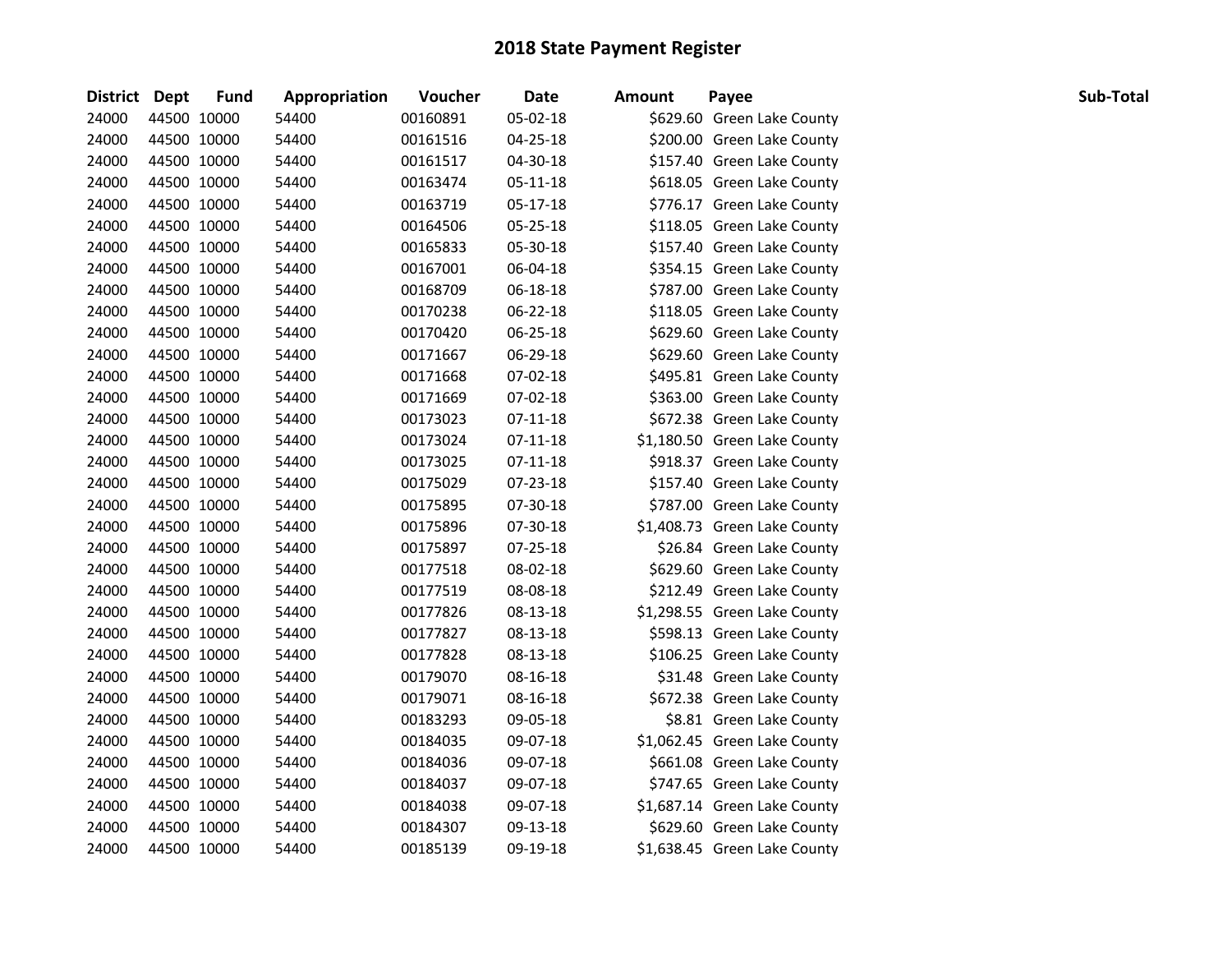| District Dept |             | <b>Fund</b> | Appropriation                                                         | Voucher  | Date     | <b>Amount</b> | Payee                        | Sub-Total   |
|---------------|-------------|-------------|-----------------------------------------------------------------------|----------|----------|---------------|------------------------------|-------------|
| 24000         | 44500 10000 |             | 54400                                                                 | 00185732 | 09-20-18 |               | \$629.60 Green Lake County   |             |
| 24000         | 44500 10000 |             | 54400                                                                 | 00186797 | 10-01-18 |               | \$629.60 Green Lake County   |             |
| 24000         | 44500 10000 |             | 54400                                                                 | 00186798 | 10-01-18 |               | \$668.95 Green Lake County   |             |
| 24000         | 44500 10000 |             | 54400                                                                 | 00186799 | 10-01-18 |               | \$393.50 Green Lake County   |             |
| 24000         | 44500 10000 |             | 54400                                                                 | 00188432 | 10-01-18 |               | \$393.50 Green Lake County   |             |
| 24000         | 44500 10000 |             | 54400                                                                 | 00188433 | 10-01-18 |               | \$839.52 Green Lake County   |             |
| 24000         | 44500 10000 |             | 54400                                                                 | 00188434 | 10-04-18 |               | \$399.06 Green Lake County   |             |
| 24000         | 44500 10000 |             | 54400                                                                 | 00189484 | 10-05-18 |               | \$1,810.10 Green Lake County |             |
| 24000         | 44500 10000 |             | 54400                                                                 | 00189485 | 10-05-18 |               | \$2.64 Green Lake County     |             |
| 24000         | 44500 10000 |             | 54400                                                                 | 00192210 | 10-25-18 |               | \$118.05 Green Lake County   |             |
| 24000         | 44500 10000 |             | 54400                                                                 | 00193804 | 11-05-18 |               | \$393.50 Green Lake County   |             |
| 24000         | 44500 10000 |             | 54400                                                                 | 00193805 | 11-08-18 |               | \$1,605.48 Green Lake County |             |
| 24000         | 44500 10000 |             | 54400                                                                 | 00193806 | 11-08-18 |               | \$629.60 Green Lake County   |             |
| 24000         | 44500 10000 |             | 54400                                                                 | 00196270 | 11-19-18 |               | \$157.40 Green Lake County   |             |
| 24000         | 44500 10000 |             | 54400                                                                 | 00197237 | 11-21-18 |               | \$802.99 Green Lake County   |             |
| 24000         | 44500 10000 |             | 54400                                                                 | 00197238 | 11-30-18 |               | \$465.78 Green Lake County   |             |
| 24000         | 44500 10000 |             | 54400                                                                 | 00198510 | 12-06-18 |               | \$700.00 Green Lake County   |             |
| 24000         | 44500 10000 |             | 54400                                                                 | 00198511 | 12-06-18 |               | \$747.65 Green Lake County   |             |
| 24000         | 44500 10000 |             | 54400                                                                 | 00199441 | 12-10-18 |               | \$1,259.20 Green Lake County |             |
| 24000         | 44500 10000 |             | 54400                                                                 | 00199442 | 12-12-18 |               | \$745.19 Green Lake County   |             |
| 24000         | 44500 10000 |             | 54400                                                                 | 00199443 | 12-12-18 |               | \$629.60 Green Lake County   |             |
| 24000         | 44500 10000 |             | 54400                                                                 | 00199444 | 12-12-18 |               | \$118.05 Green Lake County   |             |
| 24000         | 44500 10000 |             | 54400                                                                 | 00199445 | 12-13-18 |               | \$393.50 Green Lake County   |             |
| 24000         | 44500 10000 |             | 54400                                                                 | 00199446 | 12-13-18 |               | \$393.50 Green Lake County   |             |
| 24000         | 44500 10000 |             | 54400                                                                 | 00201635 | 12-26-18 |               | \$658.50 Green Lake County   |             |
| 24000         | 44500 10000 |             | 54400                                                                 | 00201636 | 12-27-18 |               | \$1,574.00 Green Lake County |             |
| 24000         | 44500 10000 |             | 54400                                                                 | 00201637 | 12-27-18 |               | \$1,574.00 Green Lake County |             |
| 24000         | 44500 10000 |             | 54400                                                                 | 00201638 | 12-27-18 |               | \$157.40 Green Lake County   |             |
| 24000         |             |             | Dept of Workforce Development - - Title Ib Aids Federal Prf Total     |          |          |               |                              | \$57,458.41 |
| 24000         |             |             | Dept of Workforce Development - - Wc Ops Uninsured Emplyr Admin       |          |          |               |                              |             |
| 24000         | 44500 22700 |             | 17700                                                                 | 00149229 | 02-15-18 |               | \$10.00 Green Lake County    |             |
| 24000         | 44500 22700 |             | 17700                                                                 | 00149231 | 02-15-18 |               | \$10.00 Green Lake County    |             |
| 24000         | 44500 22700 |             | 17700                                                                 | 00195340 | 11-07-18 |               | \$35.00 Green Lake County    |             |
| 24000         | 44500 22700 |             | 17700                                                                 | 00195346 | 11-07-18 |               | \$25.00 Green Lake County    |             |
| 24000         |             |             | Dept of Workforce Development - - Wc Ops Uninsured Emplyr Admin Total |          |          |               |                              | \$80.00     |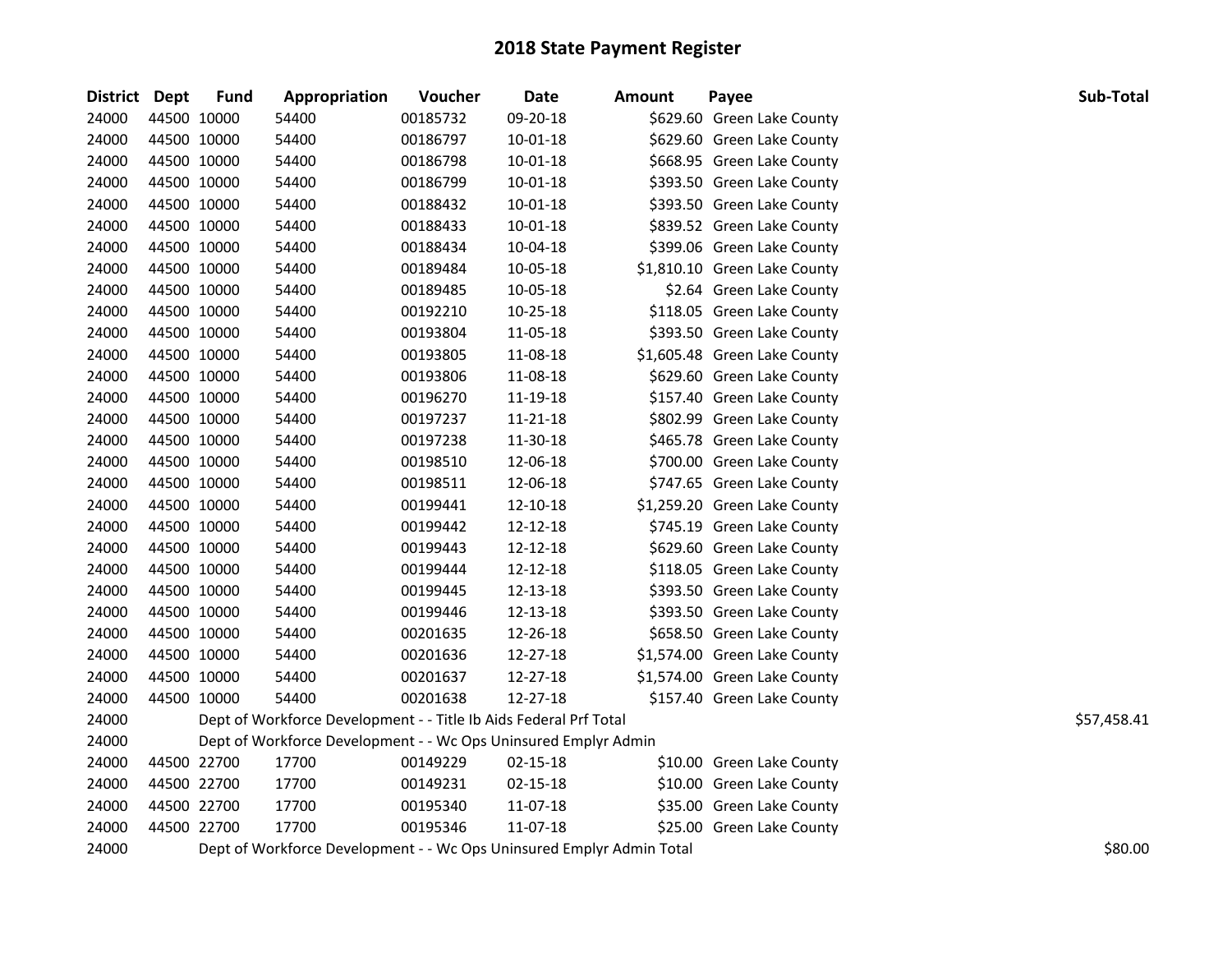| District Dept |             | <b>Fund</b> | Appropriation                                                       | Voucher    | <b>Date</b>    | Amount       | Payee                         | Sub-Total   |
|---------------|-------------|-------------|---------------------------------------------------------------------|------------|----------------|--------------|-------------------------------|-------------|
| 24000         |             |             | Department of Justice - - Officer Training Reimbursement            |            |                |              |                               |             |
| 24000         | 45500 10000 |             | 20200                                                               | 00057229   | 12-20-18       |              | \$858.37 Green Lake County    |             |
| 24000         |             |             | Department of Justice - - Officer Training Reimbursement Total      |            |                |              |                               | \$858.37    |
| 24000         |             |             | Department of Justice - - Drug Courts                               |            |                |              |                               |             |
| 24000         |             | 45500 10000 | 21700                                                               | 00043593   | 03-23-18       |              | \$62,272.36 Green Lake County |             |
| 24000         | 45500 10000 |             | 21700                                                               | 00045025   | 04-30-18       |              | \$24,833.82 Green Lake County |             |
| 24000         | 45500 10000 |             | 21700                                                               | 00050492   | 08-20-18       |              | \$27,691.02 Green Lake County |             |
| 24000         | 45500 10000 |             | 21700                                                               | 00054276   | 11-05-18       |              | \$23,254.24 Green Lake County |             |
| 24000         |             |             | Department of Justice - - Drug Courts Total                         |            |                | \$138,051.44 |                               |             |
| 24000         |             |             | Department of Justice - - Crime Laboratories, Dna                   |            |                |              |                               |             |
| 24000         |             | 45500 10000 | 22100                                                               | 00048978   | 07-19-18       |              | \$1,870.00 Green Lake County  |             |
| 24000         |             |             | Department of Justice - - Crime Laboratories, Dna Total             |            |                |              |                               | \$1,870.00  |
| 24000         |             |             | Department of Justice - - Law Enforcement Train, Local              |            |                |              |                               |             |
| 24000         |             | 45500 10000 | 23100                                                               | 00041133   | 02-01-18       |              | \$1,283.30 Green Lake County  |             |
| 24000         |             | 45500 10000 | 23100                                                               | 00044380   | $04 - 11 - 18$ |              | \$1,332.27 Green Lake County  |             |
| 24000         | 45500 10000 |             | 23100                                                               | 00053138   | $10 - 11 - 18$ |              | \$4,960.00 Green Lake County  |             |
| 24000         |             |             | Department of Justice - - Law Enforcement Train, Local Total        | \$7,575.57 |                |              |                               |             |
| 24000         |             |             | Department of Justice - - Federal Aid, State Operations             |            |                |              |                               |             |
| 24000         | 45500 10000 |             | 24100                                                               | 00044738   | $04 - 17 - 18$ |              | \$540.21 Green Lake County    |             |
| 24000         |             |             | Department of Justice - - Federal Aid, State Operations Total       |            |                |              |                               | \$540.21    |
| 24000         |             |             | Department of Justice - - Federal Aid, Local Assistance             |            |                |              |                               |             |
| 24000         |             | 45500 10000 | 25100                                                               | 00040312   | 01-09-18       |              | \$5,513.57 Green Lake County  |             |
| 24000         | 45500 10000 |             | 25100                                                               | 00048432   | 07-09-18       |              | \$2,187.09 Green Lake County  |             |
| 24000         |             | 45500 10000 | 25100                                                               | 00050282   | 08-14-18       |              | \$9,911.30 Green Lake County  |             |
| 24000         |             | 45500 10000 | 25100                                                               | 00051975   | 09-25-18       |              | \$6,648.90 Green Lake County  |             |
| 24000         |             | 45500 10000 | 25100                                                               | 00053069   | $10 - 11 - 18$ |              | \$1,075.39 Green Lake County  |             |
| 24000         | 45500 10000 |             | 25100                                                               | 00055781   | 11-26-18       |              | \$935.07 Green Lake County    |             |
| 24000         |             |             | Department of Justice - - Federal Aid, Local Assistance Total       |            |                |              |                               | \$26,271.32 |
| 24000         |             |             | Department of Justice - - Crime Victim Witness Assist               |            |                |              |                               |             |
| 24000         | 45500 10000 |             | 53200                                                               | 00043045   | 03-06-18       |              | \$19,356.36 Green Lake County |             |
| 24000         | 45500 10000 |             | 53200                                                               | 00049104   | 07-19-18       |              | \$18,963.41 Green Lake County |             |
| 24000         |             |             | Department of Justice - - Crime Victim Witness Assist Total         |            |                |              |                               | \$38,319.77 |
| 24000         |             |             | Department of Military Affairs - - Local Emer Planning Grants       |            |                |              |                               |             |
| 24000         | 46500 10000 |             | 33700                                                               | 00045710   | 07-02-18       |              | \$4,580.04 Green Lake County  |             |
| 24000         |             |             | Department of Military Affairs - - Local Emer Planning Grants Total |            |                | \$4,580.04   |                               |             |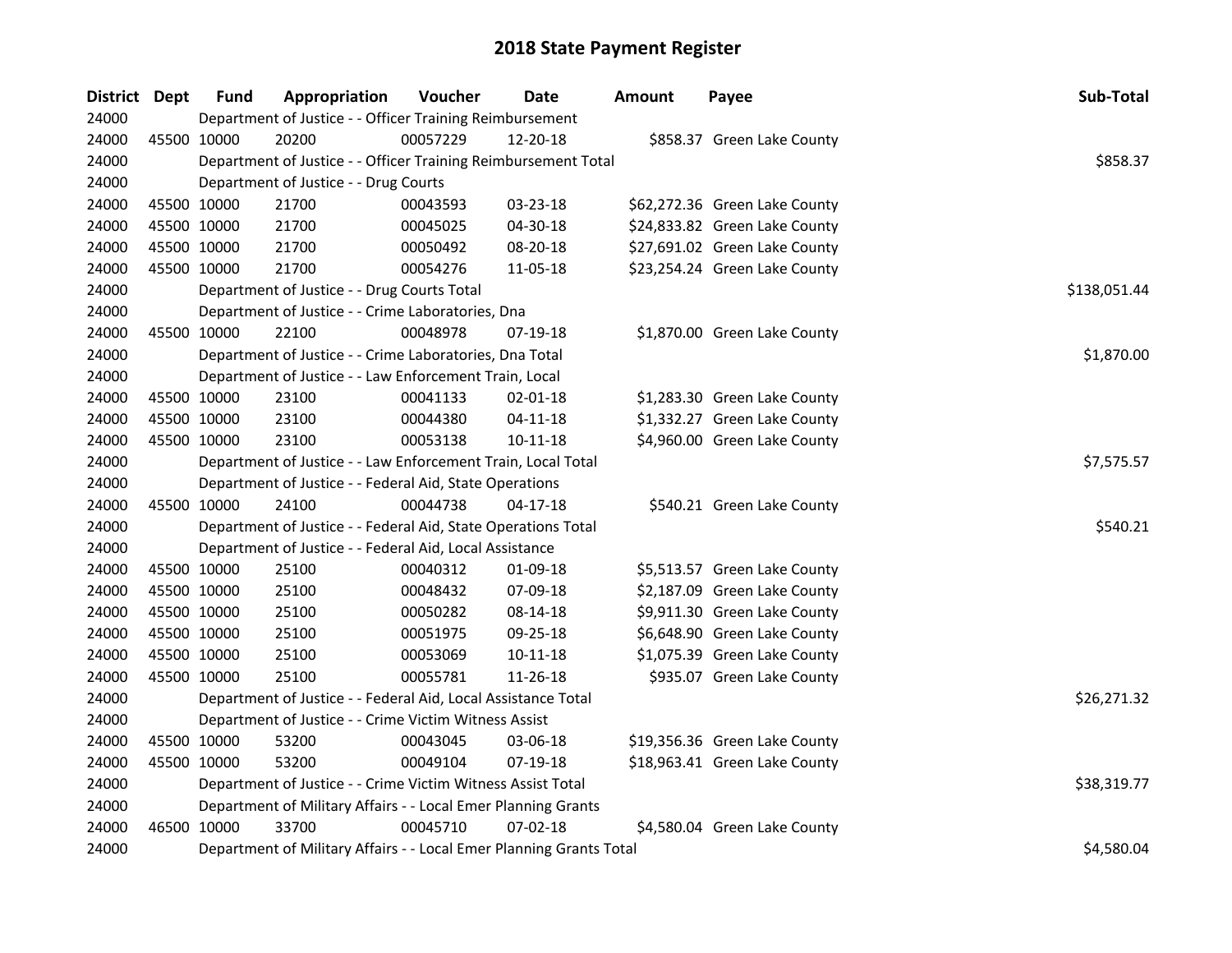| District Dept |             | <b>Fund</b> | Appropriation                                                           | Voucher  | <b>Date</b>    | Amount | Payee                         | Sub-Total   |  |  |  |
|---------------|-------------|-------------|-------------------------------------------------------------------------|----------|----------------|--------|-------------------------------|-------------|--|--|--|
| 24000         |             |             | Department of Military Affairs - - Federal Aid, Local Assistance        |          |                |        |                               |             |  |  |  |
| 24000         | 46500 10000 |             | 34200                                                                   | 00038074 | 01-30-18       |        | \$11,935.02 Green Lake County |             |  |  |  |
| 24000         | 46500 10000 |             | 34200                                                                   | 00048185 | 08-29-18       |        | \$9,069.26 Green Lake County  |             |  |  |  |
| 24000         |             |             | Department of Military Affairs - - Federal Aid, Local Assistance Total  |          |                |        |                               | \$21,004.28 |  |  |  |
| 24000         |             |             | Department of Military Affairs - - St Emerg Response Bd Grant Pif       |          |                |        |                               |             |  |  |  |
| 24000         |             | 46500 27200 | 36400                                                                   | 00038420 | $01-30-18$     |        | \$4,473.25 Green Lake County  |             |  |  |  |
| 24000         |             |             | Department of Military Affairs - - St Emerg Response Bd Grant Pif Total |          |                |        |                               | \$4,473.25  |  |  |  |
| 24000         |             |             | Department of Veterans Affairs - - Grants To Counties                   |          |                |        |                               |             |  |  |  |
| 24000         |             | 48500 15200 | 12700                                                                   | 00043032 | $02 - 16 - 18$ |        | \$850.00 Green Lake County    |             |  |  |  |
| 24000         |             |             | Department of Veterans Affairs - - Grants To Counties Total             |          |                |        |                               | \$850.00    |  |  |  |
| 24000         |             |             | Department of Veterans Affairs - - County Grants                        |          |                |        |                               |             |  |  |  |
| 24000         |             | 48500 58200 | 26700                                                                   | 00043032 | $02 - 16 - 18$ |        | \$3,825.00 Green Lake County  |             |  |  |  |
| 24000         |             |             | Department of Veterans Affairs - - County Grants Total                  |          |                |        |                               | \$3,825.00  |  |  |  |
| 24000         |             |             | Department of Veterans Affairs - - County Grants                        |          |                |        |                               |             |  |  |  |
| 24000         | 48500 58300 |             | 37000                                                                   | 00043032 | $02 - 16 - 18$ |        | \$3,825.00 Green Lake County  |             |  |  |  |
| 24000         |             |             | Department of Veterans Affairs - - County Grants Total                  |          |                |        |                               |             |  |  |  |
| 24000         |             |             | Department of Administration - - Federal Aid                            |          |                |        |                               |             |  |  |  |
| 24000         | 50500 10000 |             | 14200                                                                   | 00080467 | 05-21-18       |        | \$26,055.00 Green Lake County |             |  |  |  |
| 24000         | 50500 10000 |             | 14200                                                                   | 00091479 | 11-05-18       |        | \$13,027.50 Green Lake County |             |  |  |  |
| 24000         |             |             | Department of Administration - - Federal Aid Total                      |          |                |        |                               | \$39,082.50 |  |  |  |
| 24000         |             |             | Department of Administration - - Federal Aid, Local Assistance          |          |                |        |                               |             |  |  |  |
| 24000         | 50500 10000 |             | 15500                                                                   | 00072692 | 02-14-18       |        | \$3,370.41 Green Lake County  |             |  |  |  |
| 24000         | 50500 10000 |             | 15500                                                                   | 00073911 | 02-28-18       |        | \$4,001.70 Green Lake County  |             |  |  |  |
| 24000         | 50500 10000 |             | 15500                                                                   | 00081296 | 05-29-18       |        | \$7,069.39 Green Lake County  |             |  |  |  |
| 24000         |             |             | Department of Administration - - Federal Aid, Local Assistance Total    |          |                |        |                               | \$14,441.50 |  |  |  |
| 24000         |             |             | Department of Administration - - Low-Income Assistance Grants           |          |                |        |                               |             |  |  |  |
| 24000         | 50500 23500 |             | 37100                                                                   | 00072692 | $02 - 14 - 18$ |        | \$1,712.71 Green Lake County  |             |  |  |  |
| 24000         | 50500 23500 |             | 37100                                                                   | 00073911 | 02-28-18       |        | \$1,610.28 Green Lake County  |             |  |  |  |
| 24000         | 50500 23500 |             | 37100                                                                   | 00081296 | 05-29-18       |        | \$4,142.00 Green Lake County  |             |  |  |  |
| 24000         | 50500 23500 |             | 37100                                                                   | 00088318 | 09-14-18       |        | \$1,423.43 Green Lake County  |             |  |  |  |
| 24000         | 50500 23500 |             | 37100                                                                   | 00091264 | 10-29-18       |        | \$292.88 Green Lake County    |             |  |  |  |
| 24000         |             |             | Department of Administration - - Low-Income Assistance Grants Total     |          |                |        |                               | \$9,181.30  |  |  |  |
| 24000         |             |             | Department of Administration - - Land                                   |          |                |        |                               |             |  |  |  |
| 24000         | 50500 26900 |             | 16600                                                                   | 00072820 | 02-20-18       |        | \$25,000.00 Green Lake County |             |  |  |  |
| 24000         |             |             | Department of Administration - - Land Total                             |          |                |        |                               | \$25,000.00 |  |  |  |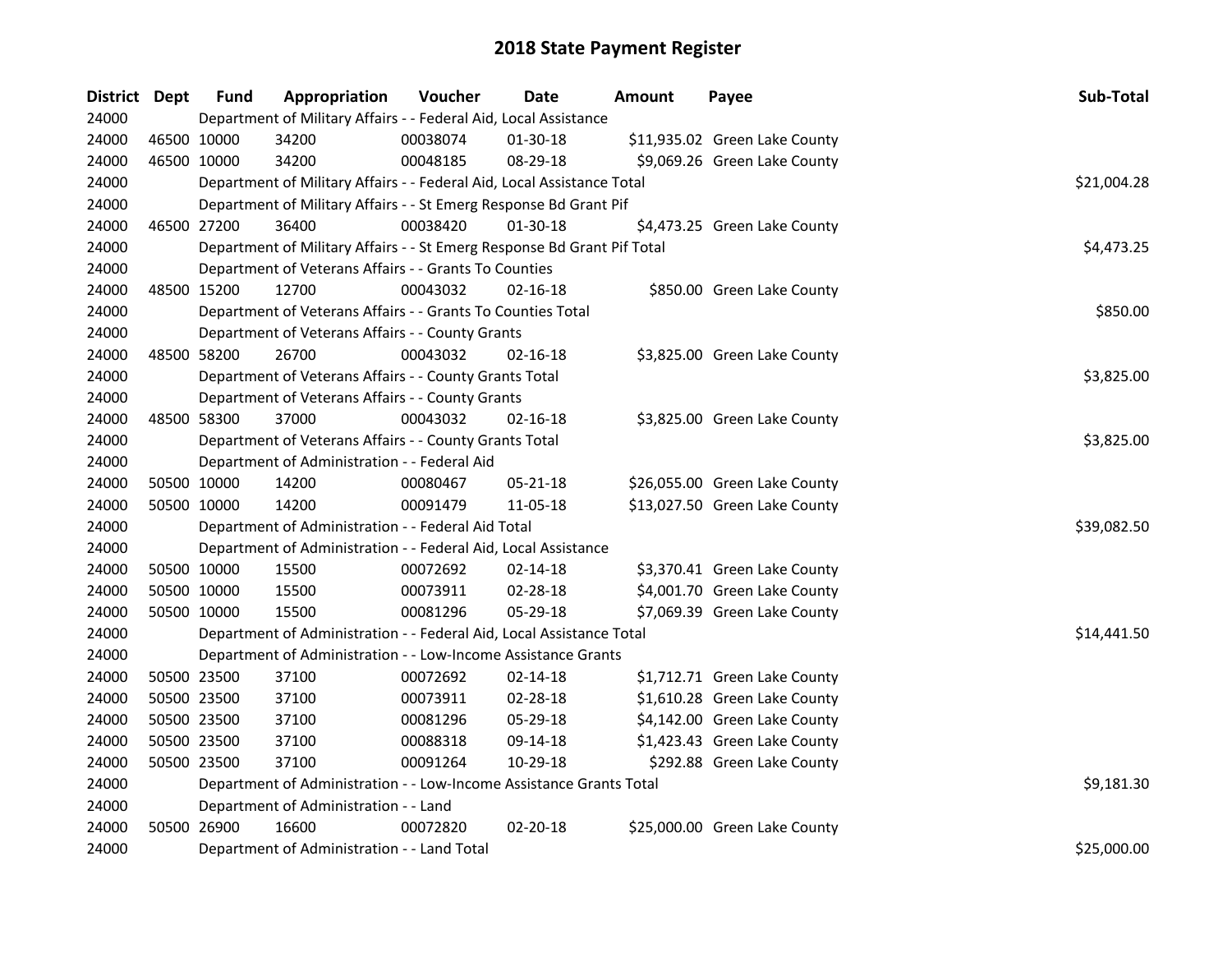| District Dept | <b>Fund</b> | Appropriation                                                         | Voucher    | <b>Date</b>    | <b>Amount</b> | Payee                         | Sub-Total   |
|---------------|-------------|-----------------------------------------------------------------------|------------|----------------|---------------|-------------------------------|-------------|
| 24000         |             | Department of Administration - - Land Information Program; Loca       |            |                |               |                               |             |
| 24000         | 50500 26900 | 17300                                                                 | 00072914   | 02-22-18       |               | \$1,000.00 Green Lake County  |             |
| 24000         | 50500 26900 | 17300                                                                 | 00075510   | 03-20-18       |               | \$68,248.00 Green Lake County |             |
| 24000         | 50500 26900 | 17300                                                                 | 00076893   | 04-06-18       |               | \$25,000.00 Green Lake County |             |
| 24000         |             | Department of Administration - - Land Information Program; Loca Total |            |                |               |                               | \$94,248.00 |
| 24000         |             | Elections Commission - - 2018 Hava Election Security                  |            |                |               |                               |             |
| 24000         | 51000 22000 | 18200                                                                 | 00001241   | 08-10-18       |               | \$80.94 Green Lake County     |             |
| 24000         |             | Elections Commission - - 2018 Hava Election Security Total            |            |                |               |                               | \$80.94     |
| 24000         |             | Public Defender Board - - Trial Representation                        |            |                |               |                               |             |
| 24000         | 55000 10000 | 10300                                                                 | 00141497   | 05-17-18       |               | \$13.30 Green Lake County     |             |
| 24000         |             | Public Defender Board - - Trial Representation Total                  | \$13.30    |                |               |                               |             |
| 24000         |             | Public Defender Board - - Transcript, Discovery And Int               |            |                |               |                               |             |
| 24000         | 55000 10000 | 10600                                                                 | 00129504   | 02-21-18       |               | \$3,810.20 Green Lake County  |             |
| 24000         | 55000 10000 | 10600                                                                 | 00160382   | 09-11-18       |               | \$2,919.80 Green Lake County  |             |
| 24000         | 55000 10000 | 10600                                                                 | 00163655   | 10-05-18       |               | \$10.00 Green Lake County     |             |
| 24000         |             | Public Defender Board - - Transcript, Discovery And Int Total         | \$6,740.00 |                |               |                               |             |
| 24000         |             | Department of Revenue - - General Program Operations                  |            |                |               |                               |             |
| 24000         | 56600 10000 | 10100                                                                 | 00083308   | 02-09-18       |               | \$165.00 Green Lake County    |             |
| 24000         | 56600 10000 | 10100                                                                 | 00107490   | 08-24-18       |               | \$335.00 Green Lake County    |             |
| 24000         |             | Department of Revenue - - General Program Operations Total            |            |                |               |                               | \$500.00    |
| 24000         |             | Circuit Courts - - Circuit Court Costs                                |            |                |               |                               |             |
| 24000         | 62500 10000 | 10500                                                                 | 00000489   | 01-09-18       |               | \$26,137.00 Green Lake County |             |
| 24000         | 62500 10000 | 10500                                                                 | 00000606   | $02 - 15 - 18$ |               | \$721.24 Green Lake County    |             |
| 24000         | 62500 10000 | 10500                                                                 | 00000714   | 04-26-18       |               | \$268.52 Green Lake County    |             |
| 24000         | 62500 10000 | 10500                                                                 | 00000891   | 08-23-18       |               | \$268.52 Green Lake County    |             |
| 24000         | 62500 10000 | 10500                                                                 | 00000963   | 08-24-18       |               | \$46,403.19 Green Lake County |             |
| 24000         |             | Circuit Courts - - Circuit Court Costs Total                          |            |                |               |                               | \$73,798.47 |
| 24000         |             | Shared Revenue and Tax Relief - - County And Municipal Aid            |            |                |               |                               |             |
| 24000         | 83500 10000 | 10500                                                                 | 00033283   | 07-23-18       |               | \$10,531.64 Green Lake County |             |
| 24000         | 83500 10000 | 10500                                                                 | 00036169   | 11-19-18       |               | \$59,679.29 Green Lake County |             |
| 24000         |             | Shared Revenue and Tax Relief - - County And Municipal Aid Total      |            |                |               |                               | \$70,210.93 |
| 24000         |             | Shared Revenue and Tax Relief - - Exempt Computer Aid                 |            |                |               |                               |             |
| 24000         | 83500 10000 | 10900                                                                 | 00029893   | 07-23-18       |               | \$14,927.25 Green Lake County |             |
| 24000         |             | Shared Revenue and Tax Relief - - Exempt Computer Aid Total           |            |                |               |                               | \$14,927.25 |
| 24000         |             | Shared Revenue and Tax Relief - - Utility Aid                         |            |                |               |                               |             |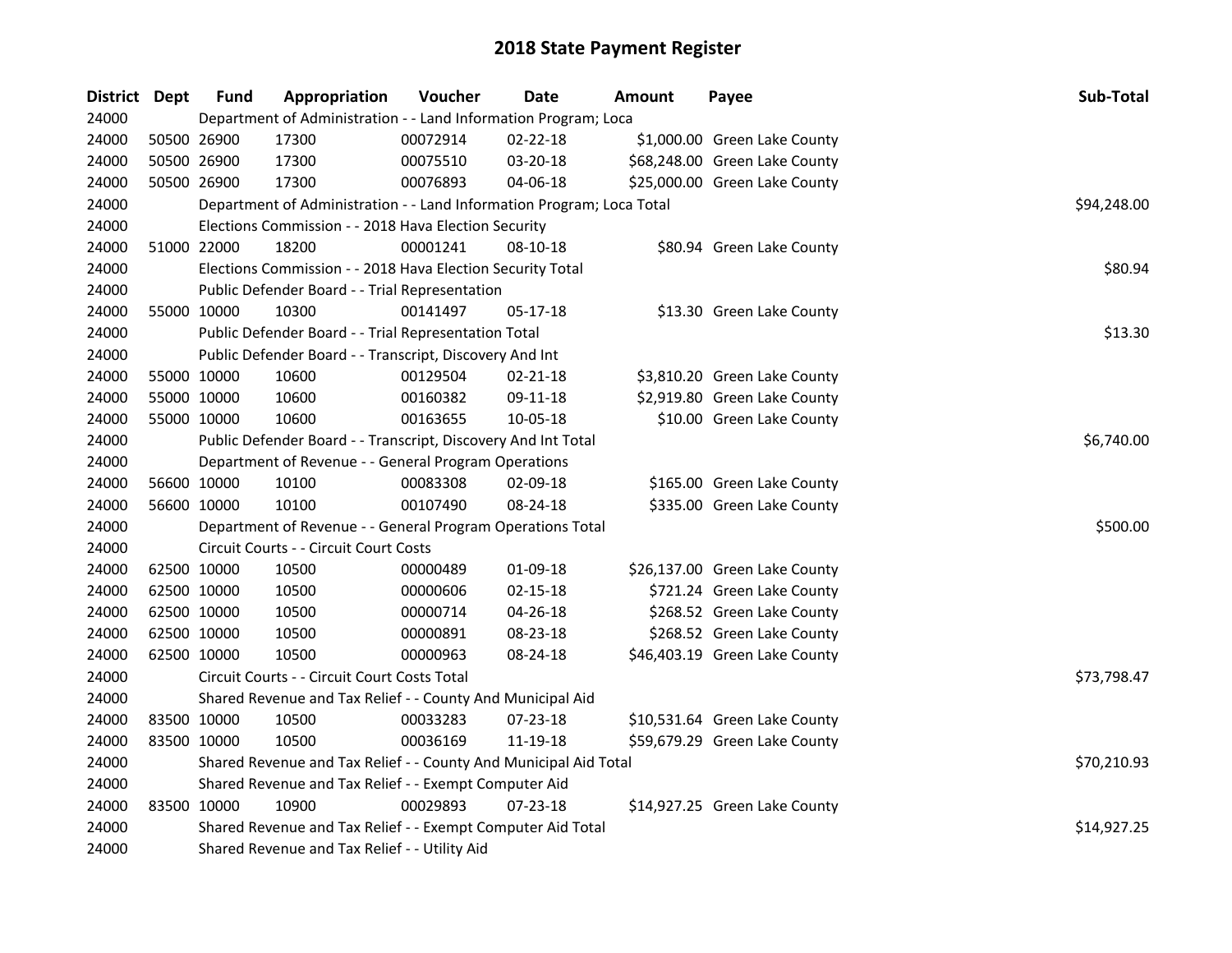| District Dept |             | Fund        | Appropriation                                                         | <b>Voucher</b> | Date           | Amount | Payee                            | Sub-Total      |
|---------------|-------------|-------------|-----------------------------------------------------------------------|----------------|----------------|--------|----------------------------------|----------------|
| 24000         | 83500 10000 |             | 11000                                                                 | 00033283       | 07-23-18       |        | \$7,513.15 Green Lake County     |                |
| 24000         |             | 83500 10000 | 11000                                                                 | 00036169       | 11-19-18       |        | \$52,440.61 Green Lake County    |                |
| 24000         |             |             | Shared Revenue and Tax Relief - - Utility Aid Total                   |                |                |        |                                  | \$59,953.76    |
| 24000         |             |             | Shared Revenue and Tax Relief - - School Lvy Tx/First Dollar Cr       |                |                |        |                                  |                |
| 24000         | 83500 10000 |             | 30200                                                                 | 00029608       | $07 - 23 - 18$ |        | \$614,841.72 Green Lake County   |                |
| 24000         |             | 83500 10000 | 30200                                                                 | 00029756       | $07 - 23 - 18$ |        | \$3,506,342.42 Green Lake County |                |
| 24000         |             |             | Shared Revenue and Tax Relief - - School Lvy Tx/First Dollar Cr Total |                |                |        |                                  | \$4,121,184.14 |
| 24000         |             |             | Shared Revenue and Tax Relief - - Lottery & Gaming Credit             |                |                |        |                                  |                |
| 24000         | 83500 52100 |             | 36300                                                                 | 00027123       | 03-26-18       |        | \$571,853.35 Green Lake County   |                |
| 24000         |             |             | Shared Revenue and Tax Relief - - Lottery & Gaming Credit Total       |                |                |        |                                  | \$571,853.35   |
| 24000 Total   |             |             |                                                                       |                |                |        |                                  | \$9,168,260.24 |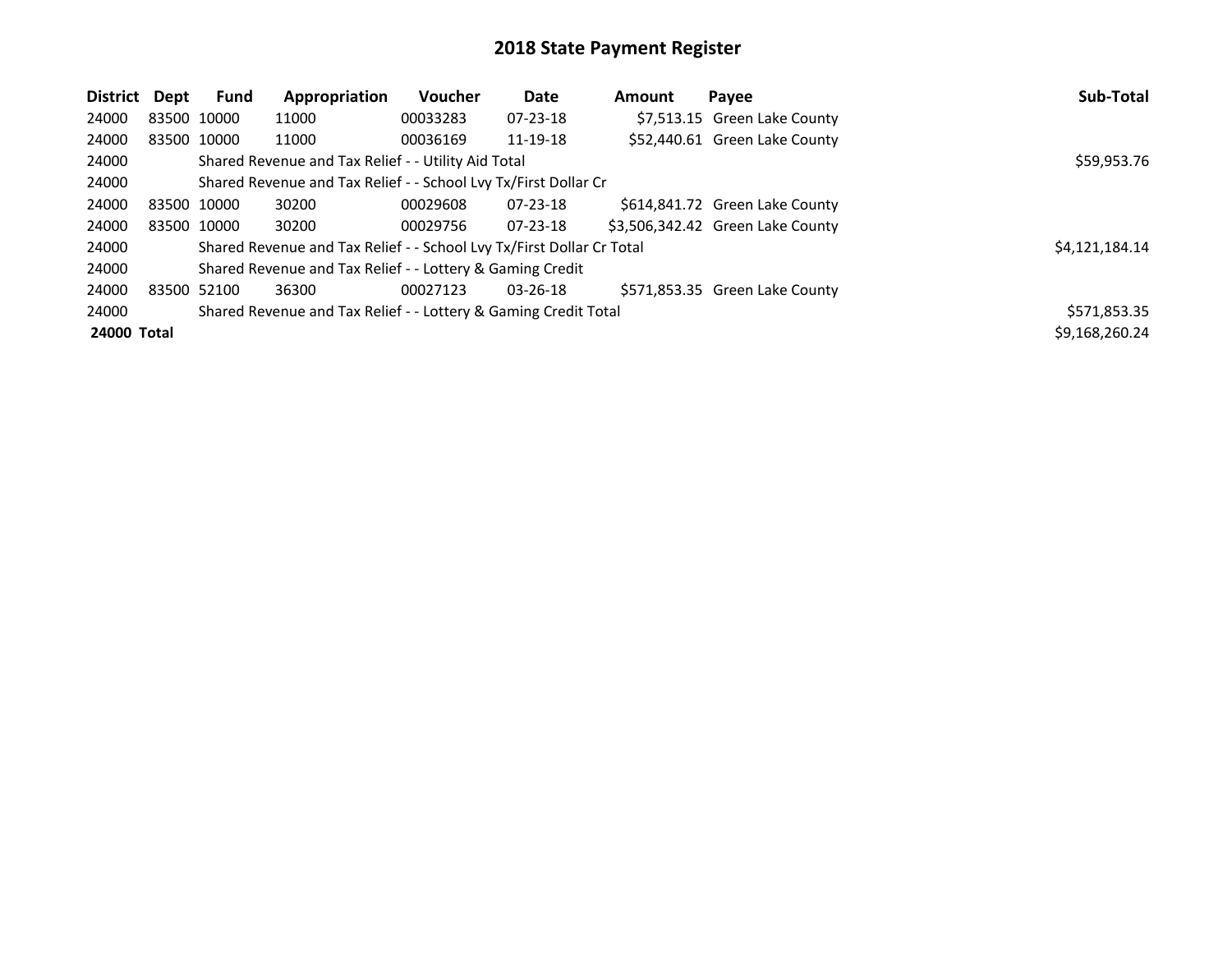| District    | Dept | Fund        | Appropriation                                                     | Voucher  | Date           | Amount | Payee                      | Sub-Total   |
|-------------|------|-------------|-------------------------------------------------------------------|----------|----------------|--------|----------------------------|-------------|
| 24002       |      |             | Dept of Safety & Prof Services - - Fire Dues Distribution         |          |                |        |                            |             |
| 24002       |      | 16500 10000 | 22500                                                             | 00024174 | $07 - 24 - 18$ |        | \$4,188.19 Town Of Berlin  |             |
| 24002       |      |             | Dept of Safety & Prof Services - - Fire Dues Distribution Total   |          |                |        |                            | \$4,188.19  |
| 24002       |      |             | Dept of Natural Resources - - Aids In Lieu Of Taxes - Gener       |          |                |        |                            |             |
| 24002       |      | 37000 10000 | 50300                                                             | 00228897 | $04 - 20 - 18$ |        | \$13.86 Town Of Berlin     |             |
| 24002       |      |             | Dept of Natural Resources - - Aids In Lieu Of Taxes - Gener Total |          |                |        |                            | \$13.86     |
| 24002       |      |             | Dept of Natural Resources - - Aids In Lieu Of Taxes - Sum S       |          |                |        |                            |             |
| 24002       |      | 37000 21200 | 57900                                                             | 00228898 | $04 - 20 - 18$ |        | \$55.09 Town Of Berlin     |             |
| 24002       |      |             | Dept of Natural Resources - - Aids In Lieu Of Taxes - Sum S Total | \$55.09  |                |        |                            |             |
| 24002       |      |             | WI Dept of Transportation - - Trns Aids To Mnc.-Sf                |          |                |        |                            |             |
| 24002       |      | 39500 21100 | 19100                                                             | 00204320 | $01 - 02 - 18$ |        | \$18,025.00 Town Of Berlin |             |
| 24002       |      | 39500 21100 | 19100                                                             | 00234829 | 04-02-18       |        | \$18,025.00 Town Of Berlin |             |
| 24002       |      | 39500 21100 | 19100                                                             | 00268528 | 07-02-18       |        | \$18,025.00 Town Of Berlin |             |
| 24002       |      | 39500 21100 | 19100                                                             | 00302580 | 10-01-18       |        | \$18,025.02 Town Of Berlin |             |
| 24002       |      |             | WI Dept of Transportation - - Trns Aids To Mnc.-Sf Total          |          |                |        |                            | \$72,100.02 |
| 24002       |      |             | Shared Revenue and Tax Relief - - County And Municipal Aid        |          |                |        |                            |             |
| 24002       |      | 83500 10000 | 10500                                                             | 00033267 | 07-23-18       |        | \$2,100.82 Town Of Berlin  |             |
| 24002       |      | 83500 10000 | 10500                                                             | 00036153 | 11-19-18       |        | \$11,904.65 Town Of Berlin |             |
| 24002       |      |             | Shared Revenue and Tax Relief - - County And Municipal Aid Total  |          |                |        |                            | \$14,005.47 |
| 24002 Total |      |             |                                                                   |          |                |        |                            | \$90,362.63 |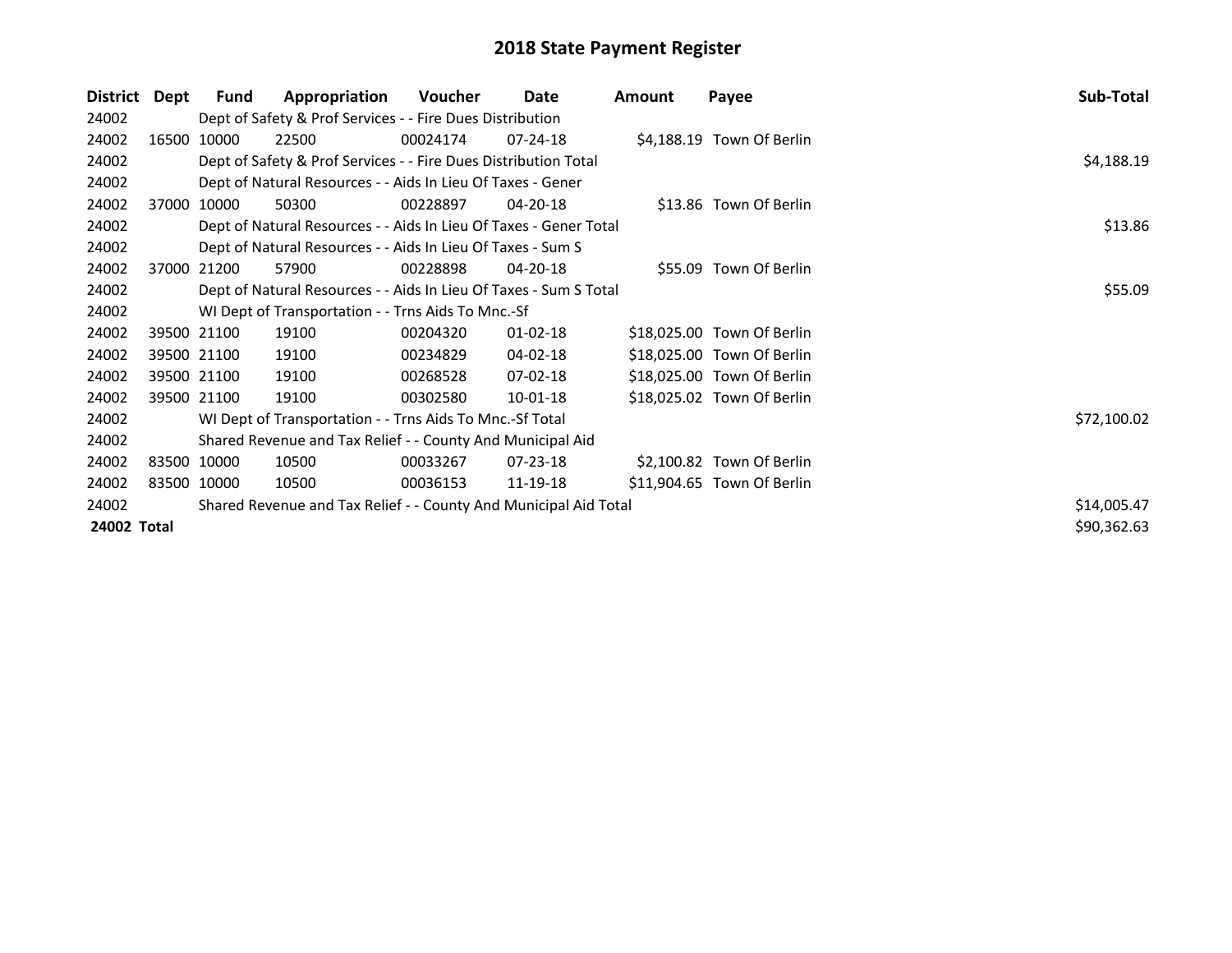| District Dept | Fund        | Appropriation                                                      | Voucher  | Date           | <b>Amount</b> | Payee                        | Sub-Total    |
|---------------|-------------|--------------------------------------------------------------------|----------|----------------|---------------|------------------------------|--------------|
| 24004         |             | Dept of Safety & Prof Services - - Fire Dues Distribution          |          |                |               |                              |              |
| 24004         | 16500 10000 | 22500                                                              | 00024175 | 07-25-18       |               | \$11,295.25 Town Of Brooklyn |              |
| 24004         |             | Dept of Safety & Prof Services - - Fire Dues Distribution Total    |          |                |               |                              | \$11,295.25  |
| 24004         |             | Dept of Natural Resources - - Aids In Lieu Of Taxes - Gener        |          |                |               |                              |              |
| 24004         | 37000 10000 | 50300                                                              | 00211687 | $02 - 02 - 18$ |               | \$5,120.58 Town Of Brooklyn  |              |
| 24004         | 37000 10000 | 50300                                                              | 00211688 | 02-02-18       |               | \$52.95 Town Of Brooklyn     |              |
| 24004         |             | Dept of Natural Resources - - Aids In Lieu Of Taxes - Gener Total  |          |                |               |                              | \$5,173.53   |
| 24004         |             | Dept of Natural Resources - - Resaids - Cnty Forst, Cl & Mfl       |          |                |               |                              |              |
| 24004         | 37000 21200 | 57100                                                              | 00247527 | 06-28-18       |               | \$46.40 Town Of Brooklyn     |              |
| 24004         |             | Dept of Natural Resources - - Resaids - Cnty Forst, Cl & Mfl Total | \$46.40  |                |               |                              |              |
| 24004         |             | Dept of Natural Resources - - Fin Asst For Responsible Units       |          |                |               |                              |              |
| 24004         | 37000 27400 | 67000                                                              | 00235380 | $05 - 11 - 18$ |               | \$2,570.76 Town Of Brooklyn  |              |
| 24004         |             | Dept of Natural Resources - - Fin Asst For Responsible Units Total |          |                |               |                              | \$2,570.76   |
| 24004         |             | WI Dept of Transportation - - Trns Aids To Mnc.-Sf                 |          |                |               |                              |              |
| 24004         | 39500 21100 | 19100                                                              | 00204321 | $01-02-18$     |               | \$28,333.54 Town Of Brooklyn |              |
| 24004         | 39500 21100 | 19100                                                              | 00234830 | 04-02-18       |               | \$28,333.54 Town Of Brooklyn |              |
| 24004         | 39500 21100 | 19100                                                              | 00268529 | 07-02-18       |               | \$28,333.54 Town Of Brooklyn |              |
| 24004         | 39500 21100 | 19100                                                              | 00302581 | 10-01-18       |               | \$28,333.54 Town Of Brooklyn |              |
| 24004         |             | WI Dept of Transportation - - Trns Aids To Mnc.-Sf Total           |          |                |               |                              | \$113,334.16 |
| 24004         |             | Shared Revenue and Tax Relief - - County And Municipal Aid         |          |                |               |                              |              |
| 24004         | 83500 10000 | 10500                                                              | 00033268 | 07-23-18       |               | \$3,872.38 Town Of Brooklyn  |              |
| 24004         | 83500 10000 | 10500                                                              | 00036154 | 11-19-18       |               | \$21,943.46 Town Of Brooklyn |              |
| 24004         |             | Shared Revenue and Tax Relief - - County And Municipal Aid Total   |          |                |               |                              | \$25,815.84  |
| 24004         |             | Shared Revenue and Tax Relief - - Exempt Computer Aid              |          |                |               |                              |              |
| 24004         | 83500 10000 | 10900                                                              | 00030544 | $07 - 23 - 18$ |               | \$156.26 Town Of Brooklyn    |              |
| 24004         |             | Shared Revenue and Tax Relief - - Exempt Computer Aid Total        |          |                |               |                              | \$156.26     |
| 24004         |             | Shared Revenue and Tax Relief - - Utility Aid                      |          |                |               |                              |              |
| 24004         | 83500 10000 | 11000                                                              | 00033268 | 07-23-18       |               | \$114.44 Town Of Brooklyn    |              |
| 24004         | 83500 10000 | 11000                                                              | 00036154 | 11-19-18       |               | \$651.52 Town Of Brooklyn    |              |
| 24004         |             | Shared Revenue and Tax Relief - - Utility Aid Total                |          |                |               |                              | \$765.96     |
| 24004         |             | Shared Revenue and Tax Relief - - Lottery & Gaming Credit          |          |                |               |                              |              |
| 24004         | 83500 52100 | 36300                                                              | 00027400 | 03-26-18       |               | \$1,738.08 Town Of Brooklyn  |              |
| 24004         |             | Shared Revenue and Tax Relief - - Lottery & Gaming Credit Total    |          |                |               |                              | \$1,738.08   |
| 24004 Total   |             |                                                                    |          |                |               |                              | \$160,896.24 |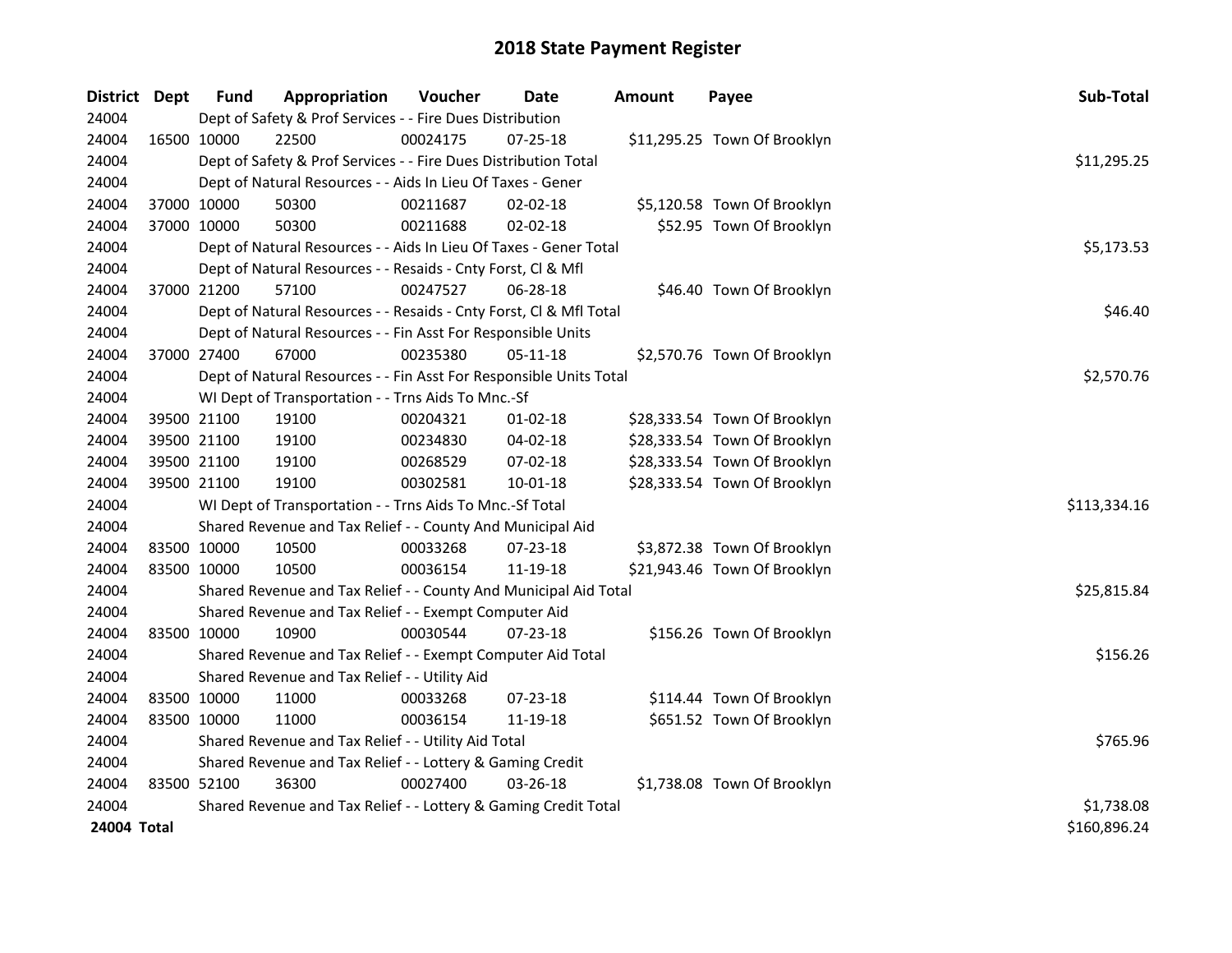| District Dept | <b>Fund</b> | Appropriation                                                      | Voucher  | Date           | <b>Amount</b> | Payee                          | Sub-Total    |
|---------------|-------------|--------------------------------------------------------------------|----------|----------------|---------------|--------------------------------|--------------|
| 24006         |             | Dept of Safety & Prof Services - - Fire Dues Distribution          |          |                |               |                                |              |
| 24006         | 16500 10000 | 22500                                                              | 00024176 | 07-25-18       |               | \$10,063.00 Town Of Green Lake |              |
| 24006         |             | Dept of Safety & Prof Services - - Fire Dues Distribution Total    |          |                |               |                                | \$10,063.00  |
| 24006         |             | Dept of Natural Resources - - Aids In Lieu Of Taxes - Gener        |          |                |               |                                |              |
| 24006         | 37000 10000 | 50300                                                              | 00211908 | 02-02-18       |               | \$1,752.57 Town Of Green Lake  |              |
| 24006         | 37000 10000 | 50300                                                              | 00230445 | 04-20-18       |               | \$6.40 Town Of Green Lake      |              |
| 24006         | 37000 10000 | 50300                                                              | 00230447 | 04-20-18       |               | \$94.83 Town Of Green Lake     |              |
| 24006         |             | Dept of Natural Resources - - Aids In Lieu Of Taxes - Gener Total  |          |                |               |                                | \$1,853.80   |
| 24006         |             | Dept of Natural Resources - - Resaids - Cnty Forst, Cl & Mfl       |          |                |               |                                |              |
| 24006         | 37000 21200 | 57100                                                              | 00247528 | 06-28-18       |               | \$4.00 Town Of Green Lake      |              |
| 24006         |             | Dept of Natural Resources - - Resaids - Cnty Forst, Cl & Mfl Total |          |                |               |                                | \$4.00       |
| 24006         |             | Dept of Natural Resources - - Aids In Lieu Of Taxes - Sum S        |          |                |               |                                |              |
| 24006         | 37000 21200 | 57900                                                              | 00230444 | 04-20-18       |               | \$0.64 Town Of Green Lake      |              |
| 24006         | 37000 21200 | 57900                                                              | 00230446 | 04-20-18       |               | \$0.10 Town Of Green Lake      |              |
| 24006         |             | Dept of Natural Resources - - Aids In Lieu Of Taxes - Sum S Total  |          |                |               |                                | \$0.74       |
| 24006         |             | Dept of Natural Resources - - Fin Asst For Responsible Units       |          |                |               |                                |              |
| 24006         | 37000 27400 | 67000                                                              | 00235398 | 05-11-18       |               | \$991.38 Town Of Green Lake    |              |
| 24006         |             | Dept of Natural Resources - - Fin Asst For Responsible Units Total |          |                |               |                                | \$991.38     |
| 24006         |             | Dept of Natural Resources - - Land Acquisition                     |          |                |               |                                |              |
| 24006         | 37000 36300 | <b>TA100</b>                                                       | 00216850 | $02 - 26 - 18$ |               | \$5,562.50 Town Of Green Lake  |              |
| 24006         |             | Dept of Natural Resources - - Land Acquisition Total               |          |                |               |                                | \$5,562.50   |
| 24006         |             | WI Dept of Transportation - - Trns Aids To Mnc.-Sf                 |          |                |               |                                |              |
| 24006         | 39500 21100 | 19100                                                              | 00204322 | $01 - 02 - 18$ |               | \$31,481.04 Town Of Green Lake |              |
| 24006         | 39500 21100 | 19100                                                              | 00234831 | 04-02-18       |               | \$31,481.04 Town Of Green Lake |              |
| 24006         | 39500 21100 | 19100                                                              | 00268530 | 07-02-18       |               | \$31,481.04 Town Of Green Lake |              |
| 24006         | 39500 21100 | 19100                                                              | 00302582 | $10 - 01 - 18$ |               | \$31,481.07 Town Of Green Lake |              |
| 24006         |             | WI Dept of Transportation - - Trns Aids To Mnc.-Sf Total           |          |                |               |                                | \$125,924.19 |
| 24006         |             | Shared Revenue and Tax Relief - - County And Municipal Aid         |          |                |               |                                |              |
| 24006         | 83500 10000 | 10500                                                              | 00033269 | 07-23-18       |               | \$2,667.84 Town Of Green Lake  |              |
| 24006         | 83500 10000 | 10500                                                              | 00036155 | 11-19-18       |               | \$15,117.75 Town Of Green Lake |              |
| 24006         |             | Shared Revenue and Tax Relief - - County And Municipal Aid Total   |          |                |               |                                | \$17,785.59  |
| 24006         |             | Shared Revenue and Tax Relief - - Exempt Computer Aid              |          |                |               |                                |              |
| 24006         | 83500 10000 | 10900                                                              | 00030545 | 07-23-18       |               | \$5.07 Town Of Green Lake      |              |
| 24006         |             | Shared Revenue and Tax Relief - - Exempt Computer Aid Total        |          |                |               |                                | \$5.07       |
| 24006         |             | Shared Revenue and Tax Relief - - Utility Aid                      |          |                |               |                                |              |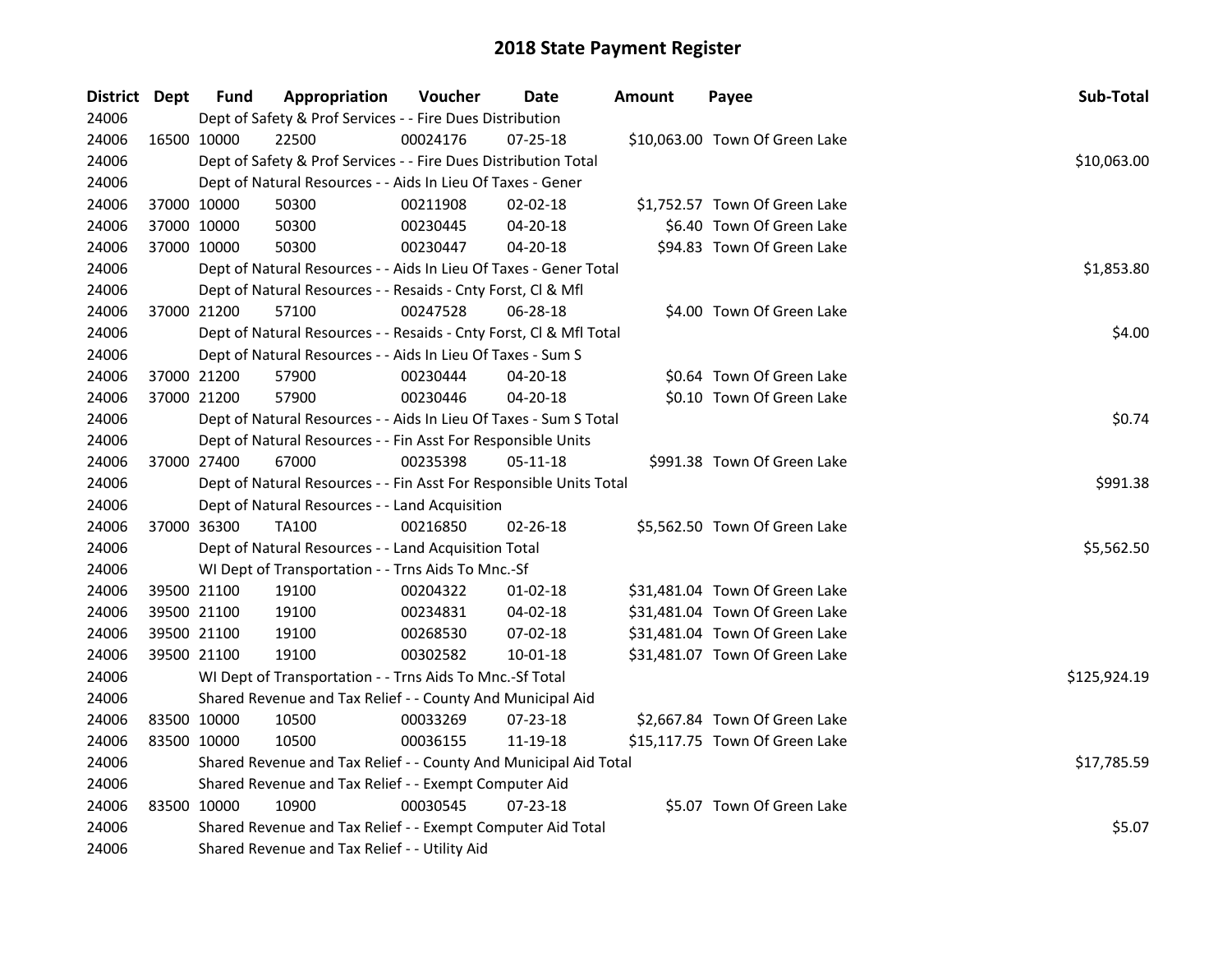| District Dept     | Fund        | Appropriation                                       | Voucher  | Date       | Amount | Pavee                          | Sub-Total    |
|-------------------|-------------|-----------------------------------------------------|----------|------------|--------|--------------------------------|--------------|
| 24006 83500 10000 |             | 11000                                               | 00033269 | $07-23-18$ |        | \$1,035.95 Town Of Green Lake  |              |
| 24006             | 83500 10000 | 11000                                               | 00036155 | 11-19-18   |        | \$12.964.81 Town Of Green Lake |              |
| 24006             |             | Shared Revenue and Tax Relief - - Utility Aid Total |          |            |        |                                | \$14,000.76  |
| 24006 Total       |             |                                                     |          |            |        |                                | \$176,191.03 |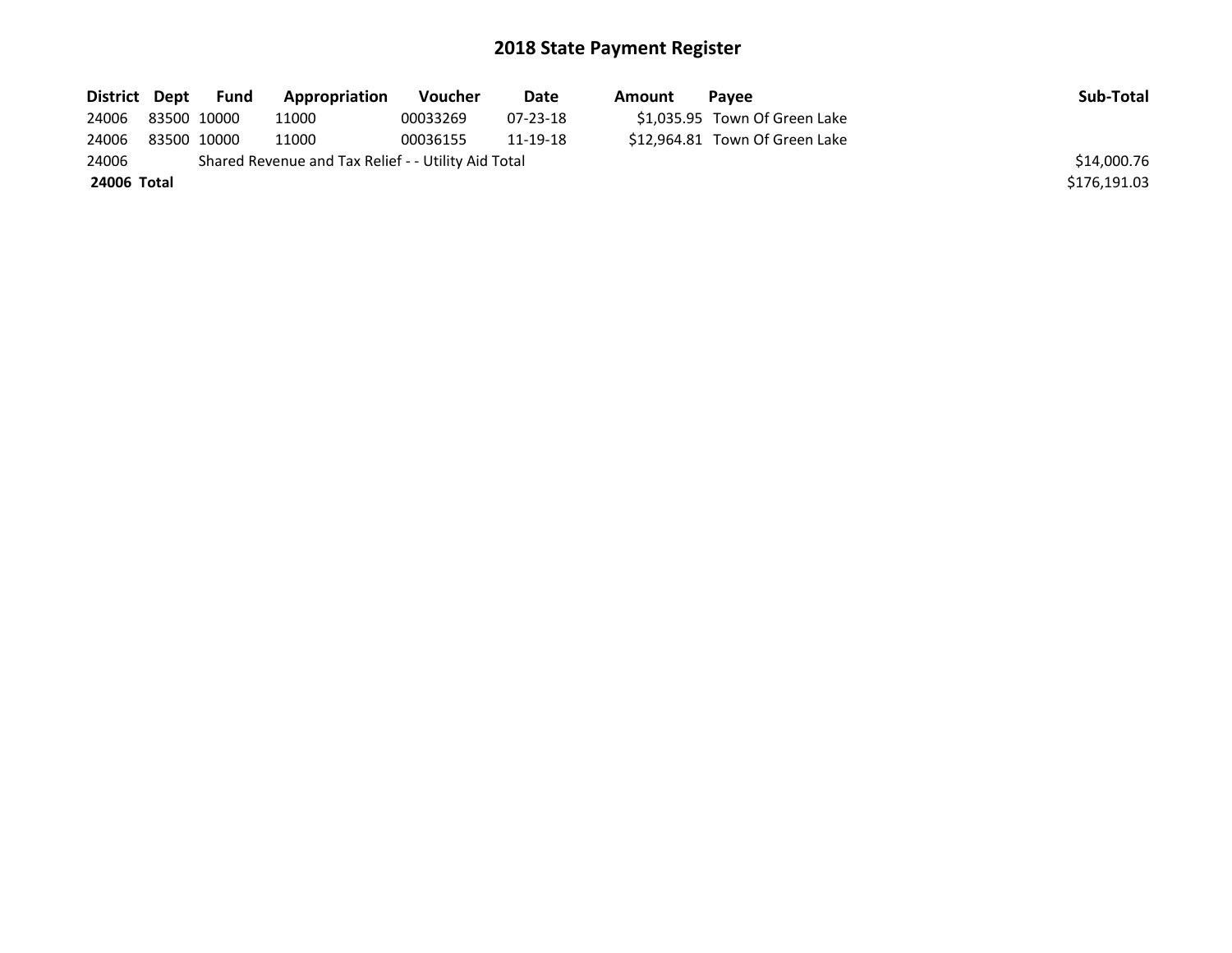| District Dept |             | <b>Fund</b> | Appropriation                                                      | Voucher    | Date           | <b>Amount</b> | Payee                        | Sub-Total   |
|---------------|-------------|-------------|--------------------------------------------------------------------|------------|----------------|---------------|------------------------------|-------------|
| 24008         |             |             | Dept of Safety & Prof Services - - Fire Dues Distribution          |            |                |               |                              |             |
| 24008         | 16500 10000 |             | 22500                                                              | 00024177   | $07 - 25 - 18$ |               | \$1,945.40 Town Of Kingston  |             |
| 24008         |             |             | Dept of Safety & Prof Services - - Fire Dues Distribution Total    |            |                |               |                              | \$1,945.40  |
| 24008         |             |             | Dept of Natural Resources - - Aids In Lieu Of Taxes - Gener        |            |                |               |                              |             |
| 24008         | 37000 10000 |             | 50300                                                              | 00211944   | 02-02-18       |               | \$455.53 Town Of Kingston    |             |
| 24008         | 37000 10000 |             | 50300                                                              | 00230598   | 04-20-18       |               | \$1,824.76 Town Of Kingston  |             |
| 24008         |             |             | Dept of Natural Resources - - Aids In Lieu Of Taxes - Gener Total  |            |                |               |                              | \$2,280.29  |
| 24008         |             |             | Dept of Natural Resources - - Resaids - Cnty Forst, Cl & Mfl       |            |                |               |                              |             |
| 24008         |             | 37000 21200 | 57100                                                              | 00247529   | $06 - 28 - 18$ |               | \$100.60 Town Of Kingston    |             |
| 24008         |             |             | Dept of Natural Resources - - Resaids - Cnty Forst, CI & Mfl Total | \$100.60   |                |               |                              |             |
| 24008         |             |             | Dept of Natural Resources - - Aids In Lieu Of Taxes - Sum S        |            |                |               |                              |             |
| 24008         | 37000 21200 |             | 57900                                                              | 00230599   | $04 - 20 - 18$ |               | \$720.74 Town Of Kingston    |             |
| 24008         |             |             | Dept of Natural Resources - - Aids In Lieu Of Taxes - Sum S Total  |            |                |               |                              | \$720.74    |
| 24008         |             |             | Dept of Natural Resources - - Fin Asst For Responsible Units       |            |                |               |                              |             |
| 24008         | 37000 27400 |             | 67000                                                              | 00235897   | $05 - 11 - 18$ |               | \$2,886.96 Town Of Kingston  |             |
| 24008         |             |             | Dept of Natural Resources - - Fin Asst For Responsible Units Total | \$2,886.96 |                |               |                              |             |
| 24008         |             |             | WI Dept of Transportation - - Trns Aids To Mnc.-Sf                 |            |                |               |                              |             |
| 24008         | 39500 21100 |             | 19100                                                              | 00204323   | $01 - 02 - 18$ |               | \$10,535.49 Town Of Kingston |             |
| 24008         | 39500 21100 |             | 19100                                                              | 00234832   | 04-02-18       |               | \$10,535.49 Town Of Kingston |             |
| 24008         | 39500 21100 |             | 19100                                                              | 00268531   | 07-02-18       |               | \$10,535.49 Town Of Kingston |             |
| 24008         | 39500 21100 |             | 19100                                                              | 00302583   | 10-01-18       |               | \$10,535.49 Town Of Kingston |             |
| 24008         |             |             | WI Dept of Transportation - - Trns Aids To Mnc.-Sf Total           |            |                |               |                              | \$42,141.96 |
| 24008         |             |             | Shared Revenue and Tax Relief - - County And Municipal Aid         |            |                |               |                              |             |
| 24008         | 83500 10000 |             | 10500                                                              | 00033270   | 07-23-18       |               | \$6,071.48 Town Of Kingston  |             |
| 24008         | 83500 10000 |             | 10500                                                              | 00036156   | 11-19-18       |               | \$34,405.03 Town Of Kingston |             |
| 24008         |             |             | Shared Revenue and Tax Relief - - County And Municipal Aid Total   |            |                |               |                              | \$40,476.51 |
| 24008         |             |             | Shared Revenue and Tax Relief - - Exempt Computer Aid              |            |                |               |                              |             |
| 24008         | 83500 10000 |             | 10900                                                              | 00030546   | $07 - 23 - 18$ |               | \$12.18 Town Of Kingston     |             |
| 24008         |             |             | Shared Revenue and Tax Relief - - Exempt Computer Aid Total        |            |                |               |                              | \$12.18     |
| 24008         |             |             | Shared Revenue and Tax Relief - - Utility Aid                      |            |                |               |                              |             |
| 24008         | 83500 10000 |             | 11000                                                              | 00033270   | 07-23-18       |               | \$52.40 Town Of Kingston     |             |
| 24008         | 83500 10000 |             | 11000                                                              | 00036156   | 11-19-18       |               | \$293.49 Town Of Kingston    |             |
| 24008         |             |             | Shared Revenue and Tax Relief - - Utility Aid Total                |            |                |               |                              | \$345.89    |
| 24008 Total   |             |             |                                                                    |            |                |               |                              | \$90,910.53 |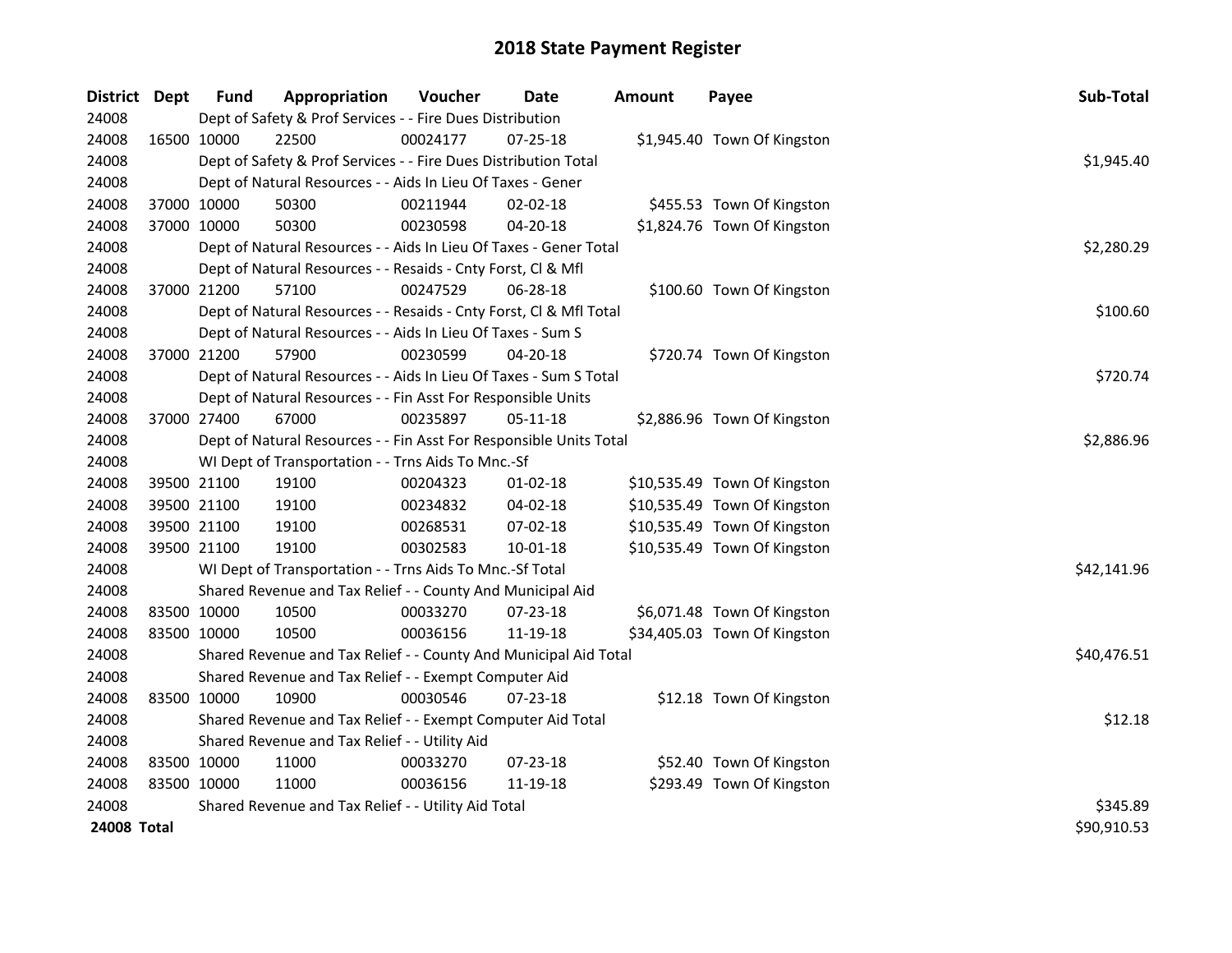| District Dept      | <b>Fund</b>                                   | Appropriation                                                      | Voucher  | Date           | <b>Amount</b> | Payee                        | Sub-Total    |
|--------------------|-----------------------------------------------|--------------------------------------------------------------------|----------|----------------|---------------|------------------------------|--------------|
| 24010              |                                               | Dept of Safety & Prof Services - - Fire Dues Distribution          |          |                |               |                              |              |
| 24010              | 16500 10000                                   | 22500                                                              | 00024178 | $07 - 25 - 18$ |               | \$2,032.37 Town Of Mackford  |              |
| 24010              |                                               | Dept of Safety & Prof Services - - Fire Dues Distribution Total    |          |                |               |                              | \$2,032.37   |
| 24010              |                                               | Dept of Natural Resources - - Aids In Lieu Of Taxes - Gener        |          |                |               |                              |              |
| 24010              | 37000 10000                                   | 50300                                                              | 00228931 | 04-20-18       |               | \$15.50 Town Of Mackford     |              |
| 24010              |                                               | Dept of Natural Resources - - Aids In Lieu Of Taxes - Gener Total  |          |                |               |                              | \$15.50      |
| 24010              |                                               | Dept of Natural Resources - - Aids In Lieu Of Taxes - Sum S        |          |                |               |                              |              |
| 24010              | 37000 21200                                   | 57900                                                              | 00228932 | 04-20-18       |               | \$67.32 Town Of Mackford     |              |
| 24010              |                                               | Dept of Natural Resources - - Aids In Lieu Of Taxes - Sum S Total  |          |                |               |                              | \$67.32      |
| 24010              |                                               | Dept of Natural Resources - - Fin Asst For Responsible Units       |          |                |               |                              |              |
| 24010              | 37000 27400                                   | 67000                                                              | 00235746 | $05 - 11 - 18$ |               | \$743.33 Town Of Mackford    |              |
| 24010              |                                               | Dept of Natural Resources - - Fin Asst For Responsible Units Total |          |                |               |                              | \$743.33     |
| 24010              |                                               | WI Dept of Transportation - - Trns Aids To Mnc.-Sf                 |          |                |               |                              |              |
| 24010              | 39500 21100                                   | 19100                                                              | 00204324 | 01-02-18       |               | \$20,187.05 Town Of Mackford |              |
| 24010              | 39500 21100                                   | 19100                                                              | 00234833 | 04-02-18       |               | \$20,187.05 Town Of Mackford |              |
| 24010              | 39500 21100                                   | 19100                                                              | 00268532 | 07-02-18       |               | \$20,187.05 Town Of Mackford |              |
| 24010              | 39500 21100                                   | 19100                                                              | 00302584 | 10-01-18       |               | \$20,187.05 Town Of Mackford |              |
| 24010              |                                               | WI Dept of Transportation - - Trns Aids To Mnc.-Sf Total           |          |                |               |                              | \$80,748.20  |
| 24010              |                                               | WI Dept of Transportation - - Loc Rd Imp Prg St Fd                 |          |                |               |                              |              |
| 24010              | 39500 21100                                   | 27800                                                              | 00214562 | $01 - 25 - 18$ |               | \$11,699.25 Town Of Mackford |              |
| 24010              |                                               | WI Dept of Transportation - - Loc Rd Imp Prg St Fd Total           |          |                |               |                              | \$11,699.25  |
| 24010              |                                               | Shared Revenue and Tax Relief - - County And Municipal Aid         |          |                |               |                              |              |
| 24010              | 83500 10000                                   | 10500                                                              | 00033271 | 07-23-18       |               | \$2,558.87 Town Of Mackford  |              |
| 24010              | 83500 10000                                   | 10500                                                              | 00036157 | 11-19-18       |               | \$14,500.28 Town Of Mackford |              |
| 24010              |                                               | Shared Revenue and Tax Relief - - County And Municipal Aid Total   |          |                |               |                              | \$17,059.15  |
| 24010              |                                               | Shared Revenue and Tax Relief - - Exempt Computer Aid              |          |                |               |                              |              |
| 24010              | 83500 10000                                   | 10900                                                              | 00030547 | 07-23-18       |               | \$105.53 Town Of Mackford    |              |
| 24010              |                                               | Shared Revenue and Tax Relief - - Exempt Computer Aid Total        |          |                |               |                              | \$105.53     |
| 24010              | Shared Revenue and Tax Relief - - Utility Aid |                                                                    |          |                |               |                              |              |
| 24010              | 83500 10000                                   | 11000                                                              | 00033271 | 07-23-18       |               | \$111.51 Town Of Mackford    |              |
| 24010              | 83500 10000                                   | 11000                                                              | 00036157 | 11-19-18       |               | \$399.31 Town Of Mackford    |              |
| 24010              |                                               | Shared Revenue and Tax Relief - - Utility Aid Total                |          |                |               |                              | \$510.82     |
| <b>24010 Total</b> |                                               |                                                                    |          |                |               |                              | \$112,981.47 |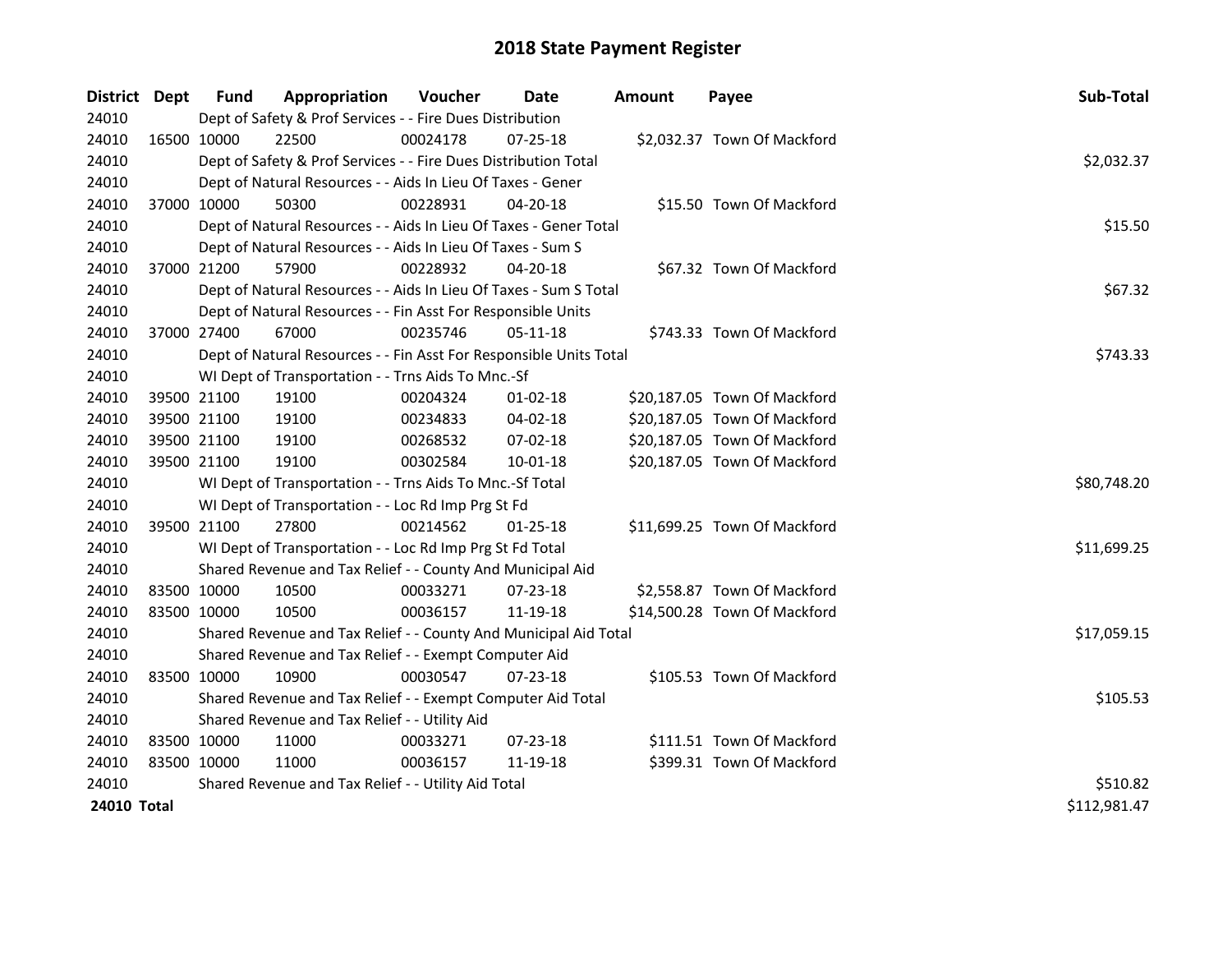| <b>District</b> | Dept | Fund                                                        | Appropriation                                                                 | <b>Voucher</b> | Date           | Amount | Payee                          | Sub-Total    |  |  |
|-----------------|------|-------------------------------------------------------------|-------------------------------------------------------------------------------|----------------|----------------|--------|--------------------------------|--------------|--|--|
| 24012           |      |                                                             | Dept of Safety & Prof Services - - Fire Dues Distribution                     |                |                |        |                                |              |  |  |
| 24012           |      | 16500 10000                                                 | 22500                                                                         | 00024179       | $07 - 26 - 18$ |        | \$2,757.90 Town Of Manchester  |              |  |  |
| 24012           |      |                                                             | \$2,757.90<br>Dept of Safety & Prof Services - - Fire Dues Distribution Total |                |                |        |                                |              |  |  |
| 24012           |      |                                                             | Dept of Natural Resources - - Resaids - Cnty Forst, CI & Mfl                  |                |                |        |                                |              |  |  |
| 24012           |      | 37000 21200                                                 | 57100                                                                         | 00247530       | 06-28-18       |        | \$71.77 Town Of Manchester     |              |  |  |
| 24012           |      |                                                             | Dept of Natural Resources - - Resaids - Cnty Forst, CI & Mfl Total            |                |                |        |                                | \$71.77      |  |  |
| 24012           |      |                                                             | Dept of Natural Resources - - Fin Asst For Responsible Units                  |                |                |        |                                |              |  |  |
| 24012           |      | 37000 27400                                                 | 67000                                                                         | 00235172       | 05-11-18       |        | \$614.95 Town Of Manchester    |              |  |  |
| 24012           |      |                                                             | Dept of Natural Resources - - Fin Asst For Responsible Units Total            |                |                |        |                                | \$614.95     |  |  |
| 24012           |      |                                                             | WI Dept of Transportation - - Trns Aids To Mnc.-Sf                            |                |                |        |                                |              |  |  |
| 24012           |      | 39500 21100                                                 | 19100                                                                         | 00204325       | $01 - 02 - 18$ |        | \$22,187.83 Town Of Manchester |              |  |  |
| 24012           |      | 39500 21100                                                 | 19100                                                                         | 00234834       | 04-02-18       |        | \$22,187.83 Town Of Manchester |              |  |  |
| 24012           |      | 39500 21100                                                 | 19100                                                                         | 00268533       | 07-02-18       |        | \$22,187.83 Town Of Manchester |              |  |  |
| 24012           |      | 39500 21100                                                 | 19100                                                                         | 00302585       | $10-01-18$     |        | \$22,187.86 Town Of Manchester |              |  |  |
| 24012           |      |                                                             | WI Dept of Transportation - - Trns Aids To Mnc.-Sf Total                      |                |                |        |                                | \$88,751.35  |  |  |
| 24012           |      |                                                             | Shared Revenue and Tax Relief - - County And Municipal Aid                    |                |                |        |                                |              |  |  |
| 24012           |      | 83500 10000                                                 | 10500                                                                         | 00033272       | $07 - 23 - 18$ |        | \$4,970.68 Town Of Manchester  |              |  |  |
| 24012           |      | 83500 10000                                                 | 10500                                                                         | 00036158       | 11-19-18       |        | \$28,528.96 Town Of Manchester |              |  |  |
| 24012           |      |                                                             | Shared Revenue and Tax Relief - - County And Municipal Aid Total              |                |                |        |                                | \$33,499.64  |  |  |
| 24012           |      | Shared Revenue and Tax Relief - - Exempt Computer Aid       |                                                                               |                |                |        |                                |              |  |  |
| 24012           |      | 83500 10000                                                 | 10900                                                                         | 00030548       | $07 - 23 - 18$ |        | \$7.10 Town Of Manchester      |              |  |  |
| 24012           |      | Shared Revenue and Tax Relief - - Exempt Computer Aid Total | \$7.10                                                                        |                |                |        |                                |              |  |  |
| 24012 Total     |      |                                                             |                                                                               |                |                |        |                                | \$125,702.71 |  |  |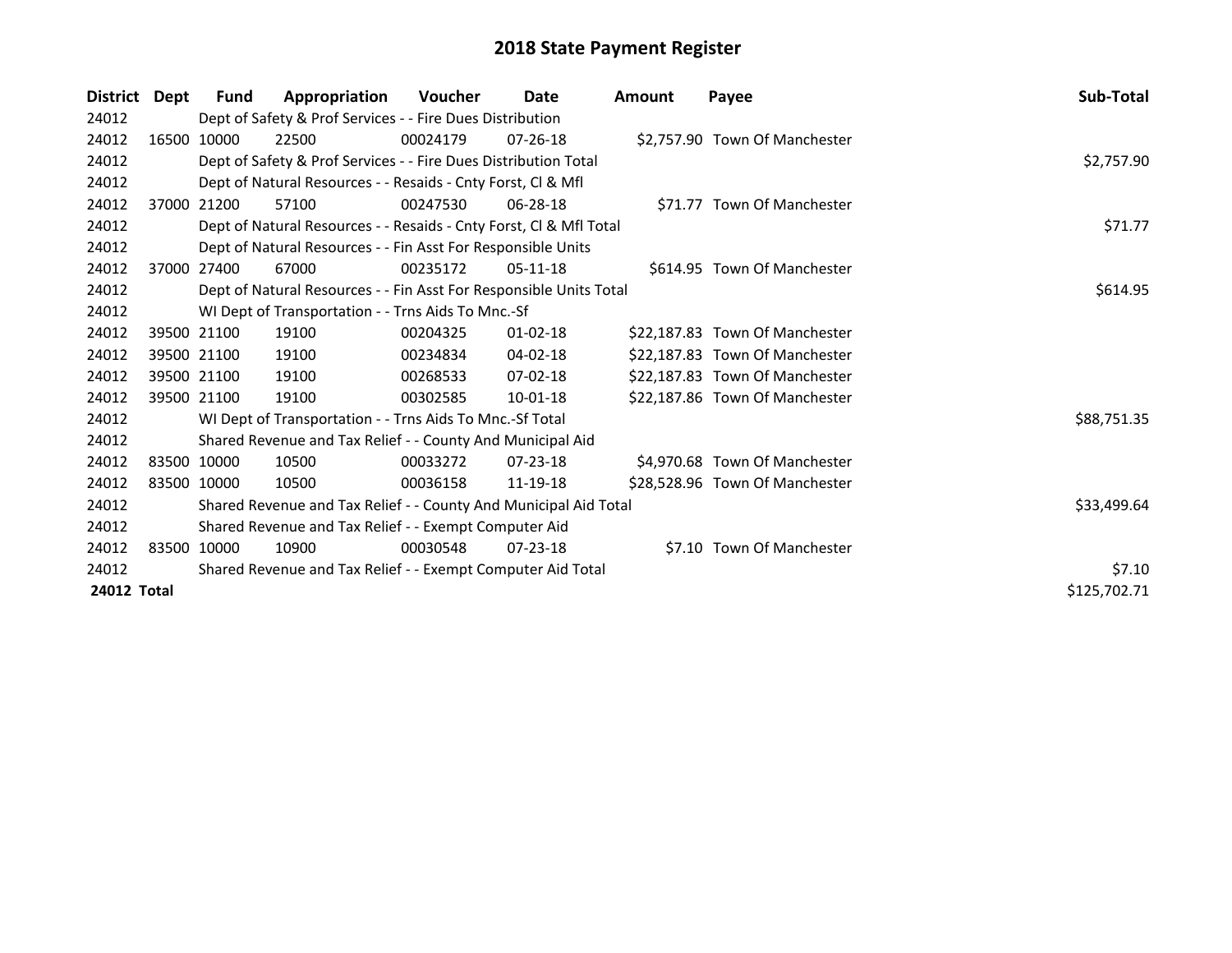| District Dept |             | <b>Fund</b>                                               | Appropriation                                                                  | Voucher  | <b>Date</b>    | <b>Amount</b> | Payee                         | Sub-Total   |  |  |  |
|---------------|-------------|-----------------------------------------------------------|--------------------------------------------------------------------------------|----------|----------------|---------------|-------------------------------|-------------|--|--|--|
| 24014         |             |                                                           | Dept of Safety & Prof Services - - Fire Dues Distribution                      |          |                |               |                               |             |  |  |  |
| 24014         | 16500 10000 |                                                           | 22500                                                                          | 00024180 | 07-25-18       |               | \$2,395.55 Town Of Marquette  |             |  |  |  |
| 24014         |             |                                                           | Dept of Safety & Prof Services - - Fire Dues Distribution Total                |          |                |               |                               | \$2,395.55  |  |  |  |
| 24014         |             |                                                           | Dept of Natural Resources - - Aids In Lieu Of Taxes - Gener                    |          |                |               |                               |             |  |  |  |
| 24014         | 37000 10000 |                                                           | 50300                                                                          | 00229508 | $04 - 20 - 18$ |               | \$1,382.90 Town Of Marquette  |             |  |  |  |
| 24014         |             |                                                           | Dept of Natural Resources - - Aids In Lieu Of Taxes - Gener Total              |          |                |               |                               | \$1,382.90  |  |  |  |
| 24014         |             |                                                           | Dept of Natural Resources - - Resaids - Cnty Forst, Cl & Mfl                   |          |                |               |                               |             |  |  |  |
| 24014         | 37000 21200 |                                                           | 57100                                                                          | 00247531 | 06-28-18       |               | \$138.96 Town Of Marquette    |             |  |  |  |
| 24014         |             |                                                           | Dept of Natural Resources - - Resaids - Cnty Forst, Cl & Mfl Total             |          |                |               |                               | \$138.96    |  |  |  |
| 24014         |             |                                                           | Dept of Natural Resources - - Aids In Lieu Of Taxes - Sum S                    |          |                |               |                               |             |  |  |  |
| 24014         | 37000 21200 |                                                           | 57900                                                                          | 00229507 | 04-20-18       |               | \$64.97 Town Of Marquette     |             |  |  |  |
| 24014         | 37000 21200 |                                                           | 57900                                                                          | 00229509 | 04-20-18       |               | \$850.54 Town Of Marquette    |             |  |  |  |
| 24014         |             |                                                           | Dept of Natural Resources - - Aids In Lieu Of Taxes - Sum S Total              |          |                |               |                               | \$915.51    |  |  |  |
| 24014         |             |                                                           | Dept of Natural Resources - - Fin Asst For Responsible Units                   |          |                |               |                               |             |  |  |  |
| 24014         | 37000 27400 |                                                           | 67000                                                                          | 00235509 | $05 - 11 - 18$ |               | \$264.68 Town Of Marquette    |             |  |  |  |
| 24014         |             |                                                           | \$264.68<br>Dept of Natural Resources - - Fin Asst For Responsible Units Total |          |                |               |                               |             |  |  |  |
| 24014         |             |                                                           | WI Dept of Transportation - - Trns Aids To Mnc.-Sf                             |          |                |               |                               |             |  |  |  |
| 24014         | 39500 21100 |                                                           | 19100                                                                          | 00204326 | $01 - 02 - 18$ |               | \$14,829.71 Town Of Marquette |             |  |  |  |
| 24014         | 39500 21100 |                                                           | 19100                                                                          | 00234835 | 04-02-18       |               | \$14,829.71 Town Of Marquette |             |  |  |  |
| 24014         | 39500 21100 |                                                           | 19100                                                                          | 00268534 | 07-02-18       |               | \$14,829.71 Town Of Marquette |             |  |  |  |
| 24014         | 39500 21100 |                                                           | 19100                                                                          | 00302586 | 10-01-18       |               | \$14,829.74 Town Of Marquette |             |  |  |  |
| 24014         |             |                                                           | WI Dept of Transportation - - Trns Aids To Mnc.-Sf Total                       |          |                |               |                               | \$59,318.87 |  |  |  |
| 24014         |             |                                                           | Shared Revenue and Tax Relief - - County And Municipal Aid                     |          |                |               |                               |             |  |  |  |
| 24014         | 83500 10000 |                                                           | 10500                                                                          | 00033273 | 07-23-18       |               | \$885.41 Town Of Marquette    |             |  |  |  |
| 24014         | 83500 10000 |                                                           | 10500                                                                          | 00036159 | 11-19-18       |               | \$5,017.33 Town Of Marquette  |             |  |  |  |
| 24014         |             |                                                           | Shared Revenue and Tax Relief - - County And Municipal Aid Total               |          |                |               |                               | \$5,902.74  |  |  |  |
| 24014         |             |                                                           | Shared Revenue and Tax Relief - - Exempt Computer Aid                          |          |                |               |                               |             |  |  |  |
| 24014         | 83500 10000 |                                                           | 10900                                                                          | 00030549 | 07-23-18       |               | \$2.03 Town Of Marquette      |             |  |  |  |
| 24014         |             |                                                           | Shared Revenue and Tax Relief - - Exempt Computer Aid Total                    |          |                |               |                               | \$2.03      |  |  |  |
| 24014         |             | Shared Revenue and Tax Relief - - Lottery & Gaming Credit |                                                                                |          |                |               |                               |             |  |  |  |
| 24014         | 83500 52100 |                                                           | 36300                                                                          | 00027401 | 03-26-18       |               | \$1,266.60 Town Of Marquette  |             |  |  |  |
| 24014         |             |                                                           | Shared Revenue and Tax Relief - - Lottery & Gaming Credit Total                |          |                |               |                               | \$1,266.60  |  |  |  |
| 24014 Total   |             |                                                           |                                                                                |          |                |               |                               | \$71,587.84 |  |  |  |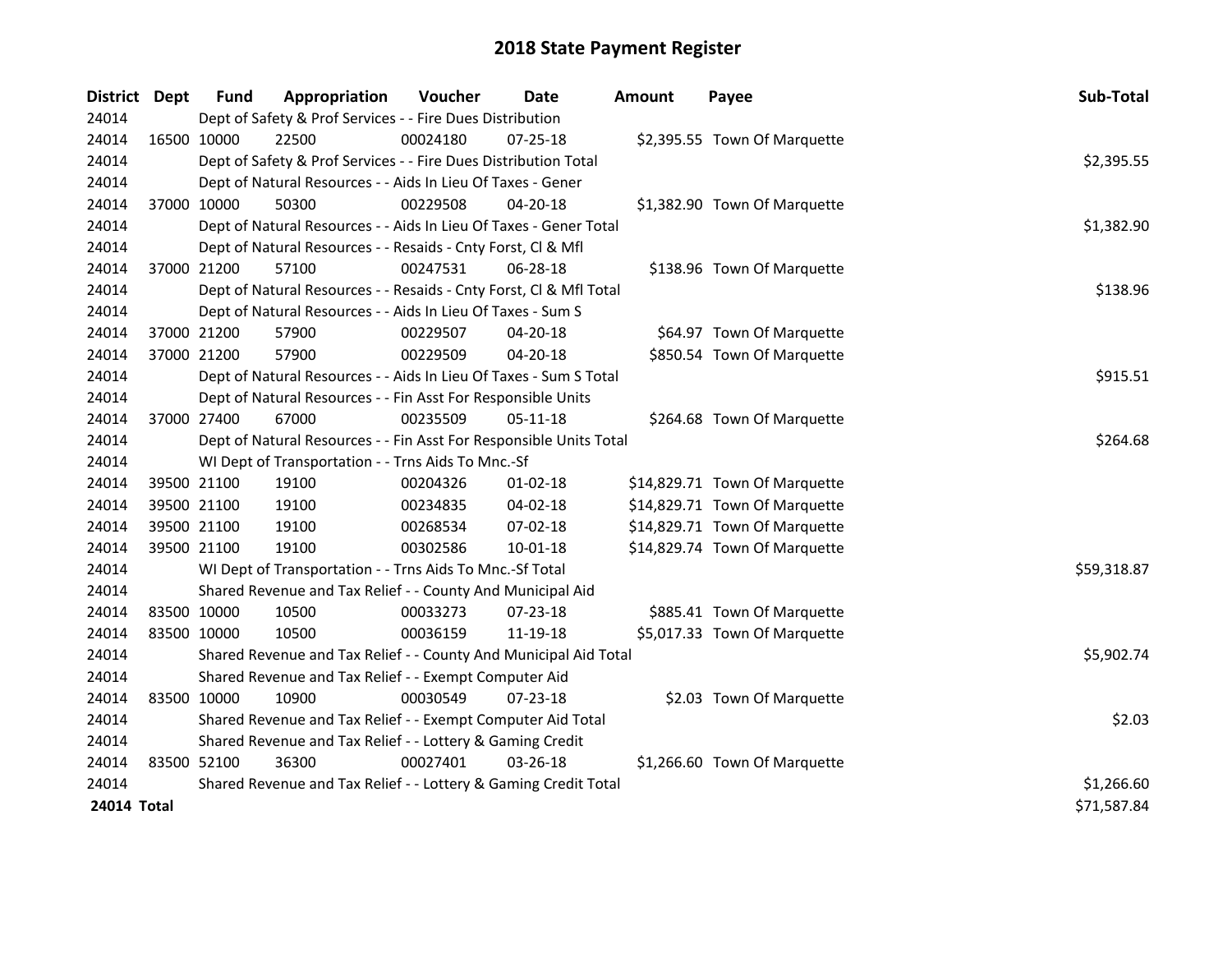| District Dept |             | <b>Fund</b>                                   | Appropriation                                                      | Voucher    | <b>Date</b>    | <b>Amount</b> | Payee                         | Sub-Total    |  |
|---------------|-------------|-----------------------------------------------|--------------------------------------------------------------------|------------|----------------|---------------|-------------------------------|--------------|--|
| 24016         |             |                                               | Dept of Safety & Prof Services - - Fire Dues Distribution          |            |                |               |                               |              |  |
| 24016         | 16500 10000 |                                               | 22500                                                              | 00024181   | $07 - 25 - 18$ |               | \$8,146.13 Town Of Princeton  |              |  |
| 24016         |             |                                               | Dept of Safety & Prof Services - - Fire Dues Distribution Total    |            |                |               |                               | \$8,146.13   |  |
| 24016         |             |                                               | Dept of Natural Resources - - Aids In Lieu Of Taxes - Gener        |            |                |               |                               |              |  |
| 24016         | 37000 10000 |                                               | 50300                                                              | 00211659   | $02 - 02 - 18$ |               | \$2,483.27 Town Of Princeton  |              |  |
| 24016         |             |                                               | Dept of Natural Resources - - Aids In Lieu Of Taxes - Gener Total  |            |                |               |                               | \$2,483.27   |  |
| 24016         |             |                                               | Dept of Natural Resources - - Resaids - Cnty Forst, Cl & Mfl       |            |                |               |                               |              |  |
| 24016         | 37000 21200 |                                               | 57100                                                              | 00247532   | 06-28-18       |               | \$112.00 Town Of Princeton    |              |  |
| 24016         |             |                                               | Dept of Natural Resources - - Resaids - Cnty Forst, Cl & Mfl Total |            |                |               |                               | \$112.00     |  |
| 24016         |             |                                               | Dept of Natural Resources - - Aids In Lieu Of Taxes - Sum S        |            |                |               |                               |              |  |
| 24016         |             | 37000 21200                                   | 57900                                                              | 00229471   | 04-20-18       |               | \$25.52 Town Of Princeton     |              |  |
| 24016         |             |                                               | Dept of Natural Resources - - Aids In Lieu Of Taxes - Sum S Total  |            |                |               |                               | \$25.52      |  |
| 24016         |             |                                               | Dept of Natural Resources - - Fin Asst For Responsible Units       |            |                |               |                               |              |  |
| 24016         | 37000 27400 |                                               | 67000                                                              | 00235904   | $05 - 11 - 18$ |               | \$1,576.22 Town Of Princeton  |              |  |
| 24016         |             |                                               | Dept of Natural Resources - - Fin Asst For Responsible Units Total | \$1,576.22 |                |               |                               |              |  |
| 24016         |             |                                               | WI Dept of Transportation - - Trns Aids To Mnc.-Sf                 |            |                |               |                               |              |  |
| 24016         |             | 39500 21100                                   | 19100                                                              | 00204327   | $01 - 02 - 18$ |               | \$22,277.42 Town Of Princeton |              |  |
| 24016         | 39500 21100 |                                               | 19100                                                              | 00234836   | 04-02-18       |               | \$22,277.42 Town Of Princeton |              |  |
| 24016         |             | 39500 21100                                   | 19100                                                              | 00268535   | 07-02-18       |               | \$22,277.42 Town Of Princeton |              |  |
| 24016         | 39500 21100 |                                               | 19100                                                              | 00302587   | $10 - 01 - 18$ |               | \$22,277.44 Town Of Princeton |              |  |
| 24016         |             |                                               | WI Dept of Transportation - - Trns Aids To Mnc.-Sf Total           |            |                |               |                               | \$89,109.70  |  |
| 24016         |             |                                               | Shared Revenue and Tax Relief - - County And Municipal Aid         |            |                |               |                               |              |  |
| 24016         |             | 83500 10000                                   | 10500                                                              | 00033274   | 07-23-18       |               | \$2,813.04 Town Of Princeton  |              |  |
| 24016         | 83500 10000 |                                               | 10500                                                              | 00036160   | 11-19-18       |               | \$15,940.53 Town Of Princeton |              |  |
| 24016         |             |                                               | Shared Revenue and Tax Relief - - County And Municipal Aid Total   |            |                |               |                               | \$18,753.57  |  |
| 24016         |             |                                               | Shared Revenue and Tax Relief - - Exempt Computer Aid              |            |                |               |                               |              |  |
| 24016         | 83500 10000 |                                               | 10900                                                              | 00030550   | 07-23-18       |               | \$49.72 Town Of Princeton     |              |  |
| 24016         |             |                                               | Shared Revenue and Tax Relief - - Exempt Computer Aid Total        |            |                |               |                               | \$49.72      |  |
| 24016         |             | Shared Revenue and Tax Relief - - Utility Aid |                                                                    |            |                |               |                               |              |  |
| 24016         | 83500 10000 |                                               | 11000                                                              | 00033274   | 07-23-18       |               | \$455.90 Town Of Princeton    |              |  |
| 24016         | 83500 10000 |                                               | 11000                                                              | 00036160   | 11-19-18       |               | \$2,359.66 Town Of Princeton  |              |  |
| 24016         |             |                                               | Shared Revenue and Tax Relief - - Utility Aid Total                |            |                |               |                               | \$2,815.56   |  |
| 24016 Total   |             |                                               |                                                                    |            |                |               |                               | \$123,071.69 |  |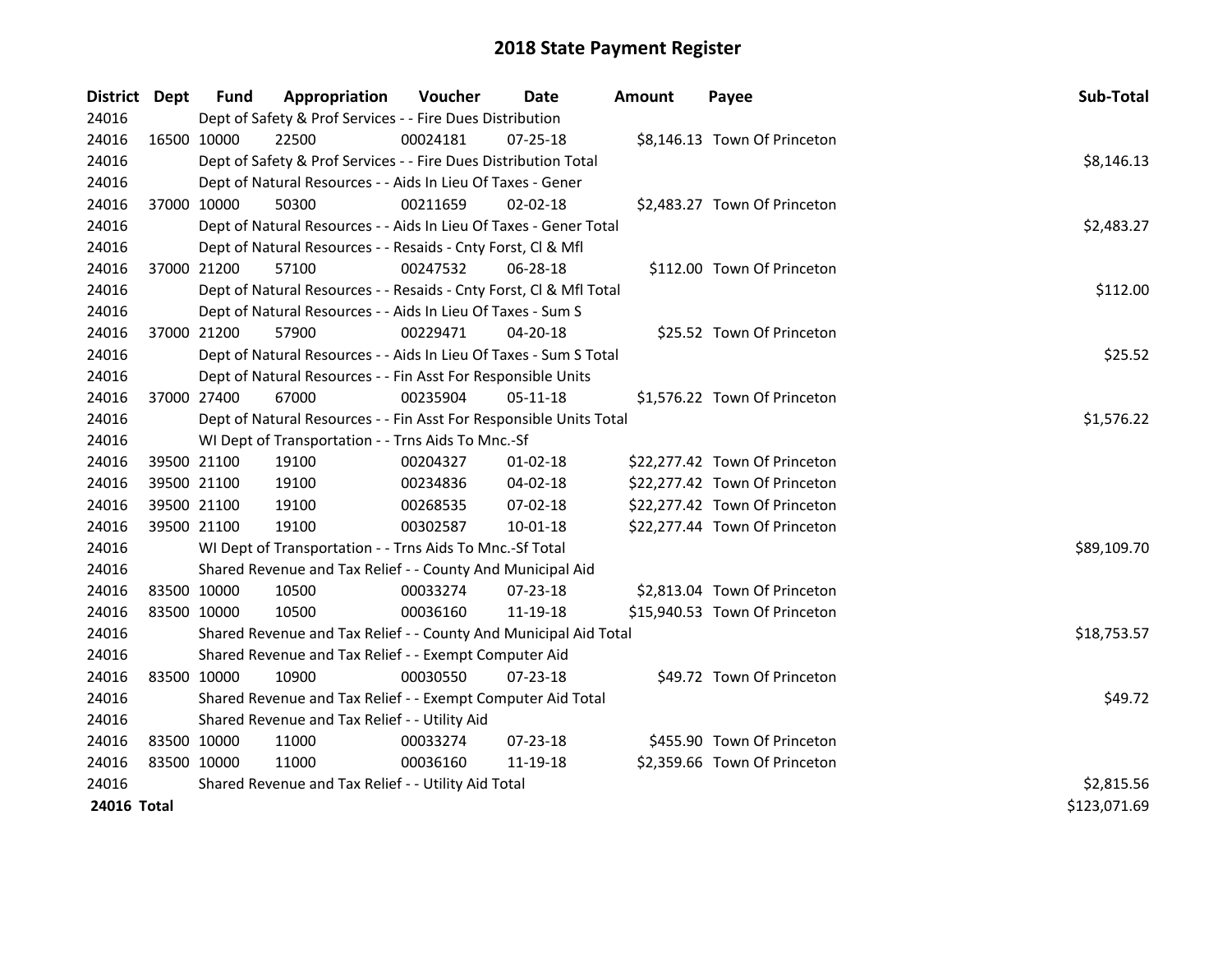| District Dept |             | <b>Fund</b>                                           | Appropriation                                                      | Voucher  | Date           | <b>Amount</b> | Payee                           | Sub-Total   |  |  |  |
|---------------|-------------|-------------------------------------------------------|--------------------------------------------------------------------|----------|----------------|---------------|---------------------------------|-------------|--|--|--|
| 24018         |             |                                                       | Dept of Safety & Prof Services - - Fire Dues Distribution          |          |                |               |                                 |             |  |  |  |
| 24018         |             | 16500 10000                                           | 22500                                                              | 00024182 | 07-25-18       |               | \$1,158.85 Town Of Saint Marie  |             |  |  |  |
| 24018         |             |                                                       | Dept of Safety & Prof Services - - Fire Dues Distribution Total    |          |                |               |                                 | \$1,158.85  |  |  |  |
| 24018         |             |                                                       | Dept of Natural Resources - - Aids In Lieu Of Taxes - Gener        |          |                |               |                                 |             |  |  |  |
| 24018         |             | 37000 10000                                           | 50300                                                              | 00211649 | 02-02-18       |               | \$4,267.94 Town Of Saint Marie  |             |  |  |  |
| 24018         | 37000 10000 |                                                       | 50300                                                              | 00211650 | $02 - 02 - 18$ |               | \$8,767.70 Town Of Saint Marie  |             |  |  |  |
| 24018         | 37000 10000 |                                                       | 50300                                                              | 00211651 | 02-02-18       |               | \$2,263.07 Town Of Saint Marie  |             |  |  |  |
| 24018         | 37000 10000 |                                                       | 50300                                                              | 00229410 | 04-20-18       |               | \$2,022.71 Town Of Saint Marie  |             |  |  |  |
| 24018         | 37000 10000 |                                                       | 50300                                                              | 00229411 | 04-20-18       |               | \$189.36 Town Of Saint Marie    |             |  |  |  |
| 24018         |             |                                                       | Dept of Natural Resources - - Aids In Lieu Of Taxes - Gener Total  |          |                |               |                                 |             |  |  |  |
| 24018         |             |                                                       | Dept of Natural Resources - - Resaids - Cnty Forst, Cl & Mfl       |          |                |               |                                 |             |  |  |  |
| 24018         |             | 37000 21200                                           | 57100                                                              | 00247533 | 06-28-18       |               | \$39.00 Town Of Saint Marie     |             |  |  |  |
| 24018         |             |                                                       | Dept of Natural Resources - - Resaids - Cnty Forst, Cl & Mfl Total |          |                |               |                                 | \$39.00     |  |  |  |
| 24018         |             |                                                       | Dept of Natural Resources - - Aids In Lieu Of Taxes - Sum S        |          |                |               |                                 |             |  |  |  |
| 24018         | 37000 21200 |                                                       | 57900                                                              | 00229409 | 04-20-18       |               | \$58.22 Town Of Saint Marie     |             |  |  |  |
| 24018         |             | 37000 21200                                           | 57900                                                              | 00229412 | 04-20-18       |               | \$703.37 Town Of Saint Marie    |             |  |  |  |
| 24018         |             |                                                       | Dept of Natural Resources - - Aids In Lieu Of Taxes - Sum S Total  | \$761.59 |                |               |                                 |             |  |  |  |
| 24018         |             |                                                       | Dept of Natural Resources - - Fin Asst For Responsible Units       |          |                |               |                                 |             |  |  |  |
| 24018         |             | 37000 27400                                           | 67000                                                              | 00235584 | 05-11-18       |               | \$437.44 Town Of Saint Marie    |             |  |  |  |
| 24018         |             |                                                       | Dept of Natural Resources - - Fin Asst For Responsible Units Total |          |                |               |                                 | \$437.44    |  |  |  |
| 24018         |             |                                                       | WI Dept of Transportation - - Trns Aids To Mnc.-Sf                 |          |                |               |                                 |             |  |  |  |
| 24018         |             | 39500 21100                                           | 19100                                                              | 00204328 | $01-02-18$     |               | \$9,920.28 Town Of Saint Marie  |             |  |  |  |
| 24018         | 39500 21100 |                                                       | 19100                                                              | 00234837 | 04-02-18       |               | \$9,920.28 Town Of Saint Marie  |             |  |  |  |
| 24018         | 39500 21100 |                                                       | 19100                                                              | 00268536 | 07-02-18       |               | \$9,920.28 Town Of Saint Marie  |             |  |  |  |
| 24018         |             | 39500 21100                                           | 19100                                                              | 00302588 | 10-01-18       |               | \$9,920.28 Town Of Saint Marie  |             |  |  |  |
| 24018         |             |                                                       | WI Dept of Transportation - - Trns Aids To Mnc.-Sf Total           |          |                |               |                                 | \$39,681.12 |  |  |  |
| 24018         |             |                                                       | WI Dept of Transportation - - Loc Rd Imp Prg St Fd                 |          |                |               |                                 |             |  |  |  |
| 24018         |             | 39500 21100                                           | 27800                                                              | 00245582 | 04-25-18       |               | \$11,699.25 Town Of Saint Marie |             |  |  |  |
| 24018         |             |                                                       | WI Dept of Transportation - - Loc Rd Imp Prg St Fd Total           |          |                |               |                                 | \$11,699.25 |  |  |  |
| 24018         |             |                                                       | Shared Revenue and Tax Relief - - County And Municipal Aid         |          |                |               |                                 |             |  |  |  |
| 24018         | 83500 10000 |                                                       | 10500                                                              | 00033275 | $07 - 23 - 18$ |               | \$1,946.59 Town Of Saint Marie  |             |  |  |  |
| 24018         | 83500 10000 |                                                       | 10500                                                              | 00036161 | 11-19-18       |               | \$11,030.69 Town Of Saint Marie |             |  |  |  |
| 24018         |             |                                                       | Shared Revenue and Tax Relief - - County And Municipal Aid Total   |          |                |               |                                 | \$12,977.28 |  |  |  |
| 24018         |             | Shared Revenue and Tax Relief - - Exempt Computer Aid |                                                                    |          |                |               |                                 |             |  |  |  |
| 24018         | 83500 10000 |                                                       | 10900                                                              | 00030551 | 07-23-18       |               | \$3.04 Town Of Saint Marie      |             |  |  |  |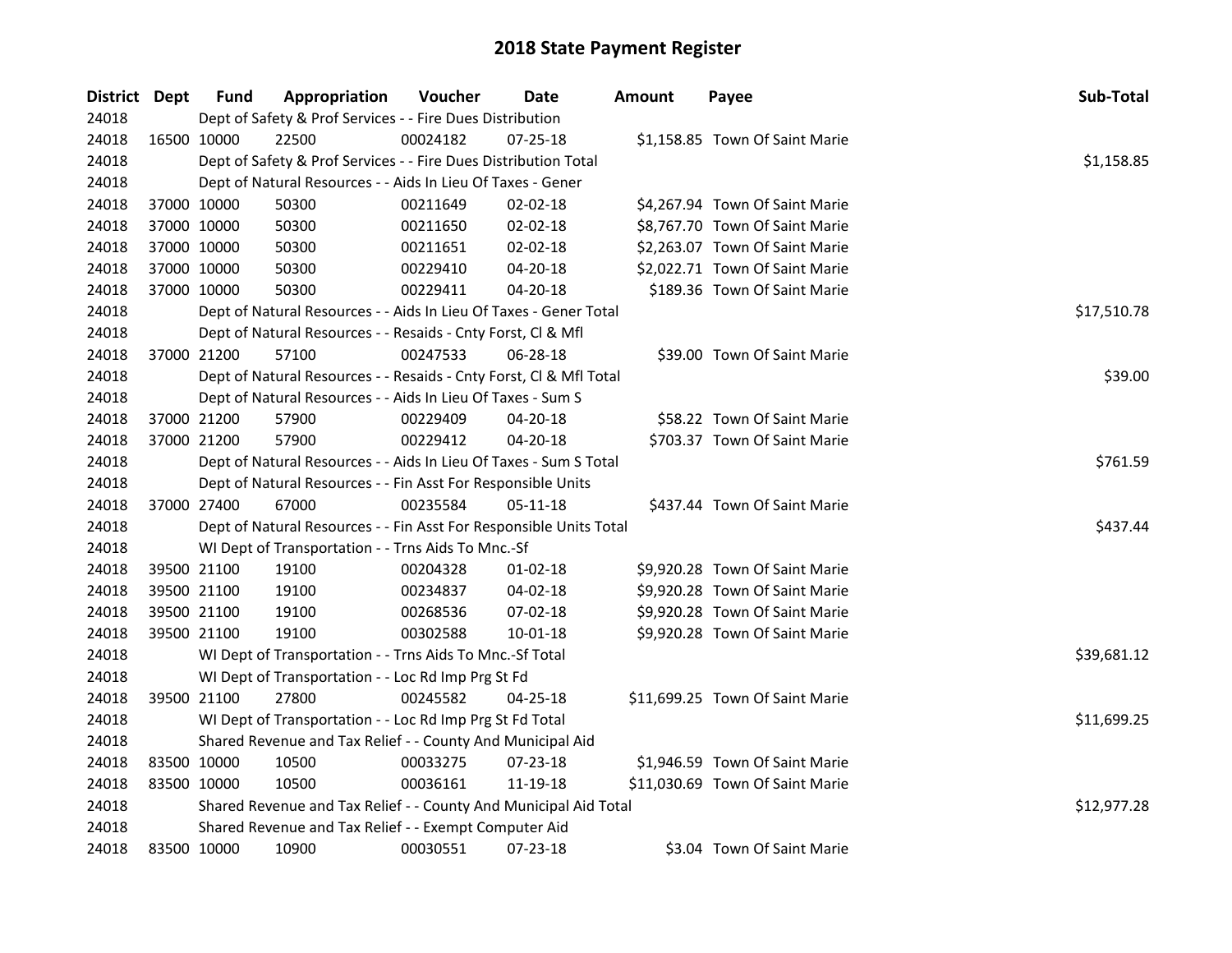| District Dept | Fund | <b>Appropriation</b>                                        | Voucher | Date | Amount | Pavee | Sub-Total   |
|---------------|------|-------------------------------------------------------------|---------|------|--------|-------|-------------|
| 24018         |      | Shared Revenue and Tax Relief - - Exempt Computer Aid Total |         |      |        |       | \$3.04      |
| 24018 Total   |      |                                                             |         |      |        |       | \$84,268.35 |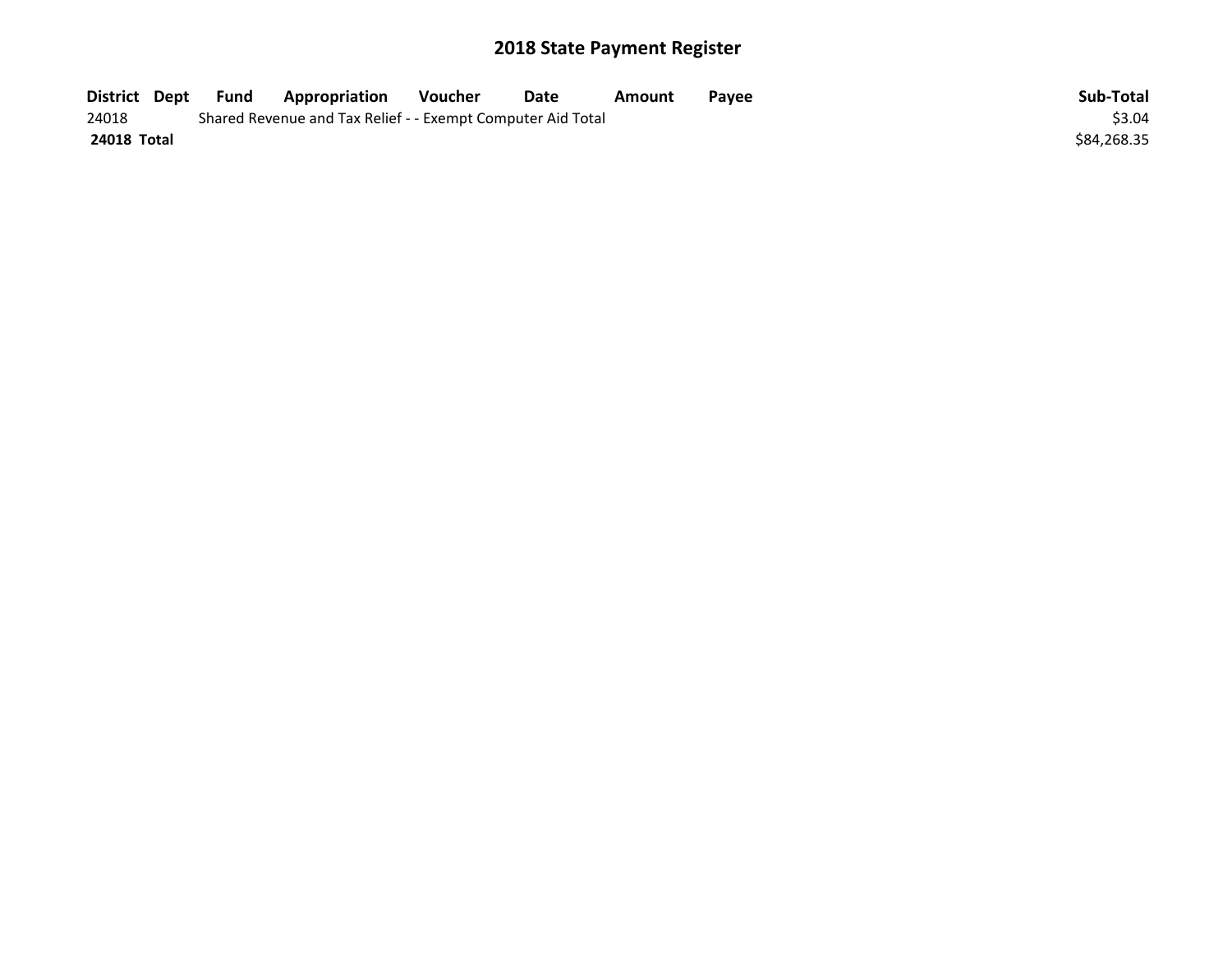| <b>District</b> | <b>Dept</b> | <b>Fund</b> | Appropriation                                                      | Voucher     | Date           | <b>Amount</b> | Payee                       | Sub-Total   |  |  |  |
|-----------------|-------------|-------------|--------------------------------------------------------------------|-------------|----------------|---------------|-----------------------------|-------------|--|--|--|
| 24020           |             |             | Dept of Safety & Prof Services - - Fire Dues Distribution          |             |                |               |                             |             |  |  |  |
| 24020           | 16500 10000 |             | 22500                                                              | 00024183    | 07-25-18       |               | \$1,181.01 Seneca, Town Of  |             |  |  |  |
| 24020           |             |             | Dept of Safety & Prof Services - - Fire Dues Distribution Total    |             |                |               |                             | \$1,181.01  |  |  |  |
| 24020           |             |             | Dept of Natural Resources - - Aids In Lieu Of Taxes - Gener        |             |                |               |                             |             |  |  |  |
| 24020           |             | 37000 10000 | 50300                                                              | 00211710    | 02-02-18       |               | \$14,839.14 Seneca, Town Of |             |  |  |  |
| 24020           | 37000 10000 |             | 50300                                                              | 00229746    | 04-20-18       |               | \$3,858.66 Seneca, Town Of  |             |  |  |  |
| 24020           |             |             | Dept of Natural Resources - - Aids In Lieu Of Taxes - Gener Total  | \$18,697.80 |                |               |                             |             |  |  |  |
| 24020           |             |             | Dept of Natural Resources - - Resaids - Cnty Forst, Cl & Mfl       |             |                |               |                             |             |  |  |  |
| 24020           | 37000 21200 |             | 57100                                                              | 00247534    | 06-28-18       |               | \$19.60 Seneca, Town Of     |             |  |  |  |
| 24020           |             |             | Dept of Natural Resources - - Resaids - Cnty Forst, Cl & Mfl Total |             |                |               |                             |             |  |  |  |
| 24020           |             |             | Dept of Natural Resources - - Aids In Lieu Of Taxes - Sum S        |             |                |               |                             |             |  |  |  |
| 24020           | 37000 21200 |             | 57900                                                              | 00229747    | 04-20-18       |               | \$1.78 Seneca, Town Of      |             |  |  |  |
| 24020           | 37000 21200 |             | 57900                                                              | 00229748    | 04-20-18       |               | \$1,841.48 Seneca, Town Of  |             |  |  |  |
| 24020           |             |             | Dept of Natural Resources - - Aids In Lieu Of Taxes - Sum S Total  | \$1,843.26  |                |               |                             |             |  |  |  |
| 24020           |             |             | Dept of Natural Resources - - Fin Asst For Responsible Units       |             |                |               |                             |             |  |  |  |
| 24020           | 37000 27400 |             | 67000                                                              | 00235611    | $05 - 11 - 18$ |               | \$588.01 Seneca, Town Of    |             |  |  |  |
| 24020           |             |             | Dept of Natural Resources - - Fin Asst For Responsible Units Total | \$588.01    |                |               |                             |             |  |  |  |
| 24020           |             |             | WI Dept of Transportation - - Trns Aids To Mnc.-Sf                 |             |                |               |                             |             |  |  |  |
| 24020           | 39500 21100 |             | 19100                                                              | 00204329    | 01-02-18       |               | \$13,348.53 Seneca, Town Of |             |  |  |  |
| 24020           | 39500 21100 |             | 19100                                                              | 00234838    | 04-02-18       |               | \$13,348.53 Seneca, Town Of |             |  |  |  |
| 24020           | 39500 21100 |             | 19100                                                              | 00268537    | 07-02-18       |               | \$13,348.53 Seneca, Town Of |             |  |  |  |
| 24020           | 39500 21100 |             | 19100                                                              | 00302589    | $10 - 01 - 18$ |               | \$13,348.56 Seneca, Town Of |             |  |  |  |
| 24020           |             |             | WI Dept of Transportation - - Trns Aids To Mnc.-Sf Total           |             |                |               |                             | \$53,394.15 |  |  |  |
| 24020           |             |             | Department of Revenue - - Payments For Municipal Svcs              |             |                |               |                             |             |  |  |  |
| 24020           | 56600 10000 |             | 50100                                                              | 00026782    | $01 - 31 - 18$ |               | \$73.88 Seneca, Town Of     |             |  |  |  |
| 24020           |             |             | Department of Revenue - - Payments For Municipal Svcs Total        |             |                |               |                             | \$73.88     |  |  |  |
| 24020           |             |             | Shared Revenue and Tax Relief - - County And Municipal Aid         |             |                |               |                             |             |  |  |  |
| 24020           | 83500 10000 |             | 10500                                                              | 00033276    | 07-23-18       |               | \$2,809.22 Seneca, Town Of  |             |  |  |  |
| 24020           | 83500 10000 |             | 10500                                                              | 00036162    | 11-19-18       |               | \$15,918.92 Seneca, Town Of |             |  |  |  |
| 24020           |             |             | Shared Revenue and Tax Relief - - County And Municipal Aid Total   |             |                |               |                             | \$18,728.14 |  |  |  |
| 24020           |             |             | Shared Revenue and Tax Relief - - Exempt Computer Aid              |             |                |               |                             |             |  |  |  |
| 24020           | 83500 10000 |             | 10900                                                              | 00030552    | 07-23-18       |               | \$4.06 Seneca, Town Of      |             |  |  |  |
| 24020           |             |             | Shared Revenue and Tax Relief - - Exempt Computer Aid Total        |             |                |               |                             | \$4.06      |  |  |  |
| 24020 Total     |             |             |                                                                    |             |                |               |                             | \$94,529.91 |  |  |  |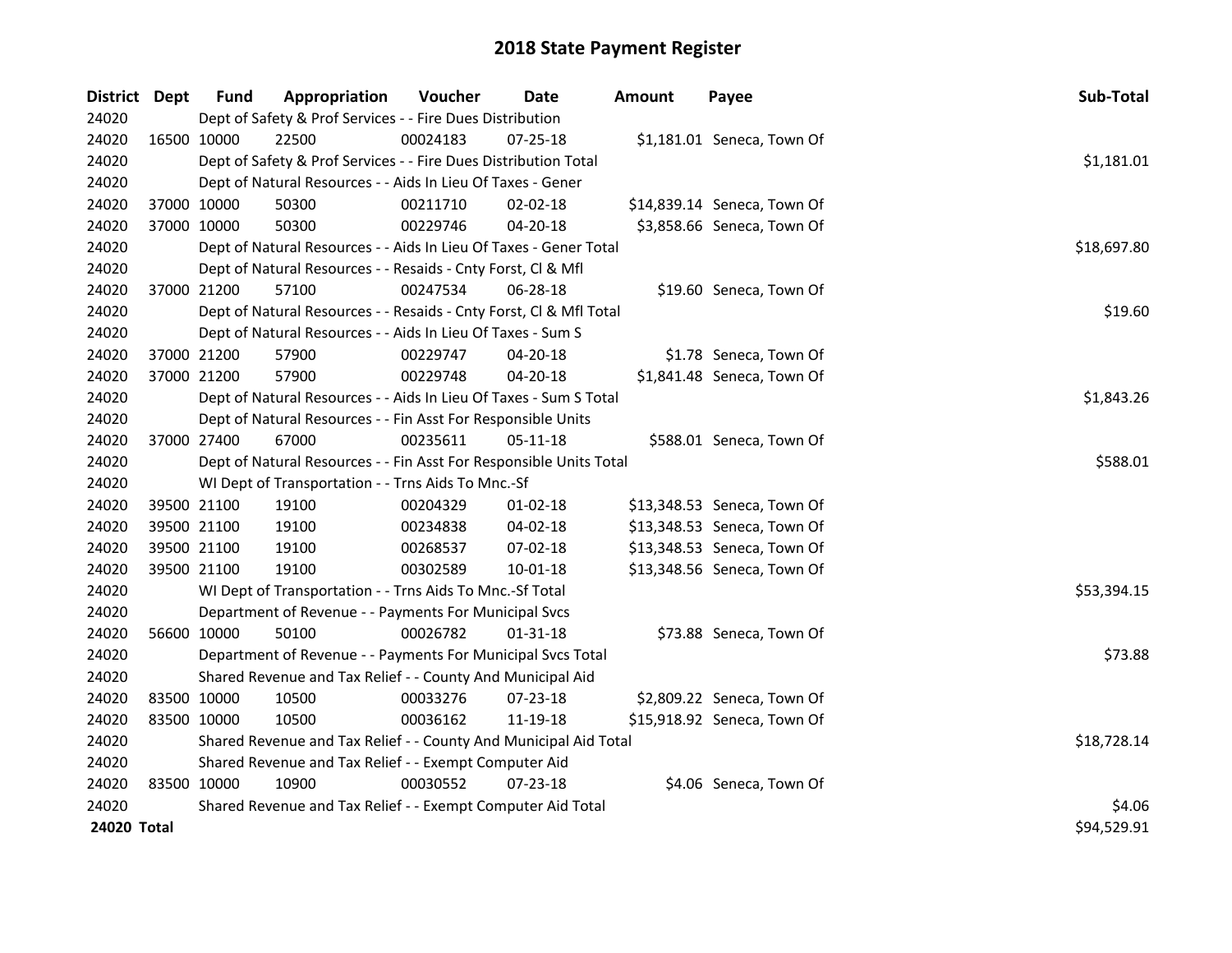| District    | Dept | Fund        | Appropriation                                                      | <b>Voucher</b> | Date           | <b>Amount</b> | Payee                           | Sub-Total   |
|-------------|------|-------------|--------------------------------------------------------------------|----------------|----------------|---------------|---------------------------------|-------------|
| 24141       |      |             | Dept of Safety & Prof Services - - Fire Dues Distribution          |                |                |               |                                 |             |
| 24141       |      | 16500 10000 | 22500                                                              | 00024184       | $07 - 24 - 18$ |               | \$646.39 Village Of Kingston    |             |
| 24141       |      |             | Dept of Safety & Prof Services - - Fire Dues Distribution Total    |                |                |               |                                 | \$646.39    |
| 24141       |      |             | Dept of Natural Resources - - General Program Operations --        |                |                |               |                                 |             |
| 24141       |      | 37000 21200 | 25400                                                              | 00230760       | 04-20-18       |               | \$190.00 Village Of Kingston    |             |
| 24141       |      |             | Dept of Natural Resources - - General Program Operations -- Total  |                |                |               |                                 | \$190.00    |
| 24141       |      |             | Dept of Natural Resources - - Resaids - Cnty Forst, Cl & Mfl       |                |                |               |                                 |             |
| 24141       |      | 37000 21200 | 57100                                                              | 00247535       | $06 - 28 - 18$ |               | \$5.60 Village Of Kingston      |             |
| 24141       |      |             | Dept of Natural Resources - - Resaids - Cnty Forst, Cl & Mfl Total |                |                |               |                                 | \$5.60      |
| 24141       |      |             | Dept of Natural Resources - - Fin Asst For Responsible Units       |                |                |               |                                 |             |
| 24141       |      | 37000 27400 | 67000                                                              | 00235343       | $05-11-18$     |               | \$849.52 Village Of Kingston    |             |
| 24141       |      |             | Dept of Natural Resources - - Fin Asst For Responsible Units Total | \$849.52       |                |               |                                 |             |
| 24141       |      |             | WI Dept of Transportation - - Trns Aids To Mnc.-Sf                 |                |                |               |                                 |             |
| 24141       |      | 39500 21100 | 19100                                                              | 00204330       | $01-02-18$     |               | \$1,560.52 Village Of Kingston  |             |
| 24141       |      | 39500 21100 | 19100                                                              | 00234839       | $04 - 02 - 18$ |               | \$1,560.52 Village Of Kingston  |             |
| 24141       |      | 39500 21100 | 19100                                                              | 00268538       | $07 - 02 - 18$ |               | \$1,560.52 Village Of Kingston  |             |
| 24141       |      | 39500 21100 | 19100                                                              | 00302590       | $10-01-18$     |               | \$1,560.55 Village Of Kingston  |             |
| 24141       |      |             | WI Dept of Transportation - - Trns Aids To Mnc.-Sf Total           |                |                |               |                                 | \$6,242.11  |
| 24141       |      |             | Shared Revenue and Tax Relief - - County And Municipal Aid         |                |                |               |                                 |             |
| 24141       |      | 83500 10000 | 10500                                                              | 00033277       | $07 - 23 - 18$ |               | \$9,751.29 Village Of Kingston  |             |
| 24141       |      | 83500 10000 | 10500                                                              | 00036163       | 11-19-18       |               | \$55,257.34 Village Of Kingston |             |
| 24141       |      |             | Shared Revenue and Tax Relief - - County And Municipal Aid Total   | \$65,008.63    |                |               |                                 |             |
| 24141       |      |             | Shared Revenue and Tax Relief - - Exempt Computer Aid              |                |                |               |                                 |             |
| 24141       |      | 83500 10000 | 10900                                                              | 00030553       | 07-23-18       |               | \$31.46 Village Of Kingston     |             |
| 24141       |      |             | Shared Revenue and Tax Relief - - Exempt Computer Aid Total        |                |                |               |                                 | \$31.46     |
| 24141 Total |      |             |                                                                    |                |                |               |                                 | \$72,973.71 |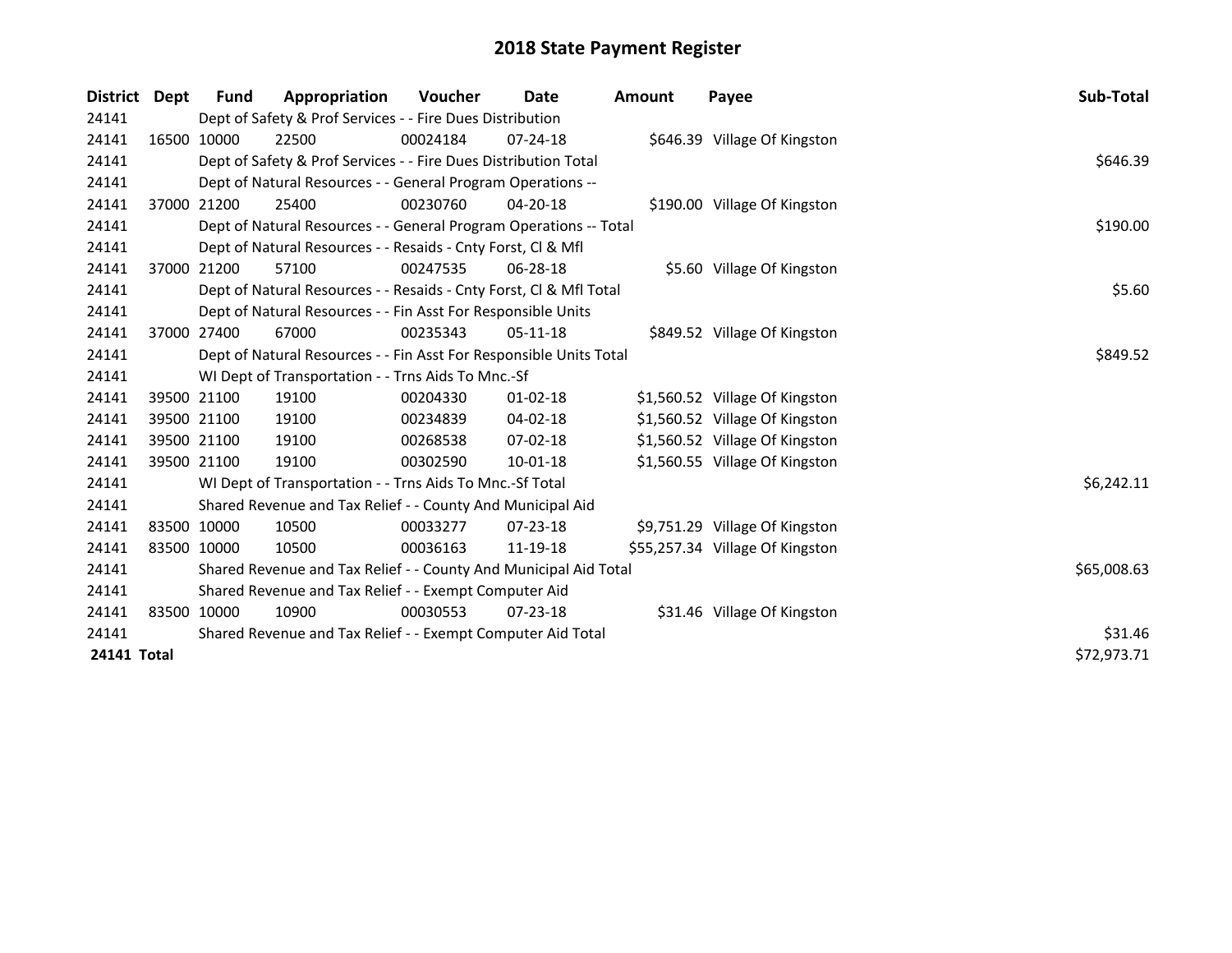| <b>District</b> | Dept | <b>Fund</b> | Appropriation                                                      | Voucher  | Date           | Amount | Payee                            | Sub-Total   |
|-----------------|------|-------------|--------------------------------------------------------------------|----------|----------------|--------|----------------------------------|-------------|
| 24154           |      |             | Dept of Safety & Prof Services - - Fire Dues Distribution          |          |                |        |                                  |             |
| 24154           |      | 16500 10000 | 22500                                                              | 00024185 | $07 - 24 - 18$ |        | \$646.66 Village Of Marquette    |             |
| 24154           |      |             | Dept of Safety & Prof Services - - Fire Dues Distribution Total    |          |                |        |                                  | \$646.66    |
| 24154           |      |             | Dept of Natural Resources - - Aids In Lieu Of Taxes - Gener        |          |                |        |                                  |             |
| 24154           |      | 37000 10000 | 50300                                                              | 00230618 | 04-20-18       |        | \$27.10 Village Of Marquette     |             |
| 24154           |      |             | Dept of Natural Resources - - Aids In Lieu Of Taxes - Gener Total  |          |                |        |                                  | \$27.10     |
| 24154           |      |             | Dept of Natural Resources - - Fin Asst For Responsible Units       |          |                |        |                                  |             |
| 24154           |      | 37000 27400 | 67000                                                              | 00235082 | $05-11-18$     |        | \$122.04 Village Of Marquette    |             |
| 24154           |      |             | Dept of Natural Resources - - Fin Asst For Responsible Units Total |          |                |        |                                  | \$122.04    |
| 24154           |      |             | Dept of Natural Resources - - Land Acquisition                     |          |                |        |                                  |             |
| 24154           |      | 37000 36300 | TA100                                                              | 00237051 | 05-14-18       |        | \$5,768.00 Village Of Marquette  |             |
| 24154           |      | 37000 36300 | TA100                                                              | 00253905 | $07-18-18$     |        | \$5,768.00 Village Of Marquette  |             |
| 24154           |      |             | Dept of Natural Resources - - Land Acquisition Total               |          |                |        |                                  | \$11,536.00 |
| 24154           |      |             | WI Dept of Transportation - - Trns Aids To Mnc.-Sf                 |          |                |        |                                  |             |
| 24154           |      | 39500 21100 | 19100                                                              | 00204331 | $01 - 02 - 18$ |        | \$2,275.52 Village Of Marquette  |             |
| 24154           |      | 39500 21100 | 19100                                                              | 00234840 | 04-02-18       |        | \$2,275.52 Village Of Marquette  |             |
| 24154           |      | 39500 21100 | 19100                                                              | 00268539 | 07-02-18       |        | \$2,275.52 Village Of Marquette  |             |
| 24154           |      | 39500 21100 | 19100                                                              | 00302591 | $10 - 01 - 18$ |        | \$2,275.53 Village Of Marquette  |             |
| 24154           |      |             | WI Dept of Transportation - - Trns Aids To Mnc.-Sf Total           |          |                |        |                                  | \$9,102.09  |
| 24154           |      |             | Shared Revenue and Tax Relief - - County And Municipal Aid         |          |                |        |                                  |             |
| 24154           |      | 83500 10000 | 10500                                                              | 00033278 | $07 - 23 - 18$ |        | \$4,277.78 Village Of Marquette  |             |
| 24154           |      | 83500 10000 | 10500                                                              | 00036164 | 11-19-18       |        | \$24,240.72 Village Of Marquette |             |
| 24154           |      |             | Shared Revenue and Tax Relief - - County And Municipal Aid Total   |          |                |        |                                  | \$28,518.50 |
| 24154           |      |             | Shared Revenue and Tax Relief - - Exempt Computer Aid              |          |                |        |                                  |             |
| 24154           |      | 83500 10000 | 10900                                                              | 00030554 | $07 - 23 - 18$ |        | \$1.01 Village Of Marquette      |             |
| 24154           |      |             | Shared Revenue and Tax Relief - - Exempt Computer Aid Total        | \$1.01   |                |        |                                  |             |
| 24154 Total     |      |             |                                                                    |          |                |        |                                  | \$49,953.40 |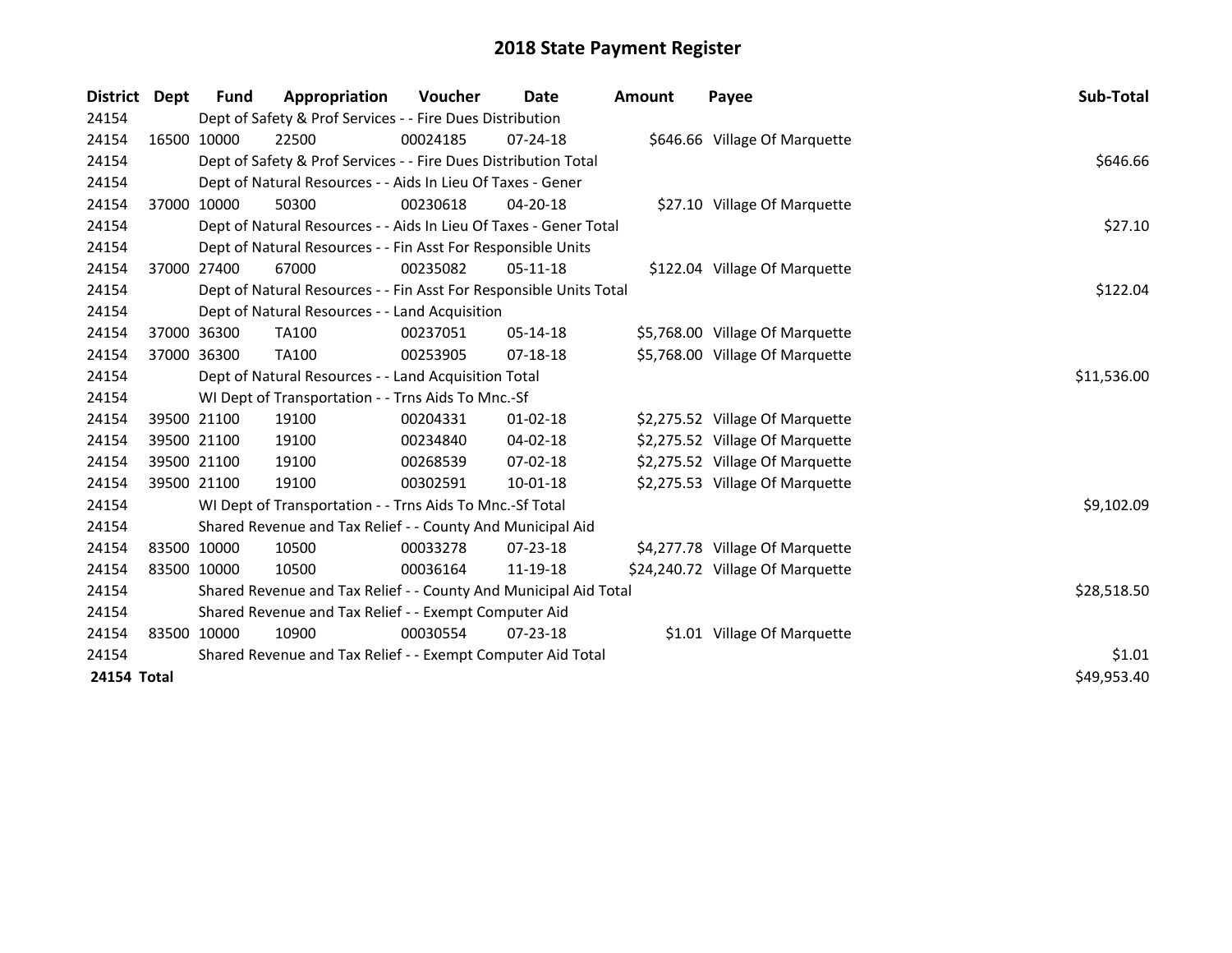| District Dept | <b>Fund</b>                                        | Appropriation                                                       | Voucher  | Date           | <b>Amount</b> | Payee                      | Sub-Total   |  |  |
|---------------|----------------------------------------------------|---------------------------------------------------------------------|----------|----------------|---------------|----------------------------|-------------|--|--|
| 24206         |                                                    | Dept of Safety & Prof Services - - Fire Dues Distribution           |          |                |               |                            |             |  |  |
| 24206         | 16500 10000                                        | 22500                                                               | 00024186 | $07 - 25 - 18$ |               | \$11,562.87 City Of Berlin |             |  |  |
| 24206         |                                                    | Dept of Safety & Prof Services - - Fire Dues Distribution Total     |          |                |               |                            | \$11,562.87 |  |  |
| 24206         |                                                    | Dept of Public Instruction - - Federal Funds, Local Assistanc       |          |                |               |                            |             |  |  |
| 24206         | 25500 10000                                        | 34300                                                               | 00147488 | 11-05-18       |               | \$2,592.91 City Of Berlin  |             |  |  |
| 24206         |                                                    | Dept of Public Instruction - - Federal Funds, Local Assistanc Total |          |                |               |                            | \$2,592.91  |  |  |
| 24206         |                                                    | Dept of Natural Resources - - Aids In Lieu Of Taxes - Gener         |          |                |               |                            |             |  |  |
| 24206         | 37000 10000                                        | 50300                                                               | 00229779 | 04-20-18       |               | \$26.61 City Of Berlin     |             |  |  |
| 24206         |                                                    | Dept of Natural Resources - - Aids In Lieu Of Taxes - Gener Total   |          |                |               |                            | \$26.61     |  |  |
| 24206         |                                                    | Dept of Natural Resources - - General Program Operations --         |          |                |               |                            |             |  |  |
| 24206         | 37000 21200                                        | 25400                                                               | 00241063 | 06-08-18       |               | \$337.50 City Of Berlin    |             |  |  |
| 24206         |                                                    | Dept of Natural Resources - - General Program Operations -- Total   |          |                |               |                            | \$337.50    |  |  |
| 24206         |                                                    | Dept of Natural Resources - - Aids In Lieu Of Taxes - Sum S         |          |                |               |                            |             |  |  |
| 24206         | 37000 21200                                        | 57900                                                               | 00229780 | 04-20-18       |               | \$56.32 City Of Berlin     |             |  |  |
| 24206         |                                                    | Dept of Natural Resources - - Aids In Lieu Of Taxes - Sum S Total   |          |                |               |                            | \$56.32     |  |  |
| 24206         |                                                    | Dept of Natural Resources - - Rec & Resource Aids, Fed              |          |                |               |                            |             |  |  |
| 24206         | 37000 21200                                        | 58300                                                               | 00262099 | 08-27-18       |               | \$883.62 City Of Berlin    |             |  |  |
| 24206         |                                                    | Dept of Natural Resources - - Rec & Resource Aids, Fed Total        |          |                |               |                            | \$883.62    |  |  |
| 24206         |                                                    | Dept of Natural Resources - - Fin Asst For Responsible Units        |          |                |               |                            |             |  |  |
| 24206         | 37000 27400                                        | 67000                                                               | 00235392 | $05 - 11 - 18$ |               | \$24,519.73 City Of Berlin |             |  |  |
| 24206         |                                                    | Dept of Natural Resources - - Fin Asst For Responsible Units Total  |          |                |               |                            | \$24,519.73 |  |  |
| 24206         |                                                    | Dept of Natural Resources - - Land Acquisition                      |          |                |               |                            |             |  |  |
| 24206         | 37000 36300                                        | <b>TA100</b>                                                        | 00207646 | $01 - 16 - 18$ |               | \$40,990.00 City Of Berlin |             |  |  |
| 24206         |                                                    | Dept of Natural Resources - - Land Acquisition Total                |          |                |               |                            | \$40,990.00 |  |  |
| 24206         |                                                    | WI Dept of Transportation - - Chem Tst Trng Srv Sf                  |          |                |               |                            |             |  |  |
| 24206         | 39500 10000                                        | 52800                                                               | 00287983 | 08-17-18       |               | \$50.00 City Of Berlin     |             |  |  |
| 24206         |                                                    | WI Dept of Transportation - - Chem Tst Trng Srv Sf Total            |          |                |               |                            | \$50.00     |  |  |
| 24206         |                                                    | WI Dept of Transportation - - Conn Hwy Aids St Fds                  |          |                |               |                            |             |  |  |
| 24206         | 39500 21100                                        | 16200                                                               | 00205568 | 01-02-18       |               | \$9,453.97 City Of Berlin  |             |  |  |
| 24206         | 39500 21100                                        | 16200                                                               | 00236076 | 04-02-18       |               | \$9,453.97 City Of Berlin  |             |  |  |
| 24206         | 39500 21100                                        | 16200                                                               | 00269775 | 07-02-18       |               | \$9,453.97 City Of Berlin  |             |  |  |
| 24206         | 39500 21100                                        | 16200                                                               | 00303827 | 10-01-18       |               | \$9,454.00 City Of Berlin  |             |  |  |
| 24206         |                                                    | WI Dept of Transportation - - Conn Hwy Aids St Fds Total            |          |                |               |                            | \$37,815.91 |  |  |
| 24206         | WI Dept of Transportation - - Tc, Trns Oper Aid Sf |                                                                     |          |                |               |                            |             |  |  |
| 24206         | 39500 21100                                        | 17700                                                               | 00225109 | 02-23-18       |               | \$1,546.00 City Of Berlin  |             |  |  |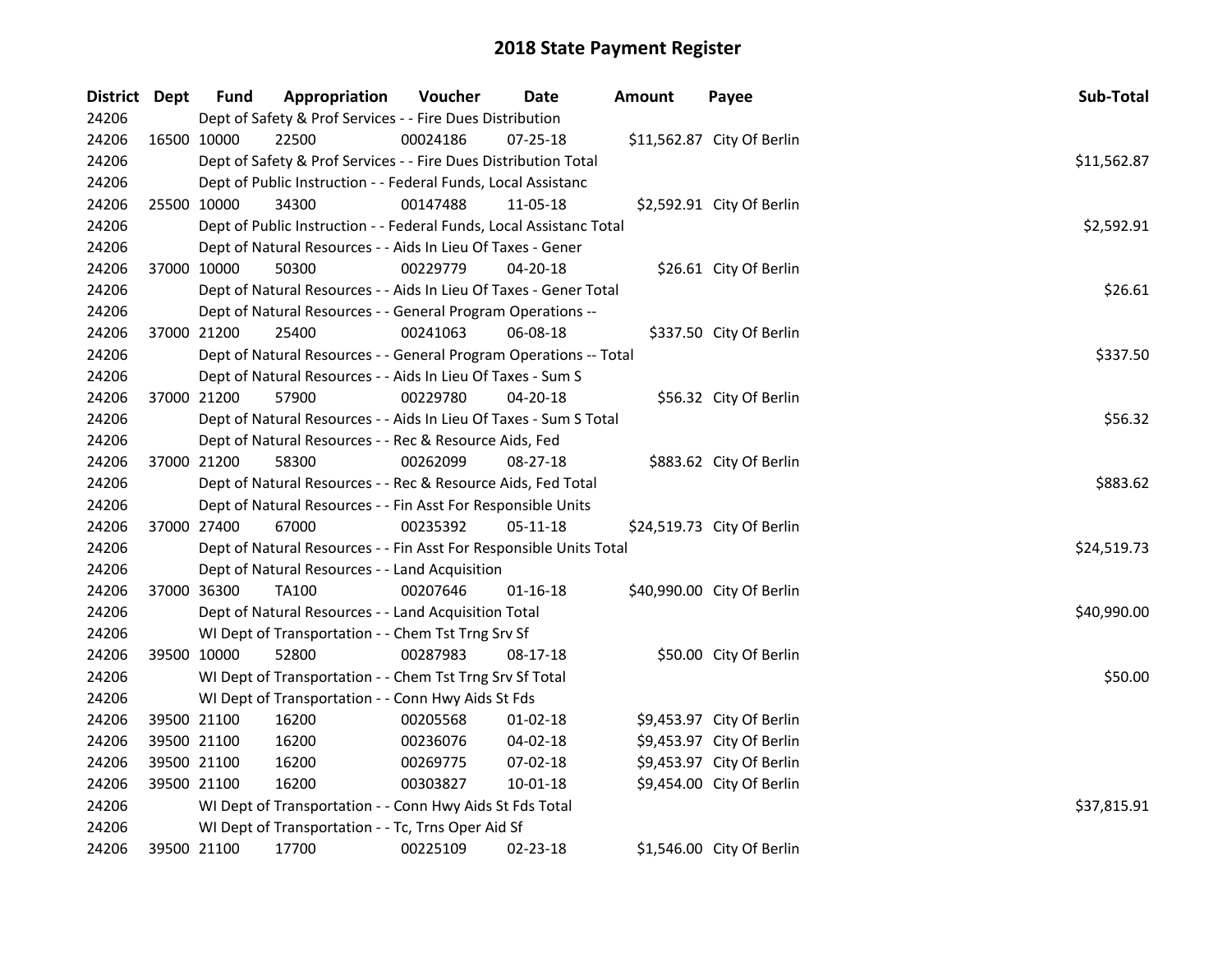| <b>District Dept</b> |             | <b>Fund</b> | Appropriation                                                                   | Voucher            | <b>Date</b>    | Amount | Payee                      | Sub-Total    |
|----------------------|-------------|-------------|---------------------------------------------------------------------------------|--------------------|----------------|--------|----------------------------|--------------|
| 24206                |             | 39500 21100 | 17700                                                                           | 00262478           | 06-14-18       |        | \$13,179.00 City Of Berlin |              |
| 24206                |             | 39500 21100 | 17700                                                                           | 00289431           | 08-27-18       |        | \$39,535.00 City Of Berlin |              |
| 24206                |             |             | WI Dept of Transportation - - Tc, Trns Oper Aid Sf Total                        |                    |                |        |                            | \$54,260.00  |
| 24206                |             |             | WI Dept of Transportation - - Trnst/Trns-Rel Aid F                              |                    |                |        |                            |              |
| 24206                |             | 39500 21100 | 18200                                                                           | 00210927           | $01 - 12 - 18$ |        | \$18,240.00 City Of Berlin |              |
| 24206                |             | 39500 21100 | 18200                                                                           | 00226367           | 03-01-18       |        | \$17,422.81 City Of Berlin |              |
| 24206                |             | 39500 21100 | 18200                                                                           | 00229971           | 03-14-18       |        | \$3,430.40 City Of Berlin  |              |
| 24206                |             | 39500 21100 | 18200                                                                           | 00323458           | 11-15-18       |        | \$18,618.21 City Of Berlin |              |
| 24206                |             | 39500 21100 | 18200                                                                           | 00323481           | 11-15-18       |        | \$17,984.87 City Of Berlin |              |
| 24206                |             | 39500 21100 | 18200                                                                           | 00333042           | 12-19-18       |        | \$40,959.14 City Of Berlin |              |
| 24206                |             | 39500 21100 | 18200                                                                           | 00335097           | 12-26-18       |        | \$18,946.73 City Of Berlin |              |
| 24206                |             |             | WI Dept of Transportation - - Trnst/Trns-Rel Aid F Total                        |                    |                |        |                            | \$135,602.16 |
| 24206                |             |             | WI Dept of Transportation - - Trns Aids To Mnc.-Sf                              |                    |                |        |                            |              |
| 24206                |             | 39500 21100 | 19100                                                                           | 00204332           | 01-02-18       |        | \$85,084.81 City Of Berlin |              |
| 24206                |             | 39500 21100 | 19100                                                                           | 00234841           | 04-02-18       |        | \$85,084.81 City Of Berlin |              |
| 24206                |             | 39500 21100 | 19100                                                                           | 00268540           | 07-02-18       |        | \$85,084.81 City Of Berlin |              |
| 24206                |             | 39500 21100 | 19100                                                                           | 00302592           | 10-01-18       |        | \$85,084.83 City Of Berlin |              |
| 24206                |             |             | WI Dept of Transportation - - Trns Aids To Mnc.-Sf Total                        |                    |                |        |                            | \$340,339.26 |
| 24206                |             |             | Department of Health Services - - Emergency Medical Services, Ai                |                    |                |        |                            |              |
| 24206                |             | 43500 10000 | 11900                                                                           | 00229289           | 08-31-18       |        | \$5,680.23 City Of Berlin  |              |
| 24206                |             |             | Department of Health Services - - Emergency Medical Services, Ai Total          |                    |                |        |                            | \$5,680.23   |
| 24206                |             |             | Department of Health Services - - Prepaid Medical Transport Reimbursement       |                    |                |        |                            |              |
| 24206                |             | 43500 10000 | 16300                                                                           | AMBULANCE 11-08-18 |                |        | \$19,636.88 City Of Berlin |              |
| 24206                |             |             | Department of Health Services - - Prepaid Medical Transport Reimbursement Total |                    |                |        |                            | \$19,636.88  |
| 24206                |             |             | Department of Justice - - Law Enforcement Train, Local                          |                    |                |        |                            |              |
| 24206                |             | 45500 10000 | 23100                                                                           | 00052145           | 09-25-18       |        | \$1,440.00 City Of Berlin  |              |
| 24206                |             |             | Department of Justice - - Law Enforcement Train, Local Total                    |                    |                |        |                            | \$1,440.00   |
| 24206                |             |             | Department of Justice - - Federal Aid, State Operations                         |                    |                |        |                            |              |
| 24206                |             | 45500 10000 | 24100                                                                           | 00044737           | 04-17-18       |        | \$1,307.85 City Of Berlin  |              |
| 24206                |             |             | Department of Justice - - Federal Aid, State Operations Total                   |                    |                |        |                            | \$1,307.85   |
| 24206                |             |             | Department of Military Affairs - - Energy Costs, Energy-Related A               |                    |                |        |                            |              |
| 24206                |             | 46500 10000 | 10600                                                                           | 00036951           | $01 - 10 - 18$ |        | \$377.85 City Of Berlin    |              |
| 24206                |             | 46500 10000 | 10600                                                                           | 00041840           | 04-17-18       |        | \$387.78 City Of Berlin    |              |
| 24206                |             | 46500 10000 | 10600                                                                           | 00044649           | 06-14-18       |        | \$362.11 City Of Berlin    |              |
| 24206                | 46500 10000 |             | 10600                                                                           | 00046488           | 07-18-18       |        | \$118.23 City Of Berlin    |              |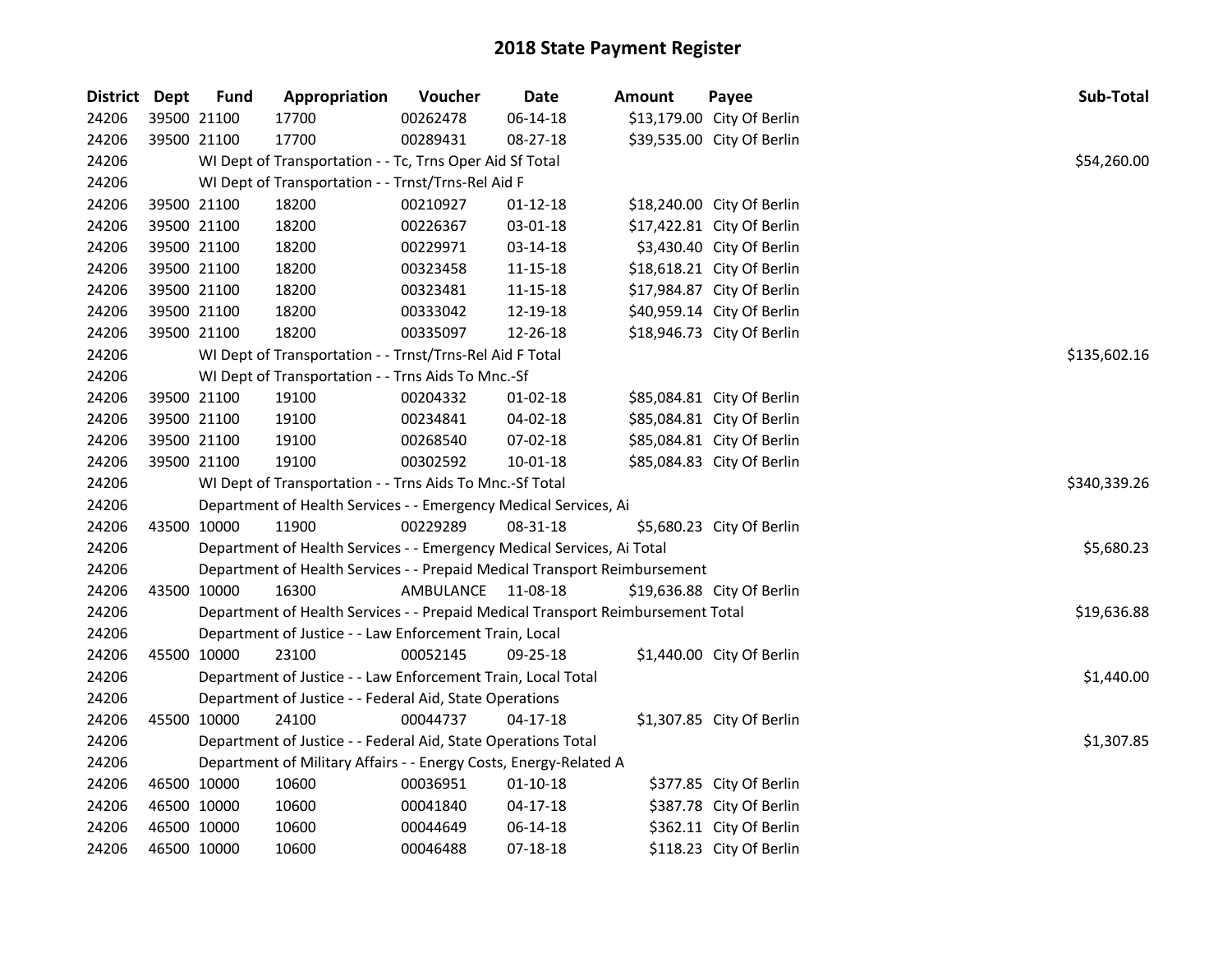| District Dept                 |             | <b>Fund</b> | Appropriation                                                           | Voucher     | Date           | <b>Amount</b>                 | Payee                       | Sub-Total      |  |
|-------------------------------|-------------|-------------|-------------------------------------------------------------------------|-------------|----------------|-------------------------------|-----------------------------|----------------|--|
| 24206                         | 46500 10000 |             | 10600                                                                   | 00047594    | 08-13-18       |                               | \$153.00 City Of Berlin     |                |  |
| 24206                         | 46500 10000 |             | 10600                                                                   | 00049311    | 09-19-18       |                               | \$120.71 City Of Berlin     |                |  |
| 24206                         | 46500 10000 |             | 10600                                                                   | 00050285    | 10-11-18       |                               | \$117.39 City Of Berlin     |                |  |
| 24206                         | 46500 10000 |             | 10600                                                                   | 00052152    | 11-21-18       |                               | \$127.33 City Of Berlin     |                |  |
| 24206                         | 46500 10000 |             | 10600                                                                   | 00053100    | 12-14-18       |                               | \$114.92 City Of Berlin     |                |  |
| 24206                         |             |             | Department of Military Affairs - - Energy Costs, Energy-Related A Total | \$1,879.32  |                |                               |                             |                |  |
| 24206                         |             |             | Public Defender Board - - Transcript, Discovery And Int                 |             |                |                               |                             |                |  |
| 24206                         | 55000 10000 |             | 10600                                                                   | 00143521    | $05 - 23 - 18$ |                               | \$11.00 City Of Berlin      |                |  |
| 24206                         |             |             | Public Defender Board - - Transcript, Discovery And Int Total           |             |                |                               |                             | \$11.00        |  |
| 24206                         |             |             | Department of Revenue - - Payments For Municipal Svcs                   |             |                |                               |                             |                |  |
| 24206                         | 56600 10000 |             | 50100                                                                   | 00026783    | 01-31-18       |                               | \$2,163.41 City Of Berlin   |                |  |
| 24206                         |             |             | Department of Revenue - - Payments For Municipal Svcs Total             |             |                |                               |                             | \$2,163.41     |  |
| 24206                         |             |             | Shared Revenue and Tax Relief - - Expenditure Restraint Program         |             |                |                               |                             |                |  |
| 24206                         | 83500 10000 |             | 10100                                                                   | 00033279    | 07-23-18       |                               | \$59,937.91 City Of Berlin  |                |  |
| 24206                         |             |             | Shared Revenue and Tax Relief - - Expenditure Restraint Program Total   | \$59,937.91 |                |                               |                             |                |  |
| 24206                         |             |             | Shared Revenue and Tax Relief - - County And Municipal Aid              |             |                |                               |                             |                |  |
| 24206                         | 83500 10000 |             | 10500                                                                   | 00033279    | $07 - 23 - 18$ |                               | \$252,314.35 City Of Berlin |                |  |
| 24206                         | 83500 10000 |             | 10500                                                                   | 00036165    | 11-19-18       | \$1,410,144.44 City Of Berlin |                             |                |  |
| 24206                         |             |             | Shared Revenue and Tax Relief - - County And Municipal Aid Total        |             |                |                               |                             | \$1,662,458.79 |  |
| 24206                         |             |             | Shared Revenue and Tax Relief - - Exempt Computer Aid                   |             |                |                               |                             |                |  |
| 24206                         | 83500 10000 |             | 10900                                                                   | 00030555    | 07-23-18       |                               | \$14,314.18 City Of Berlin  |                |  |
| 24206                         | 83500 10000 |             | 10900                                                                   | 00032342    | 07-23-18       |                               | \$25,651.68 City Of Berlin  |                |  |
| 24206                         |             |             | Shared Revenue and Tax Relief - - Exempt Computer Aid Total             |             |                |                               |                             | \$39,965.86    |  |
| 24206                         |             |             | Shared Revenue and Tax Relief - - Utility Aid                           |             |                |                               |                             |                |  |
| 24206                         | 83500 10000 |             | 11000                                                                   | 00033279    | $07 - 23 - 18$ |                               | \$6,818.57 City Of Berlin   |                |  |
| 24206                         | 83500 10000 |             | 11000                                                                   | 00036165    | 11-19-18       |                               | \$36,884.25 City Of Berlin  |                |  |
| 24206                         |             |             | Shared Revenue and Tax Relief - - Utility Aid Total                     |             |                |                               |                             | \$43,702.82    |  |
| 24206                         |             |             | Shared Revenue and Tax Relief - - Lottery & Gaming Credit               |             |                |                               |                             |                |  |
| 24206                         | 83500 52100 |             | 36300                                                                   | 00027402    | 03-26-18       |                               | \$111.58 City Of Berlin     |                |  |
| 24206                         | 83500 52100 |             | 36300                                                                   | 00028997    | 06-22-18       |                               | \$194.04 City Of Berlin     |                |  |
| 24206                         |             |             | Shared Revenue and Tax Relief - - Lottery & Gaming Credit Total         | \$305.62    |                |                               |                             |                |  |
| 24206 Total<br>\$2,487,526.58 |             |             |                                                                         |             |                |                               |                             |                |  |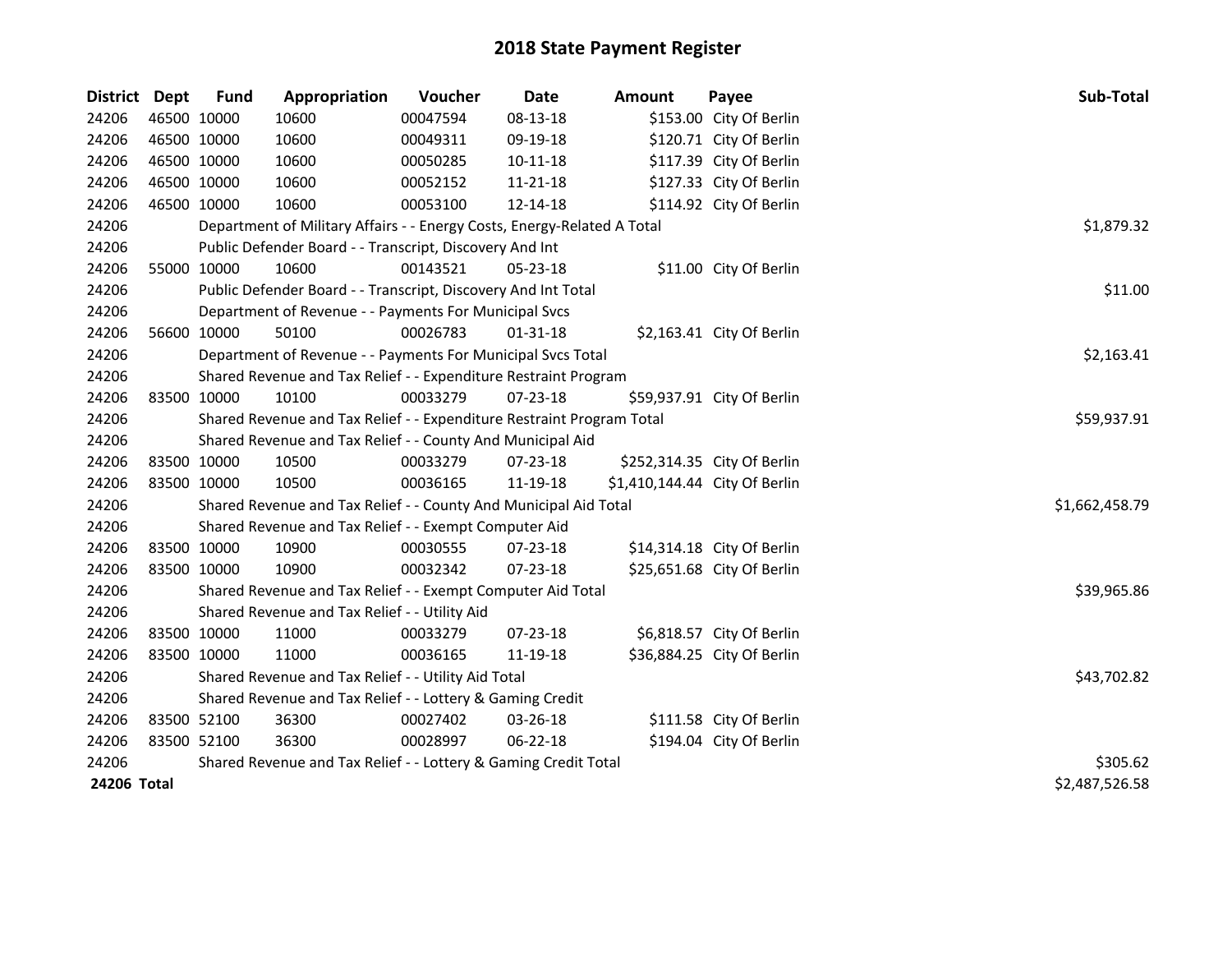| District Dept |             | Fund        | Appropriation                                                         | <b>Voucher</b> | Date           | <b>Amount</b> | Payee                           | Sub-Total    |
|---------------|-------------|-------------|-----------------------------------------------------------------------|----------------|----------------|---------------|---------------------------------|--------------|
| 24231         |             |             | Dept of Safety & Prof Services - - Fire Dues Distribution             |                |                |               |                                 |              |
| 24231         |             | 16500 10000 | 22500                                                                 | 00024187       | $07 - 25 - 18$ |               | \$7,526.21 Green Lake, City Of  |              |
| 24231         |             |             | Dept of Safety & Prof Services - - Fire Dues Distribution Total       |                |                |               |                                 | \$7,526.21   |
| 24231         |             |             | Dept of Natural Resources - - Fin Asst For Responsible Units          |                |                |               |                                 |              |
| 24231         |             | 37000 27400 | 67000                                                                 | 00235856       | $05 - 11 - 18$ |               | \$6,816.80 Green Lake, City Of  |              |
| 24231         |             |             | Dept of Natural Resources - - Fin Asst For Responsible Units Total    | \$6,816.80     |                |               |                                 |              |
| 24231         |             |             | WI Dept of Transportation - - Trns Aids To Mnc.-Sf                    |                |                |               |                                 |              |
| 24231         |             | 39500 21100 | 19100                                                                 | 00204333       | 01-02-18       |               | \$36,042.31 Green Lake, City Of |              |
| 24231         |             | 39500 21100 | 19100                                                                 | 00234842       | $04 - 02 - 18$ |               | \$36,042.31 Green Lake, City Of |              |
| 24231         |             | 39500 21100 | 19100                                                                 | 00268541       | $07 - 02 - 18$ |               | \$36,042.31 Green Lake, City Of |              |
| 24231         |             | 39500 21100 | 19100                                                                 | 00302593       | 10-01-18       |               | \$36,042.34 Green Lake, City Of |              |
| 24231         |             |             | WI Dept of Transportation - - Trns Aids To Mnc.-Sf Total              |                |                |               |                                 | \$144,169.27 |
| 24231         |             |             | Department of Justice - - Law Enforcement Train, Local                |                |                |               |                                 |              |
| 24231         |             | 45500 10000 | 23100                                                                 | 00053137       | 10-11-18       |               | \$480.00 Green Lake, City Of    |              |
| 24231         |             |             | Department of Justice - - Law Enforcement Train, Local Total          |                |                |               |                                 | \$480.00     |
| 24231         |             |             | Shared Revenue and Tax Relief - - Expenditure Restraint Program       |                |                |               |                                 |              |
| 24231         |             | 83500 10000 | 10100                                                                 | 00033280       | $07 - 23 - 18$ |               | \$15,178.37 Green Lake, City Of |              |
| 24231         |             | 83500 10000 | 10100                                                                 | 00036166       | 11-19-18       |               | \$0.07 Green Lake, City Of      |              |
| 24231         |             |             | Shared Revenue and Tax Relief - - Expenditure Restraint Program Total |                |                |               |                                 | \$15,178.44  |
| 24231         |             |             | Shared Revenue and Tax Relief - - County And Municipal Aid            |                |                |               |                                 |              |
| 24231         |             | 83500 10000 | 10500                                                                 | 00033280       | $07 - 23 - 18$ |               | \$3,616.83 Green Lake, City Of  |              |
| 24231         | 83500 10000 |             | 10500                                                                 | 00036166       | 11-19-18       |               | \$20,495.37 Green Lake, City Of |              |
| 24231         |             |             | Shared Revenue and Tax Relief - - County And Municipal Aid Total      |                |                |               |                                 | \$24,112.20  |
| 24231         |             |             | Shared Revenue and Tax Relief - - Exempt Computer Aid                 |                |                |               |                                 |              |
| 24231         |             | 83500 10000 | 10900                                                                 | 00030556       | $07 - 23 - 18$ |               | \$478.94 Green Lake, City Of    |              |
| 24231         |             | 83500 10000 | 10900                                                                 | 00032343       | 07-23-18       |               | \$1,422.17 Green Lake, City Of  |              |
| 24231         |             |             | Shared Revenue and Tax Relief - - Exempt Computer Aid Total           | \$1,901.11     |                |               |                                 |              |
| 24231 Total   |             |             |                                                                       |                |                |               |                                 | \$200,184.03 |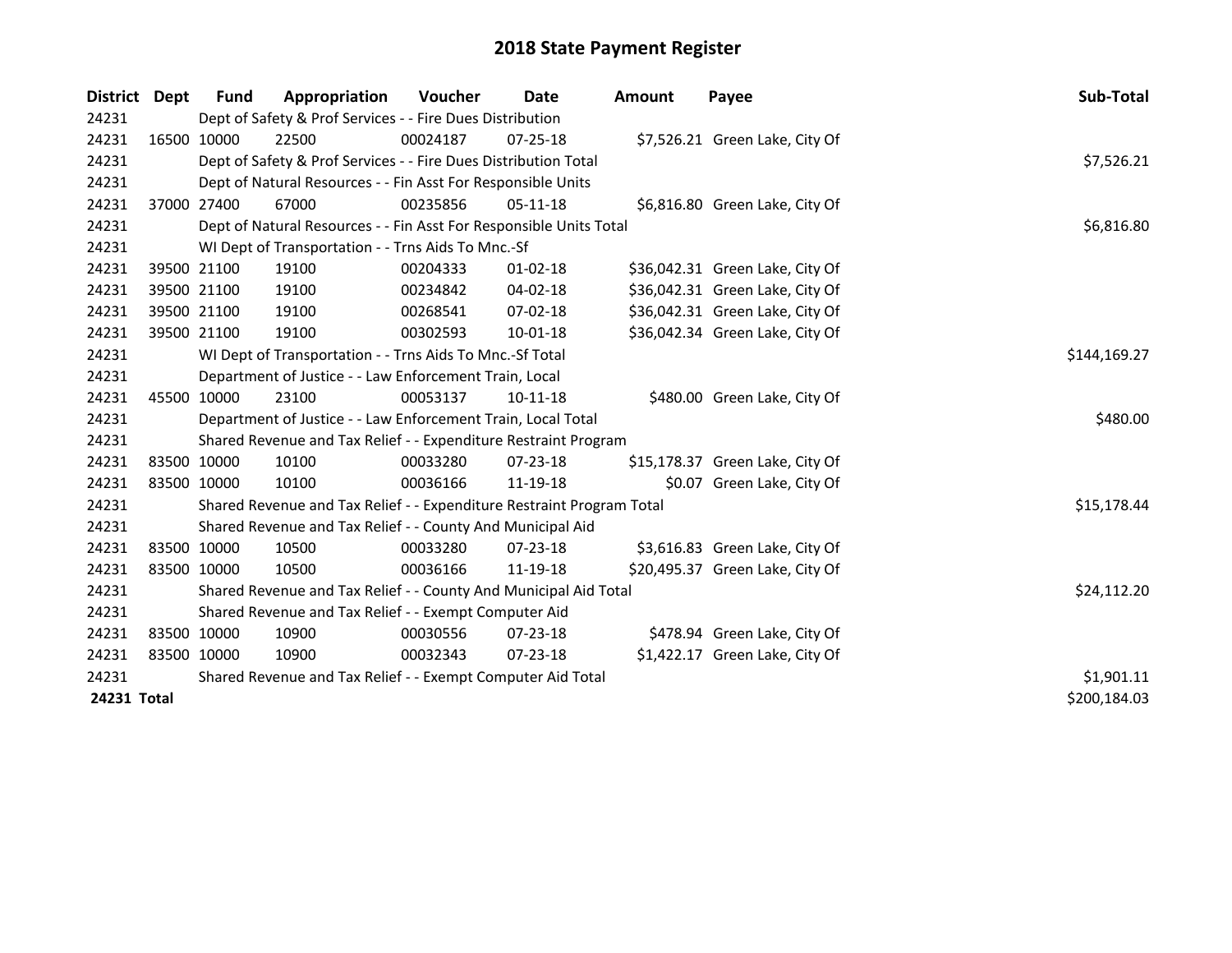| District Dept | <b>Fund</b> | Appropriation                                                                   | Voucher            | Date           | <b>Amount</b> | Payee                         | Sub-Total   |
|---------------|-------------|---------------------------------------------------------------------------------|--------------------|----------------|---------------|-------------------------------|-------------|
| 24251         |             | Dept of Safety & Prof Services - - Fire Dues Distribution                       |                    |                |               |                               |             |
| 24251         | 16500 10000 | 22500                                                                           | 00024188           | $07 - 24 - 18$ |               | \$3,156.44 City Of Markesan   |             |
| 24251         |             | Dept of Safety & Prof Services - - Fire Dues Distribution Total                 |                    |                |               |                               | \$3,156.44  |
| 24251         |             | Dept of Natural Resources - - Fin Asst For Responsible Units                    |                    |                |               |                               |             |
| 24251         | 37000 27400 | 67000                                                                           | 00235304           | 05-11-18       |               | \$5,861.88 City Of Markesan   |             |
| 24251         |             | Dept of Natural Resources - - Fin Asst For Responsible Units Total              |                    |                |               |                               | \$5,861.88  |
| 24251         |             | Dept of Natural Resources - - Recycling Consolidation Grants                    |                    |                |               |                               |             |
| 24251         | 37000 27400 | 67300                                                                           | 00235304           | 05-11-18       |               | \$371.28 City Of Markesan     |             |
| 24251         |             | Dept of Natural Resources - - Recycling Consolidation Grants Total              |                    |                |               |                               | \$371.28    |
| 24251         |             | WI Dept of Transportation - - Hwy Sfty Loc Aid Ffd                              |                    |                |               |                               |             |
| 24251         | 39500 21100 | 18500                                                                           | 00291944           | 08-29-18       |               | \$4,000.00 City Of Markesan   |             |
| 24251         |             | WI Dept of Transportation - - Hwy Sfty Loc Aid Ffd Total                        |                    |                |               |                               | \$4,000.00  |
| 24251         |             | WI Dept of Transportation - - Trns Aids To Mnc.-Sf                              |                    |                |               |                               |             |
| 24251         | 39500 21100 | 19100                                                                           | 00204334           | $01-02-18$     |               | \$15,419.29 City Of Markesan  |             |
| 24251         | 39500 21100 | 19100                                                                           | 00234843           | 04-02-18       |               | \$15,419.29 City Of Markesan  |             |
| 24251         | 39500 21100 | 19100                                                                           | 00268542           | 07-02-18       |               | \$15,419.29 City Of Markesan  |             |
| 24251         | 39500 21100 | 19100                                                                           | 00302594           | 10-01-18       |               | \$15,419.30 City Of Markesan  |             |
| 24251         |             | WI Dept of Transportation - - Trns Aids To Mnc.-Sf Total                        |                    |                |               |                               | \$61,677.17 |
| 24251         |             | WI Dept of Transportation - - Loc Rd Imp Prg St Fd                              |                    |                |               |                               |             |
| 24251         | 39500 21100 | 27800                                                                           | 00331398           | 12-12-18       |               | \$9,404.12 City Of Markesan   |             |
| 24251         |             | WI Dept of Transportation - - Loc Rd Imp Prg St Fd Total                        |                    |                |               |                               | \$9,404.12  |
| 24251         |             | Department of Health Services - - Prepaid Medical Transport Reimbursement       |                    |                |               |                               |             |
| 24251         | 43500 10000 | 16300                                                                           | AMBULANCE 11-08-18 |                |               | \$5,668.98 City Of Markesan   |             |
| 24251         |             | Department of Health Services - - Prepaid Medical Transport Reimbursement Total |                    |                |               |                               | \$5,668.98  |
| 24251         |             | Department of Justice - - Law Enforcement Train, Local                          |                    |                |               |                               |             |
| 24251         | 45500 10000 | 23100                                                                           | 00046817           | 06-07-18       |               | \$320.00 City Of Markesan     |             |
| 24251         |             | Department of Justice - - Law Enforcement Train, Local Total                    |                    |                |               |                               | \$320.00    |
| 24251         |             | Department of Administration - - Federal Aid, Local Assistance                  |                    |                |               |                               |             |
| 24251         | 50500 10000 | 74300                                                                           | 00093675           | 12-20-18       |               | \$31,080.95 City Of Markesan  |             |
| 24251         |             | Department of Administration - - Federal Aid, Local Assistance Total            |                    |                |               |                               | \$31,080.95 |
| 24251         |             | Shared Revenue and Tax Relief - - County And Municipal Aid                      |                    |                |               |                               |             |
| 24251         | 83500 10000 | 10500                                                                           | 00033281           | 07-23-18       |               | \$62,991.77 City Of Markesan  |             |
| 24251         | 83500 10000 | 10500                                                                           | 00036167           | 11-19-18       |               | \$351,284.35 City Of Markesan |             |
| 24251         |             | Shared Revenue and Tax Relief - - County And Municipal Aid Total                | \$414,276.12       |                |               |                               |             |
| 24251         |             | Shared Revenue and Tax Relief - - Exempt Computer Aid                           |                    |                |               |                               |             |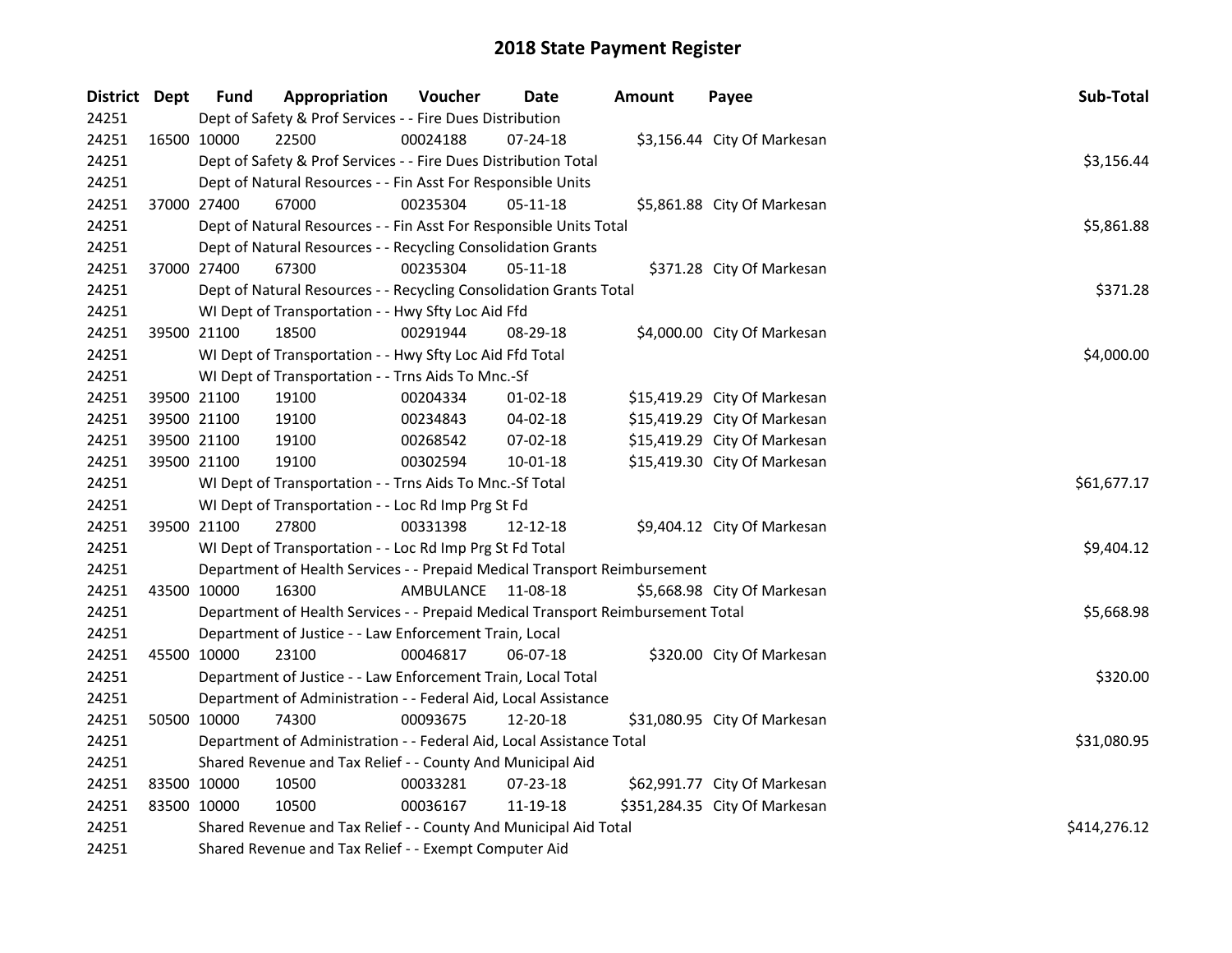| District    | Dept | <b>Fund</b>                                                 | Appropriation                                                   | <b>Voucher</b> | Date           | <b>Amount</b> | Payee                       | Sub-Total    |
|-------------|------|-------------------------------------------------------------|-----------------------------------------------------------------|----------------|----------------|---------------|-----------------------------|--------------|
| 24251       |      | 83500 10000                                                 | 10900                                                           | 00030557       | $07 - 23 - 18$ |               | \$3,432.73 City Of Markesan |              |
| 24251       |      | 83500 10000                                                 | 10900                                                           | 00032344       | $07 - 23 - 18$ |               | \$363.56 City Of Markesan   |              |
| 24251       |      | Shared Revenue and Tax Relief - - Exempt Computer Aid Total | \$3,796.29                                                      |                |                |               |                             |              |
| 24251       |      | Shared Revenue and Tax Relief - - Utility Aid               |                                                                 |                |                |               |                             |              |
| 24251       |      | 83500 10000                                                 | 11000                                                           | 00033281       | 07-23-18       |               | \$269.69 City Of Markesan   |              |
| 24251       |      | 83500 10000                                                 | 11000                                                           | 00036167       | 11-19-18       |               | \$942.50 City Of Markesan   |              |
| 24251       |      | Shared Revenue and Tax Relief - - Utility Aid Total         | \$1,212.19                                                      |                |                |               |                             |              |
| 24251       |      | Shared Revenue and Tax Relief - - Lottery & Gaming Credit   |                                                                 |                |                |               |                             |              |
| 24251       |      | 83500 52100                                                 | 36300                                                           | 00027403       | $03 - 26 - 18$ |               | \$905.52 City Of Markesan   |              |
| 24251       |      |                                                             | Shared Revenue and Tax Relief - - Lottery & Gaming Credit Total |                |                |               |                             | \$905.52     |
| 24251 Total |      |                                                             |                                                                 |                |                |               |                             | \$541,730.94 |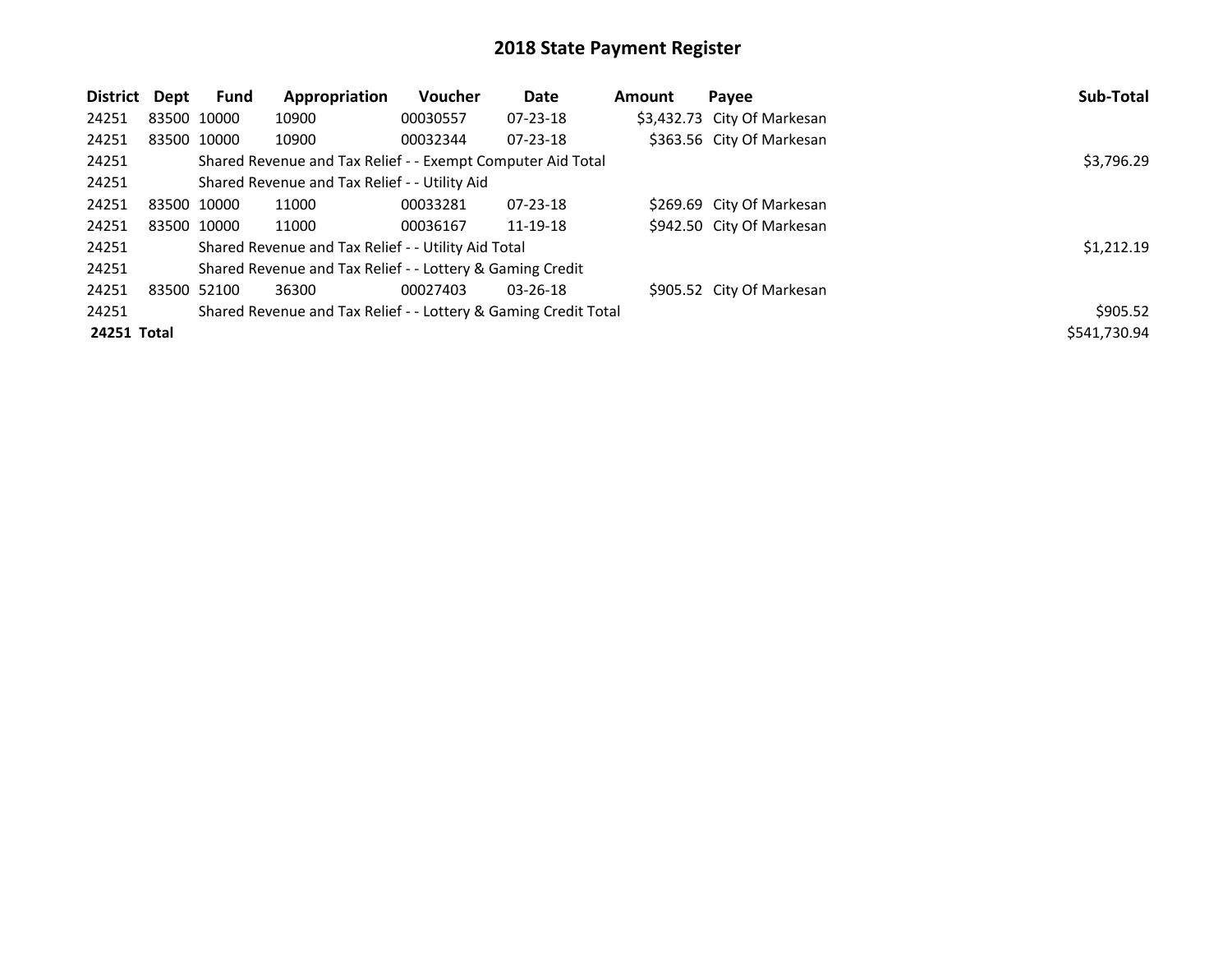| District Dept |             | <b>Fund</b>                                                                     | Appropriation                                                             | Voucher            | <b>Date</b>    | <b>Amount</b> | Payee                          | Sub-Total   |
|---------------|-------------|---------------------------------------------------------------------------------|---------------------------------------------------------------------------|--------------------|----------------|---------------|--------------------------------|-------------|
| 24271         |             | Dept of Safety & Prof Services - - Fire Dues Distribution                       |                                                                           |                    |                |               |                                |             |
| 24271         | 16500 10000 |                                                                                 | 22500                                                                     | 00024189           | $07 - 25 - 18$ |               | \$2,221.50 City Of Princeton   |             |
| 24271         |             | Dept of Safety & Prof Services - - Fire Dues Distribution Total                 | \$2,221.50                                                                |                    |                |               |                                |             |
| 24271         |             | Dept of Natural Resources - - Aids In Lieu Of Taxes - Gener                     |                                                                           |                    |                |               |                                |             |
| 24271         | 37000 10000 |                                                                                 | 50300                                                                     | 00229827           | $04 - 20 - 18$ |               | \$5.50 City Of Princeton       |             |
| 24271         |             | Dept of Natural Resources - - Aids In Lieu Of Taxes - Gener Total               | \$5.50                                                                    |                    |                |               |                                |             |
| 24271         |             |                                                                                 | Dept of Natural Resources - - Fin Asst For Responsible Units              |                    |                |               |                                |             |
| 24271         |             | 37000 27400                                                                     | 67000                                                                     | 00234987           | $05 - 11 - 18$ |               | \$4,314.98 City Of Princeton   |             |
| 24271         |             |                                                                                 | Dept of Natural Resources - - Fin Asst For Responsible Units Total        |                    |                |               |                                | \$4,314.98  |
| 24271         |             |                                                                                 | WI Dept of Transportation - - Trns Aids To Mnc.-Sf                        |                    |                |               |                                |             |
| 24271         |             | 39500 21100                                                                     | 19100                                                                     | 00204335           | $01 - 02 - 18$ |               | \$18,082.00 City Of Princeton  |             |
| 24271         |             | 39500 21100                                                                     | 19100                                                                     | 00234844           | 04-02-18       |               | \$18,082.00 City Of Princeton  |             |
| 24271         |             | 39500 21100                                                                     | 19100                                                                     | 00268543           | 07-02-18       |               | \$18,082.00 City Of Princeton  |             |
| 24271         | 39500 21100 |                                                                                 | 19100                                                                     | 00302595           | $10 - 01 - 18$ |               | \$18,082.03 City Of Princeton  |             |
| 24271         |             |                                                                                 | WI Dept of Transportation - - Trns Aids To Mnc.-Sf Total                  |                    |                |               |                                | \$72,328.03 |
| 24271         |             | Department of Health Services - - Emergency Medical Services, Ai                |                                                                           |                    |                |               |                                |             |
| 24271         | 43500 10000 |                                                                                 | 11900                                                                     | 00229421           | 08-31-18       |               | \$4,692.58 City Of Princeton   |             |
| 24271         |             |                                                                                 | Department of Health Services - - Emergency Medical Services, Ai Total    |                    |                |               |                                | \$4,692.58  |
| 24271         |             |                                                                                 | Department of Health Services - - Prepaid Medical Transport Reimbursement |                    |                |               |                                |             |
| 24271         | 43500 10000 |                                                                                 | 16300                                                                     | AMBULANCE 11-08-18 |                |               | \$2,000.00 City Of Princeton   |             |
| 24271         |             | Department of Health Services - - Prepaid Medical Transport Reimbursement Total | \$2,000.00                                                                |                    |                |               |                                |             |
| 24271         |             | Department of Justice - - Law Enforcement Train, Local                          |                                                                           |                    |                |               |                                |             |
| 24271         | 45500 10000 |                                                                                 | 23100                                                                     | 00053658           | 10-18-18       |               | \$480.00 City Of Princeton     |             |
| 24271         |             | Department of Justice - - Law Enforcement Train, Local Total                    | \$480.00                                                                  |                    |                |               |                                |             |
| 24271         |             | Department of Administration - - Federal Aid, Local Assistance                  |                                                                           |                    |                |               |                                |             |
| 24271         | 50500 10000 |                                                                                 | 74300                                                                     | 00088518           | 09-21-18       |               | \$128,684.00 City Of Princeton |             |
| 24271         | 50500 10000 |                                                                                 | 74300                                                                     | 00091002           | 10-30-18       |               | \$115,810.00 City Of Princeton |             |
| 24271         |             | Department of Administration - - Federal Aid, Local Assistance Total            | \$244,494.00                                                              |                    |                |               |                                |             |
| 24271         |             | Shared Revenue and Tax Relief - - Expenditure Restraint Program                 |                                                                           |                    |                |               |                                |             |
| 24271         | 83500 10000 |                                                                                 | 10100                                                                     | 00033282           | 07-23-18       |               | \$22,986.37 City Of Princeton  |             |
| 24271         | 83500 10000 |                                                                                 | 10100                                                                     | 00036168           | 11-19-18       |               | \$0.07 City Of Princeton       |             |
| 24271         |             | Shared Revenue and Tax Relief - - Expenditure Restraint Program Total           | \$22,986.44                                                               |                    |                |               |                                |             |
| 24271         |             | Shared Revenue and Tax Relief - - County And Municipal Aid                      |                                                                           |                    |                |               |                                |             |
| 24271         | 83500 10000 |                                                                                 | 10500                                                                     | 00033282           | 07-23-18       |               | \$65,894.53 City Of Princeton  |             |
| 24271         | 83500 10000 |                                                                                 | 10500                                                                     | 00036168           | 11-19-18       |               | \$371,402.35 City Of Princeton |             |